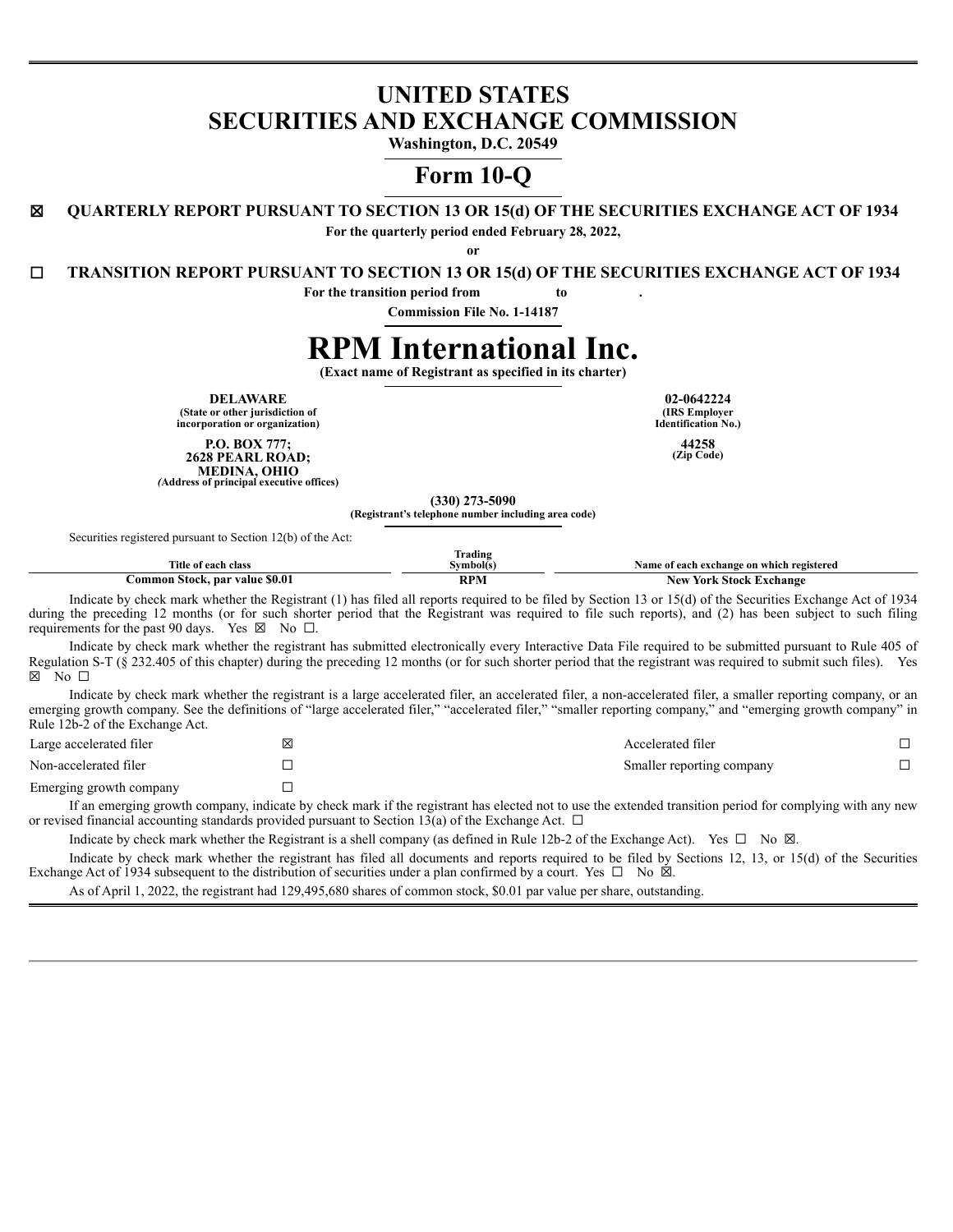## **RPM INTERNATIONAL INC. AND SUBSIDIARIES\***

## **INDEX**

**Page No.**

## **PART I. FINANCIAL [INFORMATION](#page-2-0)**

| Item 1.           | <b>Financial Statements:</b>                                                                 | 3  |
|-------------------|----------------------------------------------------------------------------------------------|----|
|                   | <b>Consolidated Balance Sheets</b>                                                           | 3  |
|                   | <b>Consolidated Statements of Income</b>                                                     |    |
|                   | <b>Consolidated Statements of Comprehensive Income</b>                                       |    |
|                   | <b>Consolidated Statements of Cash Flows</b>                                                 | 6  |
|                   | <b>Consolidated Statements of Stockholders' Equity</b>                                       |    |
|                   | <b>Notes to Consolidated Financial Statements</b>                                            | 9  |
| Item 2.           | <u>Management's Discussion and Analysis of Financial Condition and Results of Operations</u> | 28 |
| Item 3.           | <b>Quantitative and Qualitative Disclosures About Market Risk</b>                            | 40 |
| Item 4.           | <b>Controls and Procedures</b>                                                               | 40 |
|                   | <b>PART II. OTHER INFORMATION</b>                                                            |    |
| Item 1.           | <b>Legal Proceedings</b>                                                                     | 41 |
| Item 1A.          | <b>Risk Factors</b>                                                                          | 41 |
| Item 2.           | Unregistered Sale of Equity Securities and Use of Proceeds                                   | 41 |
| Item 6.           | <b>Exhibits</b>                                                                              | 42 |
| <b>Signatures</b> |                                                                                              | 43 |
|                   |                                                                                              |    |

\* As used herein, the terms "RPM" and the "Company" refer to RPM International Inc. and its subsidiaries, unless the context indicates otherwise.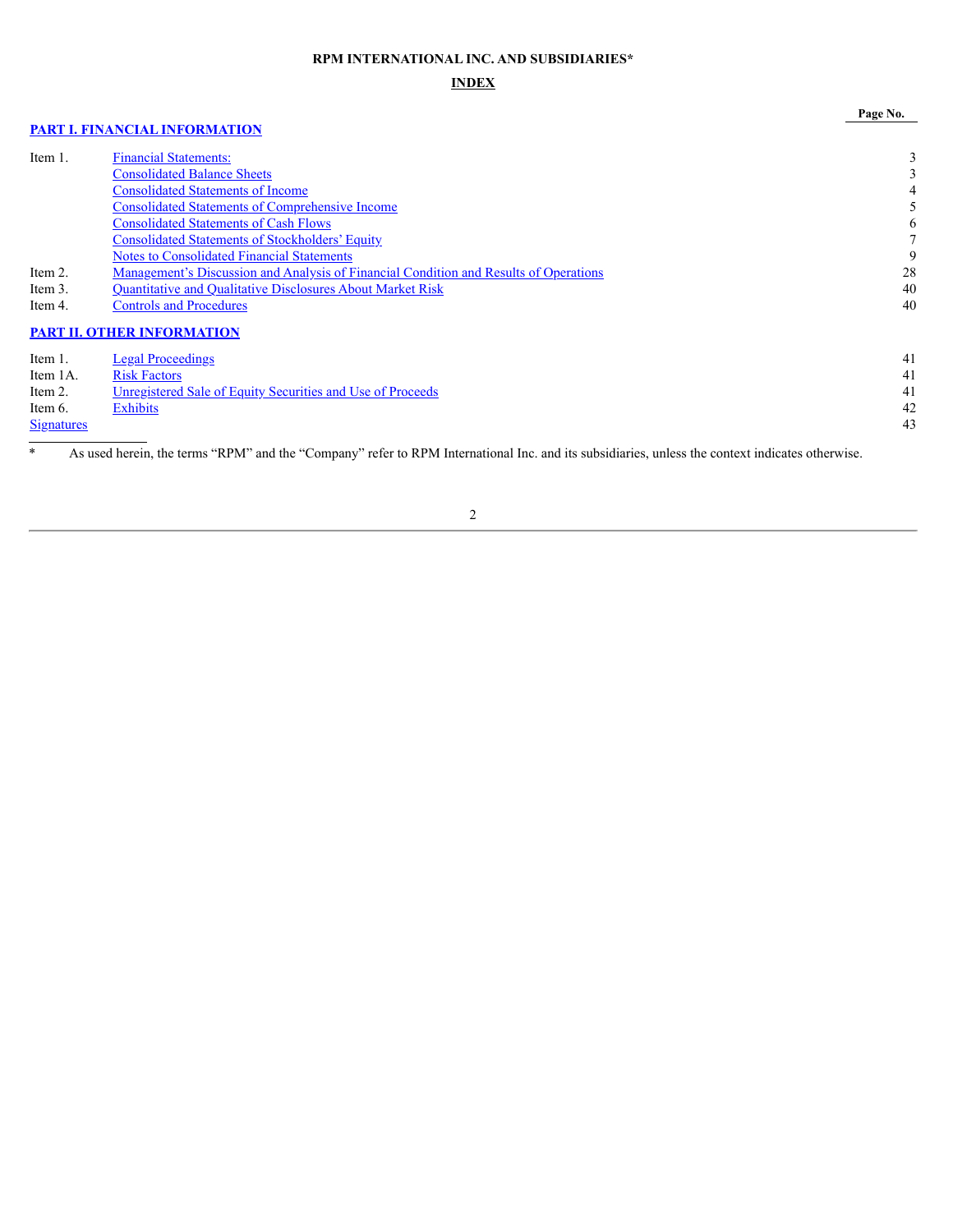#### **PART I. – FINANCIAL INFORMATION ITEM 1.** *FINANCIAL STATEMENTS* **RPM INTERNATIONAL INC. AND SUBSIDIARIES CONSOLIDATED BALANCE SHEETS (Unaudited)** *(In thousands, except per share amounts)*

<span id="page-2-2"></span><span id="page-2-1"></span><span id="page-2-0"></span>

|                                                                                    |               | <b>February 28, 2022</b> |    |             |  |  |
|------------------------------------------------------------------------------------|---------------|--------------------------|----|-------------|--|--|
| <b>Assets</b>                                                                      |               |                          |    |             |  |  |
| <b>Current Assets</b>                                                              |               |                          |    |             |  |  |
| Cash and cash equivalents                                                          | $\mathsf{\$}$ | 193,191                  | \$ | 246.704     |  |  |
| Trade accounts receivable (less allowances of \$49,794 and \$55,922, respectively) |               | 1,085,396                |    | 1,280,806   |  |  |
| Inventories                                                                        |               | 1,191,791                |    | 938,095     |  |  |
| Prepaid expenses and other current assets                                          |               | 339,977                  |    | 316,399     |  |  |
| <b>Total current assets</b>                                                        |               | 2,810,355                |    | 2,782,004   |  |  |
| Property, Plant and Equipment, at Cost                                             |               | 2,080,631                |    | 1.967.482   |  |  |
| Allowance for depreciation                                                         |               | (1,031,613)              |    | (1,002,300) |  |  |
| Property, plant and equipment, net                                                 |               | 1.049.018                |    | 965.182     |  |  |
| <b>Other Assets</b>                                                                |               |                          |    |             |  |  |
| Goodwill                                                                           |               | 1,343,962                |    | 1,345,754   |  |  |
| Other intangible assets, net of amortization                                       |               | 601,641                  |    | 628,693     |  |  |
| Operating lease right-of-use assets                                                |               | 312,157                  |    | 300,827     |  |  |
| Deferred income taxes                                                              |               | 23,122                   |    | 26,804      |  |  |
| Other                                                                              |               | 190,347                  |    | 203,705     |  |  |
| <b>Total other assets</b>                                                          |               | 2,471,229                |    | 2,505,783   |  |  |
| <b>Total Assets</b>                                                                | \$            | 6,330,602                | \$ | 6,252,969   |  |  |
| <b>Liabilities and Stockholders' Equity</b>                                        |               |                          |    |             |  |  |
| <b>Current Liabilities</b>                                                         |               |                          |    |             |  |  |
| Accounts payable                                                                   | $\mathbb S$   | 675,529                  | \$ | 717,176     |  |  |
| Current portion of long-term debt                                                  |               | 703,250                  |    | 1,282       |  |  |
| Accrued compensation and benefits                                                  |               | 206,632                  |    | 258,380     |  |  |
| <b>Accrued losses</b>                                                              |               | 25,646                   |    | 29,054      |  |  |
| Other accrued liabilities                                                          |               | 323,846                  |    | 325,522     |  |  |
| <b>Total current liabilities</b>                                                   |               | 1,934,903                |    | 1,331,414   |  |  |
| <b>Long-Term Liabilities</b>                                                       |               |                          |    |             |  |  |
| Long-term debt, less current maturities                                            |               | 1,883,106                |    | 2,378,544   |  |  |
| Operating lease liabilities                                                        |               | 270,293                  |    | 257,415     |  |  |
| Other long-term liabilities                                                        |               | 308,340                  |    | 436,176     |  |  |
| Deferred income taxes                                                              |               | 97,315                   |    | 106,395     |  |  |
|                                                                                    |               | 2,559,054                |    | 3,178,530   |  |  |
| <b>Total long-term liabilities</b>                                                 |               |                          |    |             |  |  |
| Commitments and contingencies (Note 15)<br><b>Stockholders' Equity</b>             |               |                          |    |             |  |  |
| Preferred stock, par value \$0.01; authorized 50,000 shares; none issued           |               |                          |    |             |  |  |
| Common stock, par value \$0.01; authorized 300,000 shares;                         |               |                          |    |             |  |  |
| issued $144,678$ and outstanding $129,496$ as of February 28, 2022;                |               |                          |    |             |  |  |
| issued 144,199 and outstanding 129,573 as of May 31, 2021                          |               | 1,295                    |    | 1,295       |  |  |
| Paid-in capital                                                                    |               | 1,085,317                |    | 1,055,400   |  |  |
| Treasury stock, at cost                                                            |               | (691, 418)               |    | (653,006)   |  |  |
| Accumulated other comprehensive (loss)                                             |               | (552,308)                |    | (514, 884)  |  |  |
| Retained earnings                                                                  |               | 1,992,160                |    | 1,852,259   |  |  |
| <b>Total RPM International Inc. stockholders' equity</b>                           |               | 1,835,046                |    | 1,741,064   |  |  |
| Noncontrolling Interest                                                            |               | 1,599                    |    | 1,961       |  |  |
| <b>Total equity</b>                                                                |               | 1,836,645                |    | 1,743,025   |  |  |
|                                                                                    | \$            | 6,330,602                | \$ | 6,252,969   |  |  |
| <b>Total Liabilities and Stockholders' Equity</b>                                  |               |                          |    |             |  |  |

**The accompanying Notes to Consolidated Financial Statements are an integral part of these statements.**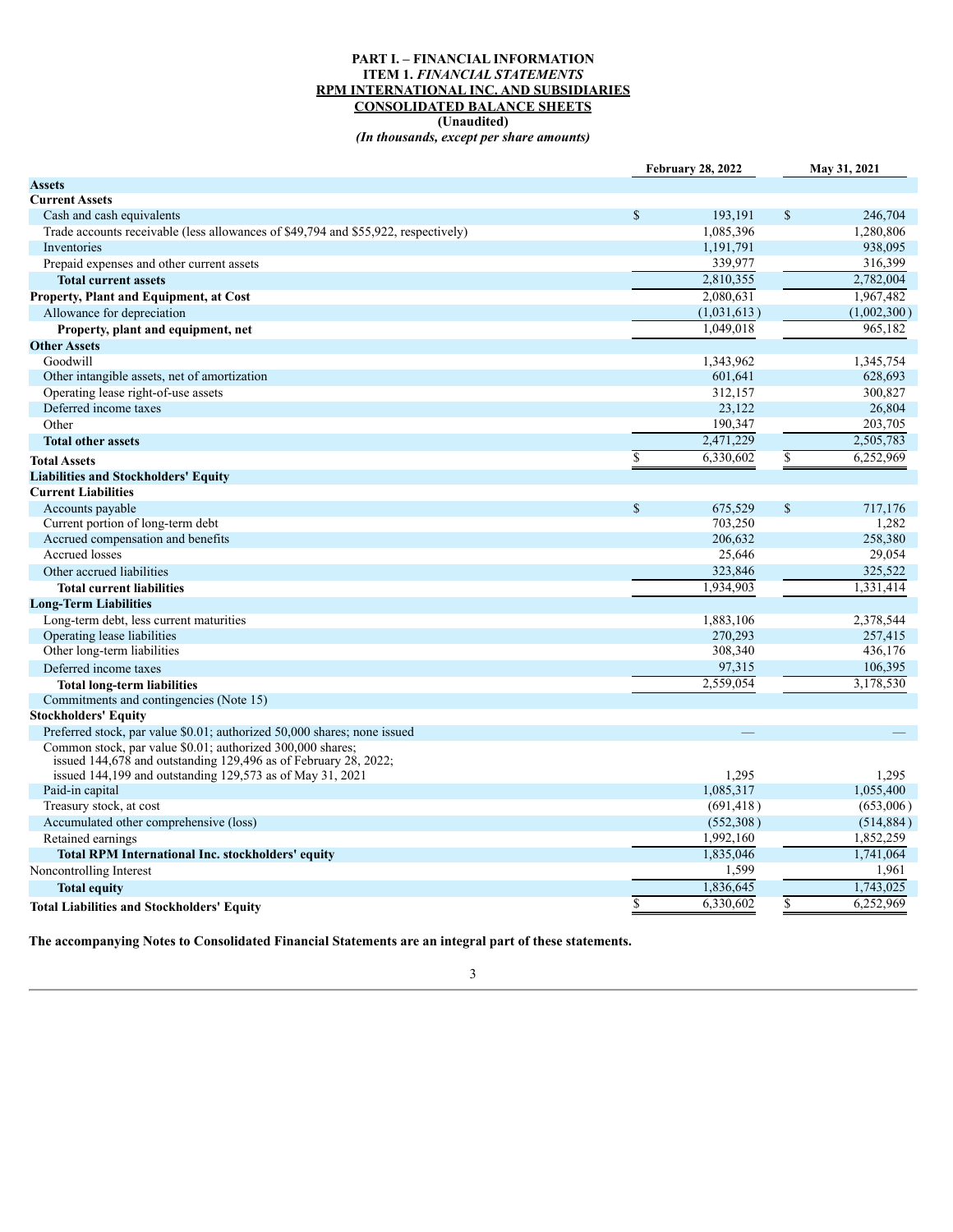#### **RPM INTERNATIONAL INC. AND SUBSIDIARIES CONSOLIDATED STATEMENTS OF INCOME (Unaudited)** *(In thousands, except per share amounts)*

<span id="page-3-0"></span>

|                                                                                                          |    | <b>Three Months Ended</b> |   |                      | <b>Nine Months Ended</b> |                      |     |                      |  |  |
|----------------------------------------------------------------------------------------------------------|----|---------------------------|---|----------------------|--------------------------|----------------------|-----|----------------------|--|--|
|                                                                                                          |    | February 28,<br>2022      |   | February 28,<br>2021 |                          | February 28,<br>2022 |     | February 28,<br>2021 |  |  |
| <b>Net Sales</b>                                                                                         | S  | 1,433,879                 | S | 1,269,395            | S                        | 4,723,838            | S   | 4,361,981            |  |  |
| Cost of Sales                                                                                            |    | 935,293                   |   | 797,454              |                          | 3,029,287            |     | 2,650,213            |  |  |
| <b>Gross Profit</b>                                                                                      |    | 498,586                   |   | 471,941              |                          | 1,694,551            |     | 1,711,768            |  |  |
| Selling, General and Administrative Expenses                                                             |    | 433,569                   |   | 402,186              |                          | 1,290,245            |     | 1,197,556            |  |  |
| <b>Restructuring Expense</b>                                                                             |    | 1,140                     |   | 3,129                |                          | 5,128                |     | 12,280               |  |  |
| <b>Interest Expense</b>                                                                                  |    | 22,016                    |   | 20,964               |                          | 64,127               |     | 63,975               |  |  |
| Investment (Income) Expense, Net                                                                         |    | 4,355                     |   | (11, 454)            |                          | 1,421                |     | (33, 735)            |  |  |
| (Gain) on Sales of Assets, Net                                                                           |    | (249)                     |   |                      |                          | (42, 491)            |     |                      |  |  |
| Other (Income) Expense, Net                                                                              |    | (2,742)                   |   | 1,256                |                          | (9,001)              |     | 7,507                |  |  |
| Income Before Income Taxes                                                                               |    | 40,497                    |   | 55,860               |                          | 385,122              |     | 464,185              |  |  |
| Provision for Income Taxes                                                                               |    | 7,248                     |   | 17,394               |                          | 91,962               |     | 117,049              |  |  |
| Net Income                                                                                               |    | 33,249                    |   | 38,466               |                          | 293,160              |     | 347,136              |  |  |
| Less: Net Income Attributable to Noncontrolling Interests                                                |    | 230                       |   | 224                  |                          | 684                  |     | 640                  |  |  |
| Net Income Attributable to RPM International Inc. Stockholders                                           | S. | 33,019                    | S | 38,242               |                          | 292,476              | S   | 346,496              |  |  |
| <b>Average Number of Shares of Common Stock Outstanding:</b>                                             |    |                           |   |                      |                          |                      |     |                      |  |  |
| <b>Basic</b>                                                                                             |    | 127,943                   |   | 128,447              |                          | 128,013              |     | 128,455              |  |  |
| <b>Diluted</b>                                                                                           |    | 129,702                   |   | 129,949              |                          | 129,622              |     | 129,052              |  |  |
| <b>Earnings per Share of Common Stock Attributable to RPM</b><br><b>International Inc. Stockholders:</b> |    |                           |   |                      |                          |                      |     |                      |  |  |
| <b>Basic</b>                                                                                             |    | 0.26                      | S | 0.30                 | \$                       | 2.27                 | \$. | 2.68                 |  |  |
| <b>Diluted</b>                                                                                           |    | 0.25                      |   | 0.29                 |                          | 2.26                 |     | 2.66                 |  |  |

**The accompanying Notes to Consolidated Financial Statements are an integral part of these statements.**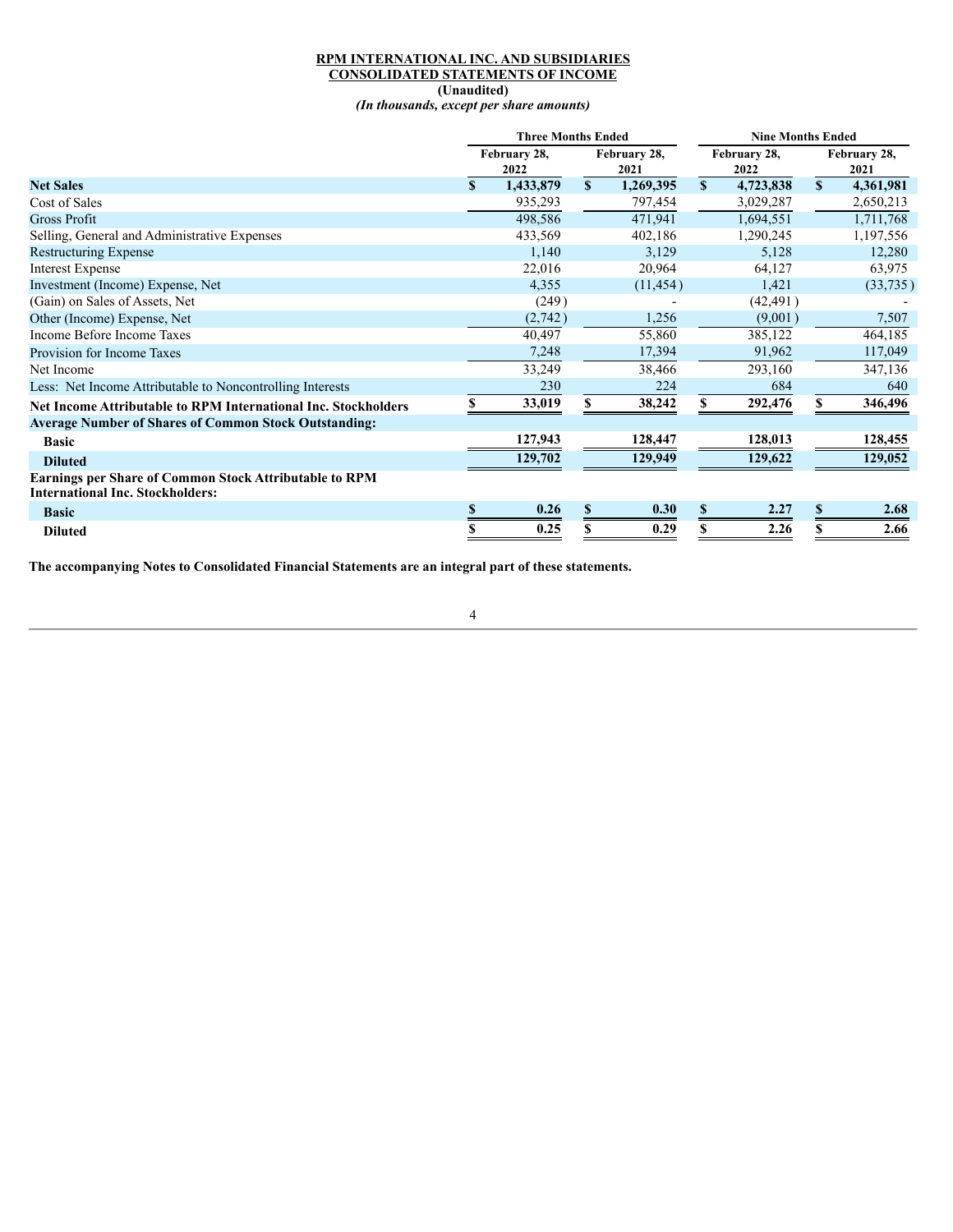#### **RPM INTERNATIONAL INC. AND SUBSIDIARIES CONSOLIDATED STATEMENTS OF COMPREHENSIVE INCOME (Unaudited)** *(In thousands)*

<span id="page-4-0"></span>

|                                                                                                                                     | <b>Three Months Ended</b> |                      | <b>Nine Months Ended</b> |  |                      |  |                      |  |
|-------------------------------------------------------------------------------------------------------------------------------------|---------------------------|----------------------|--------------------------|--|----------------------|--|----------------------|--|
|                                                                                                                                     | February 28,<br>2022      | February 28,<br>2021 |                          |  | February 28,<br>2022 |  | February 28,<br>2021 |  |
| <b>Net Income</b>                                                                                                                   | 33,249                    |                      | 38,466                   |  | 293,160              |  | 347,136              |  |
| Other comprehensive income (loss), net of tax:                                                                                      |                           |                      |                          |  |                      |  |                      |  |
| Foreign currency translation adjustments (net of tax of \$296; \$273; \$3,562 and<br>$$3,216$ , respectively)                       | 16.124                    |                      | 25,718                   |  | (69, 722)            |  | 102,880              |  |
| Pension and other postretirement benefit liability adjustments (net of tax of \$951;<br>\$1,356; \$3,630 and \$3,864, respectively) | 3,057                     |                      | 4,719                    |  | 11,086               |  | 13,623               |  |
| Unrealized (loss) on securities and other (net of tax of \$238; \$330; \$473 and \$8.<br>respectively)                              | (384)                     |                      | (957)                    |  | (287)                |  | (787)                |  |
| Unrealized gain (loss) on derivatives (net of tax of \$838; \$763; \$6,551 and \$6,425,<br>respectively)                            | 2,648                     |                      | (2,554)                  |  | 21,448               |  | (21,043)             |  |
| Total other comprehensive income (loss)                                                                                             | 21,445                    |                      | 26,926                   |  | (37, 475)            |  | 94,673               |  |
| Total Comprehensive Income                                                                                                          | 54,694                    |                      | 65,392                   |  | 255,685              |  | 441,809              |  |
| Less: Comprehensive Income Attributable to Noncontrolling Interests                                                                 | 238                       |                      | 268                      |  | 633                  |  | 752                  |  |
| <b>Comprehensive Income Attributable to RPM International Inc. Stockholders</b>                                                     | 54,456                    |                      | 65,124                   |  | 255,052              |  | 441,057              |  |

**The accompanying Notes to Consolidated Financial Statements are an integral part of these statements.**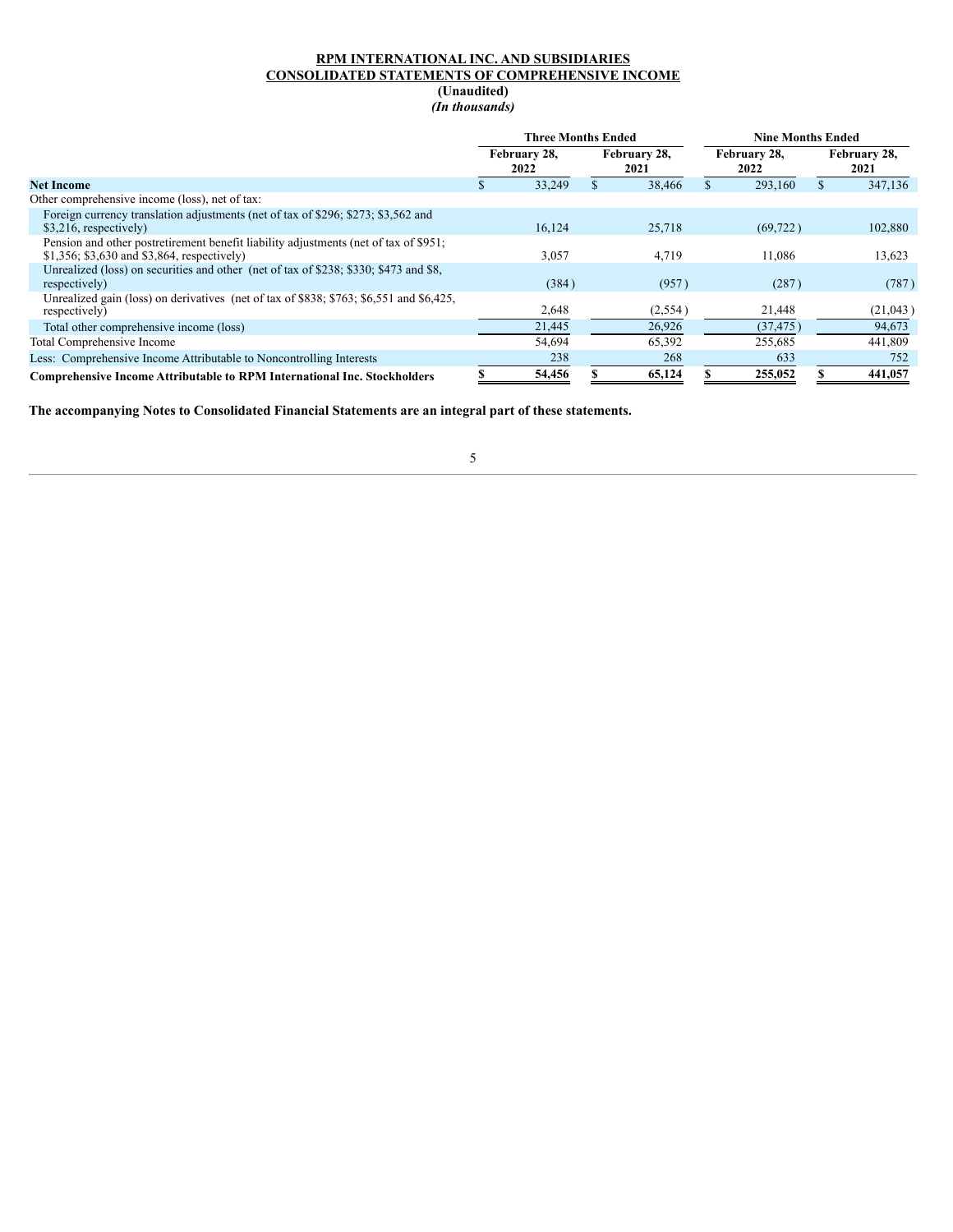#### **RPM INTERNATIONAL INC. AND SUBSIDIARIES CONSOLIDATED STATEMENTS OF CASH FLOWS (Unaudited)** *(In thousands)*

<span id="page-5-0"></span>

|                                                                                          | <b>Nine Months Ended</b> |                      |    |                      |  |  |
|------------------------------------------------------------------------------------------|--------------------------|----------------------|----|----------------------|--|--|
|                                                                                          |                          | February 28,<br>2022 |    | February 28,<br>2021 |  |  |
| <b>Cash Flows from Operating Activities:</b>                                             |                          |                      |    |                      |  |  |
| Net income                                                                               | S                        | 293,160              | S  | 347,136              |  |  |
| Adjustments to reconcile net income to net cash provided by operating activities:        |                          |                      |    |                      |  |  |
| Depreciation and amortization                                                            |                          | 114,295              |    | 109.119              |  |  |
| Restructuring charges, net of payments                                                   |                          | (2,341)              |    | (3,830)              |  |  |
| Fair value adjustments to contingent earnout obligations                                 |                          | 2,470                |    | 1,829                |  |  |
| Deferred income taxes                                                                    |                          | (16,908)             |    | 24,473               |  |  |
| Stock-based compensation expense                                                         |                          | 29,287               |    | 31,157               |  |  |
| Net loss (gain) on marketable securities                                                 |                          | 10,032               |    | (29, 652)            |  |  |
| Net (gain) on sales of assets                                                            |                          | (42, 491)            |    |                      |  |  |
| Other                                                                                    |                          | 112                  |    | (394)                |  |  |
| Changes in assets and liabilities, net of effect from purchases and sales of businesses: |                          |                      |    |                      |  |  |
| Decrease in receivables                                                                  |                          | 170,513              |    | 181,032              |  |  |
| (Increase) in inventory                                                                  |                          | (273, 519)           |    | (57,702)             |  |  |
| Decrease in prepaid expenses and other current and long-term assets                      |                          | 506                  |    | 19,133               |  |  |
| (Decrease) increase in accounts payable                                                  |                          | (9,884)              |    | 31.825               |  |  |
| (Decrease) in accrued compensation and benefits                                          |                          | (47, 442)            |    | (1,107)              |  |  |
| (Decrease) increase in accrued losses                                                    |                          | (2,985)              |    | 3,054                |  |  |
| (Decrease) in other accrued liabilities                                                  |                          | (68, 854)            |    | (7,615)              |  |  |
| Other                                                                                    |                          |                      |    | 3,448                |  |  |
| <b>Cash Provided by Operating Activities</b>                                             |                          | 155,951              |    | 651,906              |  |  |
| <b>Cash Flows from Investing Activities:</b>                                             |                          |                      |    |                      |  |  |
| Capital expenditures                                                                     |                          | (152, 401)           |    | (103, 226)           |  |  |
| Acquisition of businesses, net of cash acquired                                          |                          | (116, 457)           |    | (114, 355)           |  |  |
| Purchase of marketable securities                                                        |                          | (13,674)             |    | (30, 784)            |  |  |
| Proceeds from sales of marketable securities                                             |                          | 9,004                |    | 28,773               |  |  |
| Proceeds from sales of assets                                                            |                          | 51,913               |    |                      |  |  |
| Other                                                                                    |                          | (55)                 |    | 1,664                |  |  |
| <b>Cash (Used for) Investing Activities</b>                                              |                          | (221,670)            |    | (217,928)            |  |  |
| <b>Cash Flows from Financing Activities:</b>                                             |                          |                      |    |                      |  |  |
| Additions to long-term and short-term debt                                               |                          | 300,967              |    |                      |  |  |
| Reductions of long-term and short-term debt                                              |                          | (72, 493)            |    | (249, 518)           |  |  |
| Cash dividends                                                                           |                          | (152, 575)           |    | (145, 457)           |  |  |
| Repurchases of common stock                                                              |                          | (27,500)             |    | (24, 628)            |  |  |
| Shares of common stock returned for taxes                                                |                          | (10,906)             |    | (17,083)             |  |  |
| Payments of acquisition-related contingent consideration                                 |                          | (5,774)              |    | (2,218)              |  |  |
| Other                                                                                    |                          | (3,824)              |    | (786)                |  |  |
| <b>Cash Provided by (Used for) Financing Activities</b>                                  |                          | 27,895               |    | (439,690)            |  |  |
| <b>Effect of Exchange Rate Changes on Cash and Cash Equivalents</b>                      |                          | (15,689)             |    | 21,510               |  |  |
| <b>Net Change in Cash and Cash Equivalents</b>                                           |                          | (53, 513)            |    | 15,798               |  |  |
| <b>Cash and Cash Equivalents at Beginning of Period</b>                                  |                          | 246,704              |    | 233,416              |  |  |
| <b>Cash and Cash Equivalents at End of Period</b>                                        | \$                       | 193,191              | \$ | 249,214              |  |  |
| <b>Supplemental Disclosures of Cash Flows Information:</b>                               |                          |                      |    |                      |  |  |
| Cash paid during the period for:                                                         |                          |                      |    |                      |  |  |
| Interest                                                                                 | $\mathbf{s}$             | 58.129               | \$ | 58,672               |  |  |
| Income Taxes, net of refunds                                                             | \$                       | 130.862              | S  | 117,546              |  |  |
|                                                                                          |                          |                      |    |                      |  |  |

**The accompanying Notes to Consolidated Financial Statements are an integral part of these statements.**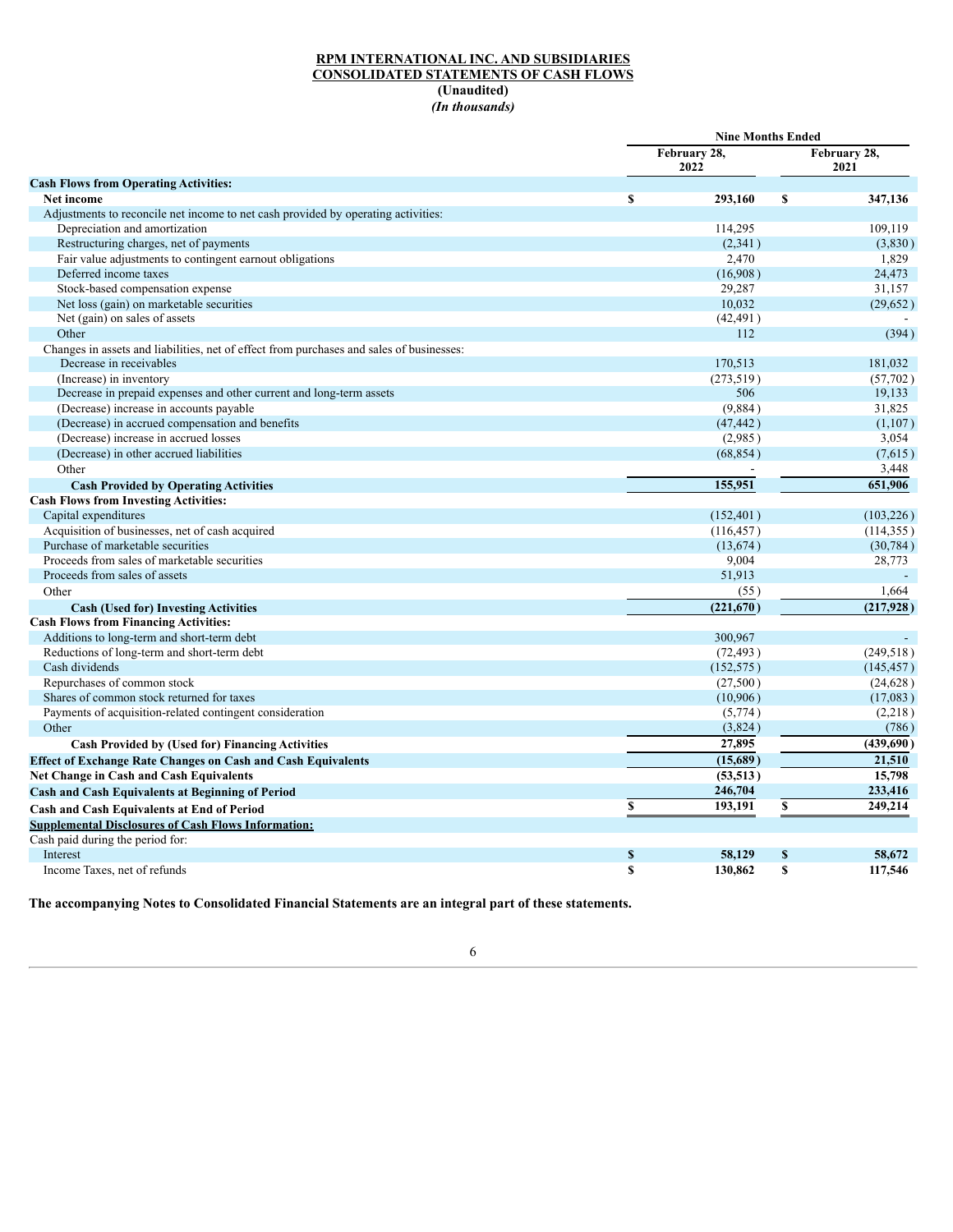#### **RPM INTERNATIONAL INC. AND SUBSIDIARIES CONSOLIDATED STATEMENTS OF STOCKHOLDERS' EQUITY (Unaudited)** *(In thousands)*

<span id="page-6-0"></span>

|                                                                                                                 |               | <b>Common Stock</b>    |               |                |      |                 | Accumulated     |                 |              |                      |             |                        |    |              |
|-----------------------------------------------------------------------------------------------------------------|---------------|------------------------|---------------|----------------|------|-----------------|-----------------|-----------------|--------------|----------------------|-------------|------------------------|----|--------------|
|                                                                                                                 | Number        |                        |               |                |      |                 | Other           |                 |              | <b>Total RPM</b>     |             |                        |    |              |
|                                                                                                                 | of            | Par/Stated             |               | Paid-In        |      | <b>Treasury</b> | Comprehensive   | <b>Retained</b> |              | <b>International</b> |             | Noncontrolling         |    | <b>Total</b> |
|                                                                                                                 | <b>Shares</b> | Value                  |               | Capital        |      | <b>Stock</b>    | Income (Loss)   | Earnings        |              | Inc. Equity          |             | <b>Interests</b>       |    | Equity       |
| <b>Balance at June 1, 2021</b>                                                                                  | 129,573       | 1,295<br><sup>\$</sup> | <sup>\$</sup> | 1,055,400 \$   |      | $(653,006)$ \$  | $(514,884)$ \$  | 1,852,259       | $\mathbb{S}$ | 1,741,064 \$         |             | $1,961$ \$             |    | 1,743,025    |
| Net income                                                                                                      |               |                        |               |                |      |                 |                 | 134,582         |              | 134,582              |             | 213                    |    | 134,795      |
| Other comprehensive (loss)                                                                                      |               |                        |               |                |      |                 | (25, 624)       |                 |              | (25, 624)            |             | (30)                   |    | (25, 654)    |
| Dividends declared and paid (\$0.38 per<br>share)                                                               |               |                        |               |                |      |                 |                 | (48,901)        |              | (48,901)             |             |                        |    | (48,901)     |
| Share repurchases under repurchase<br>program                                                                   | (133)         | (1)                    |               |                |      | (12,500)        |                 |                 |              | (12,500)             |             |                        |    | (12,500)     |
| Stock compensation expense and other<br>deferred compensation, shares granted                                   |               |                        |               |                |      |                 |                 |                 |              |                      |             |                        |    |              |
| less shares returned for taxes                                                                                  | 303           | 3                      |               | 5,760          |      | (5,808)         |                 |                 |              | (45)                 |             |                        |    | (45)         |
| Balance at August 31, 2021                                                                                      | 129,743       | <sup>\$</sup><br>1,297 | -S            | $1,061,161$ \$ |      | $(671, 314)$ \$ | $(540, 508)$ \$ | .937.940 S      |              | 1,788,576 \$         |             | 2,144                  | -S | 1,790,720    |
| Net income                                                                                                      |               |                        |               |                |      |                 |                 | 124,875         |              | 124,875              |             | 241                    |    | 125,116      |
| Other comprehensive (loss)                                                                                      |               |                        |               |                |      |                 | (33, 237)       |                 |              | (33, 237)            |             | (29)                   |    | (33,266)     |
| Dividends declared and paid (\$0.40 per<br>share)                                                               |               |                        |               |                |      |                 |                 | (51, 824)       |              | (51, 824)            |             | (711)                  |    | (52, 535)    |
| Stock compensation expense and other<br>deferred compensation, shares granted<br>less shares returned for taxes | (66)          |                        |               | 11,878         |      | (4,157)         |                 |                 |              | 7,721                |             |                        |    | 7,721        |
| <b>Balance at November 30, 2021</b>                                                                             | 129,677       | 1,297<br><sup>S</sup>  | $\mathbf{s}$  | 1,073,039      | - \$ | $(675, 471)$ \$ | $(573,745)$ \$  | $2,010,991$ \$  |              | 1,836,111            | $\mathbf S$ | 1,645<br><sup>\$</sup> |    | 1,837,756    |
| Net income                                                                                                      |               |                        |               |                |      |                 |                 | 33,019          |              | 33,019               |             | 230                    |    | 33,249       |
| Other comprehensive income                                                                                      |               |                        |               |                |      |                 | 21,437          |                 |              | 21,437               |             | 8                      |    | 21,445       |
| Dividends paid (\$0.40 per share)                                                                               |               |                        |               |                |      |                 |                 | (51, 850)       |              | (51, 850)            |             | (284)                  |    | (52, 134)    |
| Share repurchases under repurchase                                                                              |               |                        |               |                |      |                 |                 |                 |              |                      |             |                        |    |              |
| program                                                                                                         | (172)         | (2)                    |               | $\overline{2}$ |      | (15,000)        |                 |                 |              | (15,000)             |             |                        |    | (15,000)     |
| Stock compensation expense and other<br>deferred compensation, shares granted<br>less shares returned for taxes | (9)           |                        |               | 12,276         |      | (947)           |                 |                 |              | 11,329               |             |                        |    | 11,329       |
| <b>Balance at February 28, 2022</b>                                                                             | 129,496       | 1,295<br><sup>S</sup>  | <sup>\$</sup> | 1,085,317 \$   |      | $(691, 418)$ \$ | $(552,308)$ \$  | 1,992,160 \$    |              | 1,835,046            | -S          | 1,599<br>-S            |    | 1,836,645    |
|                                                                                                                 |               |                        |               |                |      |                 |                 |                 |              |                      |             |                        |    |              |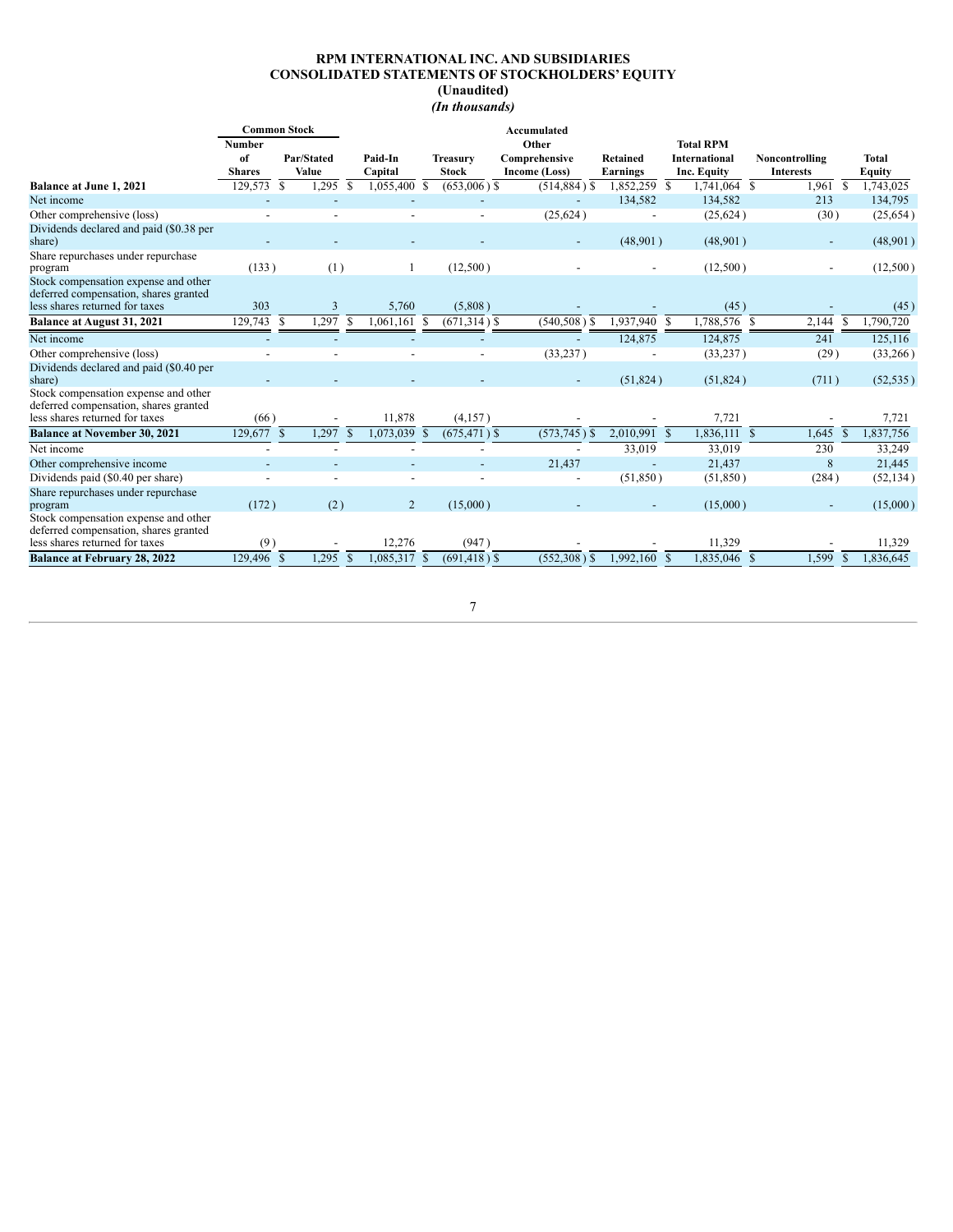|                                                                                                                 |               | <b>Common Stock</b>   |               |           |               |                          | <b>Accumulated</b>       |                 |      |                      |             |                  |    |               |
|-----------------------------------------------------------------------------------------------------------------|---------------|-----------------------|---------------|-----------|---------------|--------------------------|--------------------------|-----------------|------|----------------------|-------------|------------------|----|---------------|
|                                                                                                                 | Number        |                       |               |           |               |                          | Other                    |                 |      | <b>Total RPM</b>     |             |                  |    |               |
|                                                                                                                 | of            | Par/Stated            |               | Paid-In   |               | <b>Treasury</b>          | Comprehensive            | <b>Retained</b> |      | <b>International</b> |             | Noncontrolling   |    | Total         |
|                                                                                                                 | <b>Shares</b> | Value                 |               | Capital   |               | <b>Stock</b>             | Income (Loss)            | <b>Earnings</b> |      | Inc. Equity          |             | <b>Interests</b> |    | <b>Equity</b> |
| <b>Balance at June 1, 2020</b>                                                                                  | 129,511       | 1,295<br>$\mathbb{S}$ | $\mathbf{s}$  | 1,014,428 | <sup>S</sup>  | $(580, 117)$ \$          | $(717, 497)$ \$          | 1,544,336 \$    |      | 1,262,445 \$         |             | 2,218 \$         |    | 1,264,663     |
| Net income                                                                                                      |               |                       |               |           |               |                          |                          | 180,595         |      | 180,595              |             | 190              |    | 180,785       |
| Other comprehensive income                                                                                      |               |                       |               |           |               |                          | 49,835                   |                 |      | 49,835               |             | 69               |    | 49,904        |
| Dividends declared and paid (\$0.36 per<br>share)                                                               |               |                       |               |           |               |                          |                          | (46, 622)       |      | (46, 622)            |             |                  |    | (46, 622)     |
| Stock compensation expense and other<br>deferred compensation, shares granted<br>less shares returned for taxes | 464           | 5                     |               | 10,451    |               | (7,115)                  |                          |                 |      | 3,341                |             |                  |    | 3,341         |
|                                                                                                                 |               |                       |               |           |               |                          |                          |                 |      |                      |             |                  |    |               |
| Balance at August 31, 2020                                                                                      | 129,975       | 1,300<br>-S           | S             | .024.879  |               | $(587, 232)$ \$          | $(667, 662)$ \$          | .678,309        | - \$ | ,449,594             | \$.         | 2,477            | -S | ,452,071      |
| Net income                                                                                                      |               |                       |               |           |               |                          |                          | 127,659         |      | 127,659              |             | 225              |    | 127,884       |
| Other comprehensive income                                                                                      |               |                       |               |           |               |                          | 17,843                   |                 |      | 17,843               |             |                  |    | 17,843        |
| Dividends declared and paid (\$0.38 per<br>share)                                                               |               |                       |               |           |               |                          |                          | (49,397)        |      | (49,397)             |             |                  |    | (49,397)      |
| Stock compensation expense and other<br>deferred compensation, shares granted<br>less shares returned for taxes | 131           |                       |               | 10,660    |               | (8,619)                  |                          |                 |      | 2,042                |             |                  |    | 2,042         |
| <b>Balance at November 30, 2020</b>                                                                             | 130,106       | 1,301<br><sup>S</sup> | <sup>\$</sup> | 1,035,539 | $\mathcal{S}$ | $(595, 851)$ \$          | $(649, 819)$ \$          | $,756,571$ \$   |      | 1,547,741            | $\mathbf S$ | 2,702            | -S | 1,550,443     |
| Net income                                                                                                      |               |                       |               |           |               |                          |                          | 38,242          |      | 38,242               |             | 224              |    | 38,466        |
| Other comprehensive income                                                                                      |               |                       |               |           |               | $\overline{\phantom{0}}$ | 26,882                   |                 |      | 26,882               |             | 44               |    | 26,926        |
| Dividends paid (\$0.38 per share)                                                                               |               |                       |               |           |               |                          | $\overline{\phantom{a}}$ | (49, 438)       |      | (49, 438)            |             |                  |    | (49, 438)     |
| Other noncontrolling interest activity                                                                          |               |                       |               |           |               |                          |                          |                 |      |                      |             | (785)            |    | (785)         |
| Share repurchases under repurchase                                                                              |               |                       |               |           |               |                          |                          |                 |      |                      |             |                  |    |               |
| program                                                                                                         | (290)         | (3)                   |               | 3         |               | (24, 628)                |                          |                 |      | (24, 628)            |             |                  |    | (24, 628)     |
| Stock compensation expense and other<br>deferred compensation, shares granted                                   |               |                       |               |           |               |                          |                          |                 |      |                      |             |                  |    |               |
| less shares returned for taxes                                                                                  | (1)           |                       |               | 10,043    |               | (1,357)                  |                          |                 |      | 8,686                |             |                  |    | 8,686         |
| <b>Balance at February 28, 2021</b>                                                                             | 129,815       | 1,298<br>-S           | S             | 1,045,585 | -S            | $(621, 836)$ \$          | $(622, 937)$ \$          | 1,745,375       |      | 1,547,485            | S           | 2,185            | -S | ,549,670      |

**The accompanying Notes to Consolidated Financial Statements are an integral part of these statements.**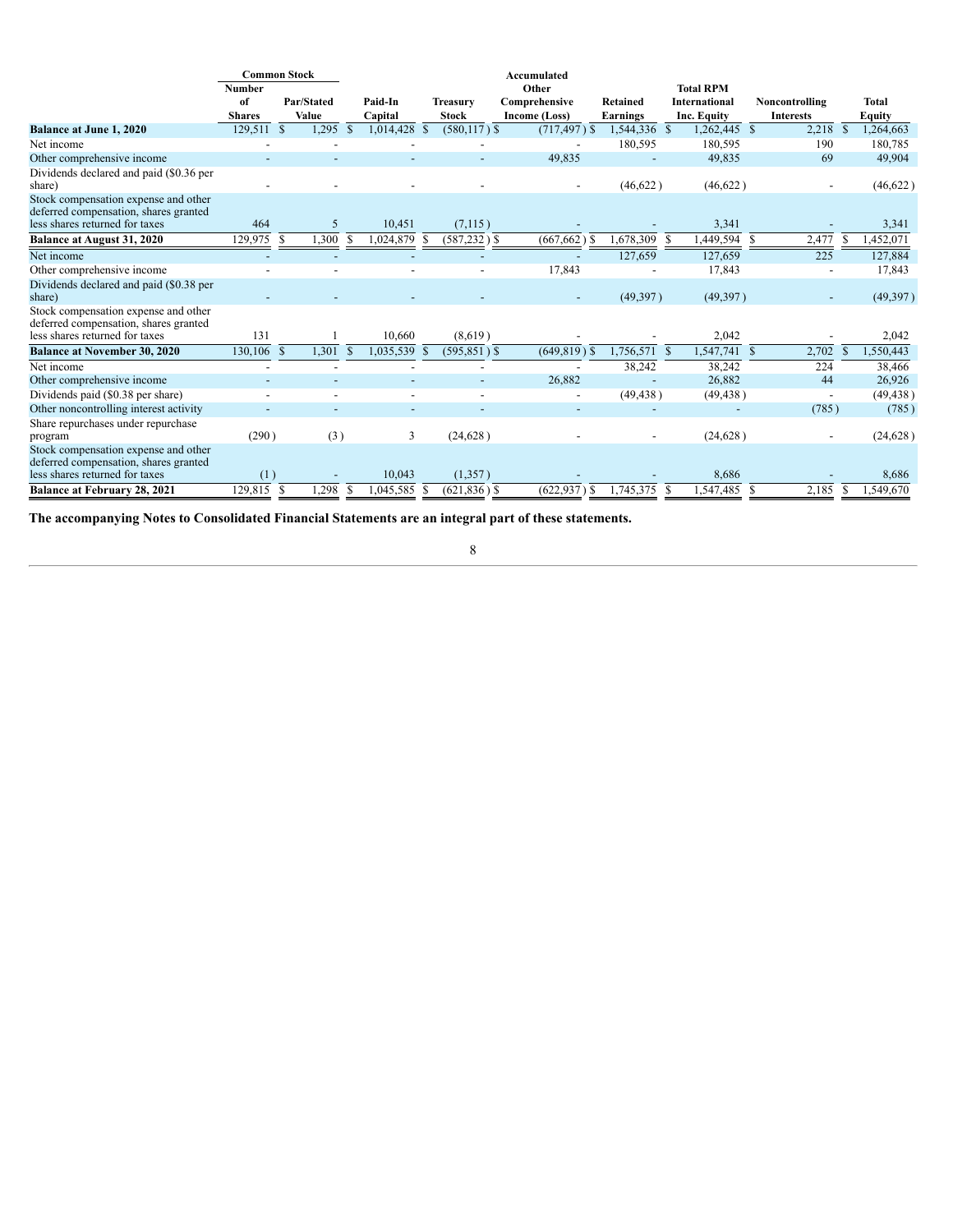## **RPM INTERNATIONAL INC. AND SUBSIDIARIES**

## **NOTES TO CONSOLIDATED FINANCIAL STATEMENTS**

#### <span id="page-8-0"></span>**NOTE 1 — CONSOLIDATION, NONCONTROLLING INTERESTS AND BASIS OF PRESENTATION**

The accompanying unaudited Consolidated Financial Statements have been prepared in accordance with Generally Accepted Accounting Principles in the U.S. ("GAAP") for interim financial information and the instructions to Form 10-Q. In our opinion, all adjustments (consisting of normal, recurring accruals) considered necessary for a fair presentation have been included for the three- and nine-month periods ended February 28, 2022 and February 28, 2021. For further information, refer to the Consolidated Financial Statements and Notes included in our Annual Report on Form 10-K for the year ended May 31, 2021.

Our financial statements include all of our majority-owned subsidiaries. We account for our investments in less-than-majority-owned joint ventures, for which we have the ability to exercise significant influence, under the equity method. Effects of transactions between related companies are eliminated in consolidation.

Noncontrolling interests are presented in our Consolidated Financial Statements as if parent company investors (controlling interests) and other minority investors (noncontrolling interests) in partially-owned subsidiaries have similar economic interests in a single entity. As a result, investments in noncontrolling interests are reported as equity in our Consolidated Financial Statements. Additionally, our Consolidated Financial Statements include 100% of a controlled subsidiary's earnings, rather than only our share. Transactions between the parent company and noncontrolling interests are reported in equity as transactions between stockholders, provided that these transactions do not create a change in control.

Our business is dependent on external weather factors. Historically, we have experienced strong sales and net income in our first, second and fourth fiscal quarters comprising the three-month periods ending August 31, November 30 and May 31, respectively, with weaker performance in our third fiscal quarter (December through February).

#### **NOTE 2 — NEW ACCOUNTING PRONOUNCEMENTS**

#### *New Pronouncements Adopted*

In August 2018, the FASB issued ASU 2018-14, "Compensation—Retirement Benefits—Defined Benefit Plans—General (Subtopic 715-20), Disclosure Framework – Changes to the Disclosure Requirements for Defined Benefit Plans," which makes a number of changes meant to add, modify or remove certain disclosure requirements associated with employers that sponsor defined benefit or other postretirement plans. This guidance is effective for fiscal years ending after December 15, 2020. Early adoption was permitted for all entities and the amendments in this update are required to be applied on a retrospective basis to all periods presented. The adoption of this new guidance, effective for the fiscal year ending May 31, 2021, did not have a material impact on our Consolidated Financial Statements or disclosures.

In December 2019, the FASB issued ASU 2019-12, "Income Taxes (Topic 740)," which simplifies the accounting for income taxes by removing certain exceptions to the general principles in Topic 740. The amendments also improve consistent application of and simplify GAAP for other areas of Topic 740 by clarifying and amending existing guidance. This guidance is effective for fiscal years, and interim periods within those fiscal years, beginning after December 15, 2020. Early adoption of the amendments is permitted, including adoption in any interim period for which financial statements have not yet been issued. Depending on the amendment, adoption may be applied on the retrospective, modified retrospective or prospective basis. The adoption of this new guidance, effective June 1, 2021 using the prospective method, did not have a material impact on our Consolidated Financial Statements.

#### *New Pronouncements Issued*

We are not aware of any recently issued accounting pronouncements that have not yet been adopted by us and which would have a material impact on our consolidated financial statements.

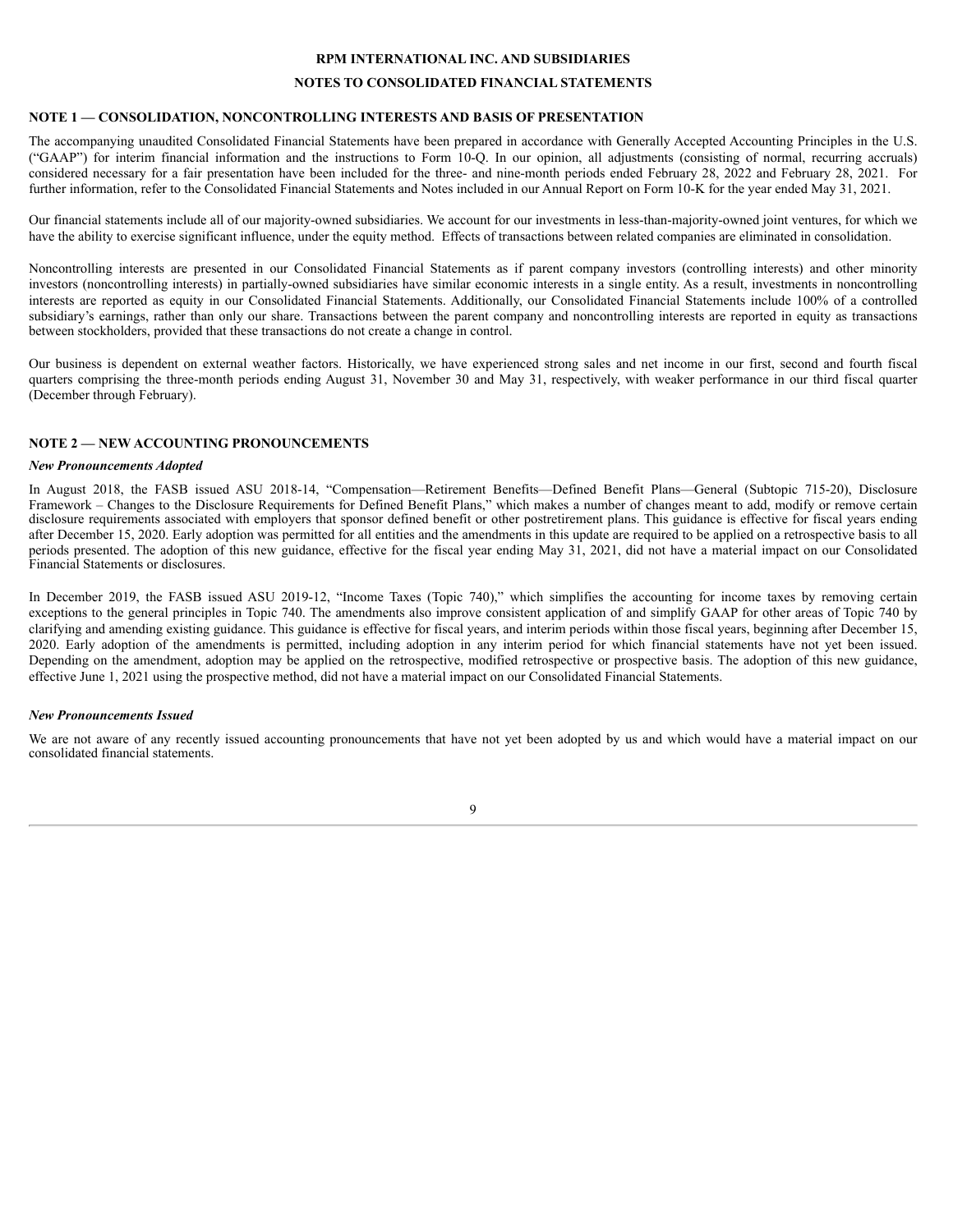#### **NOTE 3 — RESTRUCTURING**

We record restructuring charges associated with management-approved restructuring plans to either reorganize one or more of our business segments, or to remove duplicative headcount and infrastructure associated with our businesses. Restructuring charges can include severance costs to eliminate a specified number of employees, infrastructure charges to vacate facilities and consolidate operations, contract cancellation costs and other costs. Restructuring charges are recorded based upon planned employee termination dates and site closure and consolidation plans. The timing of associated cash payments is dependent upon the type of restructuring charge and can extend over a multi-year period. We record the short-term portion of our restructuring liability in Other Accrued Liabilities and the long-term portion, if any, in Other Long-Term Liabilities in our Consolidated Balance Sheets.

#### *MAP to Growth*

Between May and August 2018, we approved and implemented the initial phases of a multi-year restructuring plan, which was originally referred to as the 2020 Margin Acceleration Plan ("2020 MAP to Growth"). The initial phases of our 2020 MAP to Growth affected all of our reportable segments, as well as our corporate/nonoperating segment, and focused on margin improvement by simplifying business processes; reducing inventory categories and rationalizing SKUs; eliminating underperforming businesses; reducing headcount and working capital; and improving operating efficiency.

The disruption caused by the outbreak of the Covid pandemic delayed the finalization of our 2020 MAP to Growth past the original target completion date of December 31, 2020. In recognition of the fact our restructuring plan extends past calendar year 2020, we began referring to it simply as our "MAP to Growth."

On May 31, 2021, we formally concluded our MAP to Growth. However, certain projects identified prior to May 31, 2021 are not yet completed. Accordingly, we expect to incur restructuring expense throughout fiscal year 2022. The total expected costs are subject to change as we complete these projects.

Our execution of the MAP to Growth drove the de-layering and simplification of management and businesses associated with group realignment. We have implemented four center-led functional areas including manufacturing and operations; procurement and supply chain; information technology; and accounting and finance.

Our MAP to Growth optimized our manufacturing facilities and provided more efficient plant and distribution facilities. Through the balance sheet date, in association with our MAP to Growth, we have completed, or are in the process of completing, the planned closure of 31 plants and 28 warehouses. We also expect to incur additional severance and benefit costs as part of our planned closure of these facilities.

The current total expected costs associated with this plan are outlined in the table below and increased by approximately \$0.2 million compared to our previous estimate, primarily attributable to an increase in expected severance and benefit charges of \$0.3 million, partially offset by a decrease in expected facility closure and other related costs of \$0.1 million.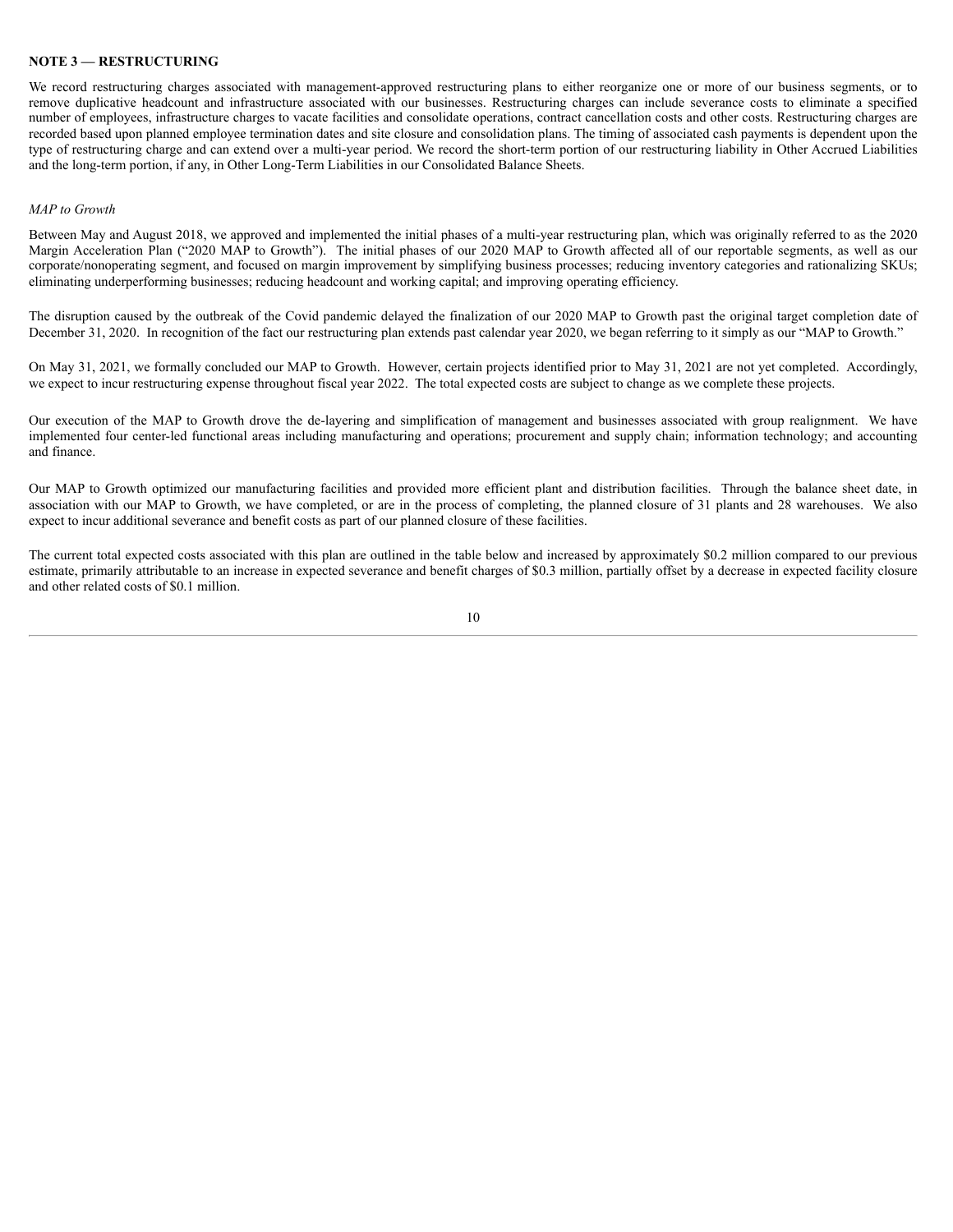Following is a summary of the charges recorded in connection with restructuring by reportable segment:

| (In thousands)                                      |                         | <b>Three Months</b><br>Ended<br><b>February 28, 2022</b> |                           | <b>Nine Months</b><br>Ended<br><b>February 28, 2022</b> |                           | <b>Cumulative</b><br>Costs<br>to Date |                         | <b>Total</b><br><b>Expected</b><br>Costs |
|-----------------------------------------------------|-------------------------|----------------------------------------------------------|---------------------------|---------------------------------------------------------|---------------------------|---------------------------------------|-------------------------|------------------------------------------|
| <b>Construction Products Group ("CPG") Segment:</b> |                         |                                                          |                           |                                                         |                           |                                       |                         |                                          |
| Severance and benefit costs (credits) (a)           | \$                      | (7)                                                      | \$                        | (322)                                                   | \$                        | 20,966                                | \$                      | 21,066                                   |
| Facility closure and other related costs            |                         | 325                                                      |                           | 1,368                                                   |                           | 7,948                                 |                         | 8,191                                    |
| Other restructuring costs                           |                         |                                                          |                           | 4                                                       |                           | 1,982                                 |                         | 1,982                                    |
| <b>Total Charges</b>                                | \$                      | 318                                                      | \$                        | 1,050                                                   | $\mathbb{S}$              | 30,896                                | $\mathbb{S}$            | 31,239                                   |
| <b>Performance Coatings Group ("PCG") Segment:</b>  |                         |                                                          |                           |                                                         |                           |                                       |                         |                                          |
| Severance and benefit costs (b)                     | \$                      | 65                                                       | \$                        | 193                                                     | \$                        | 16,552                                | \$                      | 17,261                                   |
| Facility closure and other related costs            |                         | 121                                                      |                           | 779                                                     |                           | 7,408                                 |                         | 8,188                                    |
| Other restructuring costs                           |                         |                                                          |                           |                                                         |                           | 917                                   |                         | 947                                      |
| <b>Total Charges</b>                                | \$                      | 186                                                      | $\mathbb{S}$              | 972                                                     | $\boldsymbol{\mathsf{S}}$ | 24,877                                | $\mathbb{S}$            | 26,396                                   |
| <b>Consumer Segment:</b>                            |                         |                                                          |                           |                                                         |                           |                                       |                         |                                          |
| Severance and benefit costs                         | \$                      |                                                          | \$                        |                                                         | \$                        | 12,307                                | \$                      | 12,307                                   |
| Facility closure and other related costs            |                         | 277                                                      |                           | 788                                                     |                           | 12,869                                |                         | 13,088                                   |
| Other restructuring costs                           |                         |                                                          |                           |                                                         |                           | 4,420                                 |                         | 4,420                                    |
| <b>Total Charges</b>                                | \$                      | 277                                                      | $\boldsymbol{\mathsf{S}}$ | 788                                                     | $\mathbb{S}$              | 29,596                                | $\mathbb{S}$            | 29,815                                   |
| <b>Specialty Products Group ("SPG") Segment:</b>    |                         |                                                          |                           |                                                         |                           |                                       |                         |                                          |
| Severance and benefit costs (c)                     | \$                      | 47                                                       | \$                        | 249                                                     | \$                        | 8,376                                 | \$                      | 8,726                                    |
| Facility closure and other related costs            |                         | 312                                                      |                           | 557                                                     |                           | 6,147                                 |                         | 6,380                                    |
| Other restructuring costs (credits)                 |                         |                                                          |                           | (1)                                                     |                           | 1,220                                 |                         | 1,220                                    |
| <b>Total Charges</b>                                | $\mathbf S$             | 359                                                      | $\overline{\$}$           | 805                                                     | $\overline{\$}$           | 15,743                                | $\overline{\$}$         | 16,326                                   |
| <b>Corporate/Other Segment:</b>                     |                         |                                                          |                           |                                                         |                           |                                       |                         |                                          |
| Severance and benefit costs (d)                     | \$                      |                                                          | \$                        | 1,513                                                   | \$                        | 15,051                                | \$                      | 15,051                                   |
| <b>Total Charges</b>                                | $\overline{\mathbb{S}}$ |                                                          | $\overline{\mathbb{S}}$   | 1,513                                                   | $\overline{\mathbb{S}}$   | 15,051                                | $\overline{\mathbb{S}}$ | 15,051                                   |
| <b>Consolidated:</b>                                |                         |                                                          |                           |                                                         |                           |                                       |                         |                                          |
| Severance and benefit costs                         | $\overline{\mathbb{S}}$ | 105                                                      | \$                        | 1,633                                                   | \$                        | 73,252                                | \$                      | 74,411                                   |
| Facility closure and other related costs            |                         | 1,035                                                    |                           | 3,492                                                   |                           | 34,372                                |                         | 35,847                                   |
| Other restructuring costs                           |                         |                                                          |                           | 3                                                       |                           | 8,539                                 |                         | 8,569                                    |
| <b>Total Charges</b>                                | \$                      | 1.140                                                    | \$                        | 5.128                                                   | $\mathsf{\$}$             | 116,163                               | $\mathbf S$             | 118,827                                  |

(a) Severance and benefit recoveries are associated with the adjustment of previously estimated severance accruals partially offset by the elimination of 16 positions during the nine months ended February 28, 2022.

(b) Severance and benefit costs are associated with the elimination of one position and four positions during the three and nine months ended February 28, 2022, respectively.

(c) Severance and benefit costs are associated with the elimination of two and 18 positions during the three and nine months ended February 28, 2022, respectively.

(d) Severance and benefit costs are associated with the elimination of one position during the nine months ended February 28, 2022.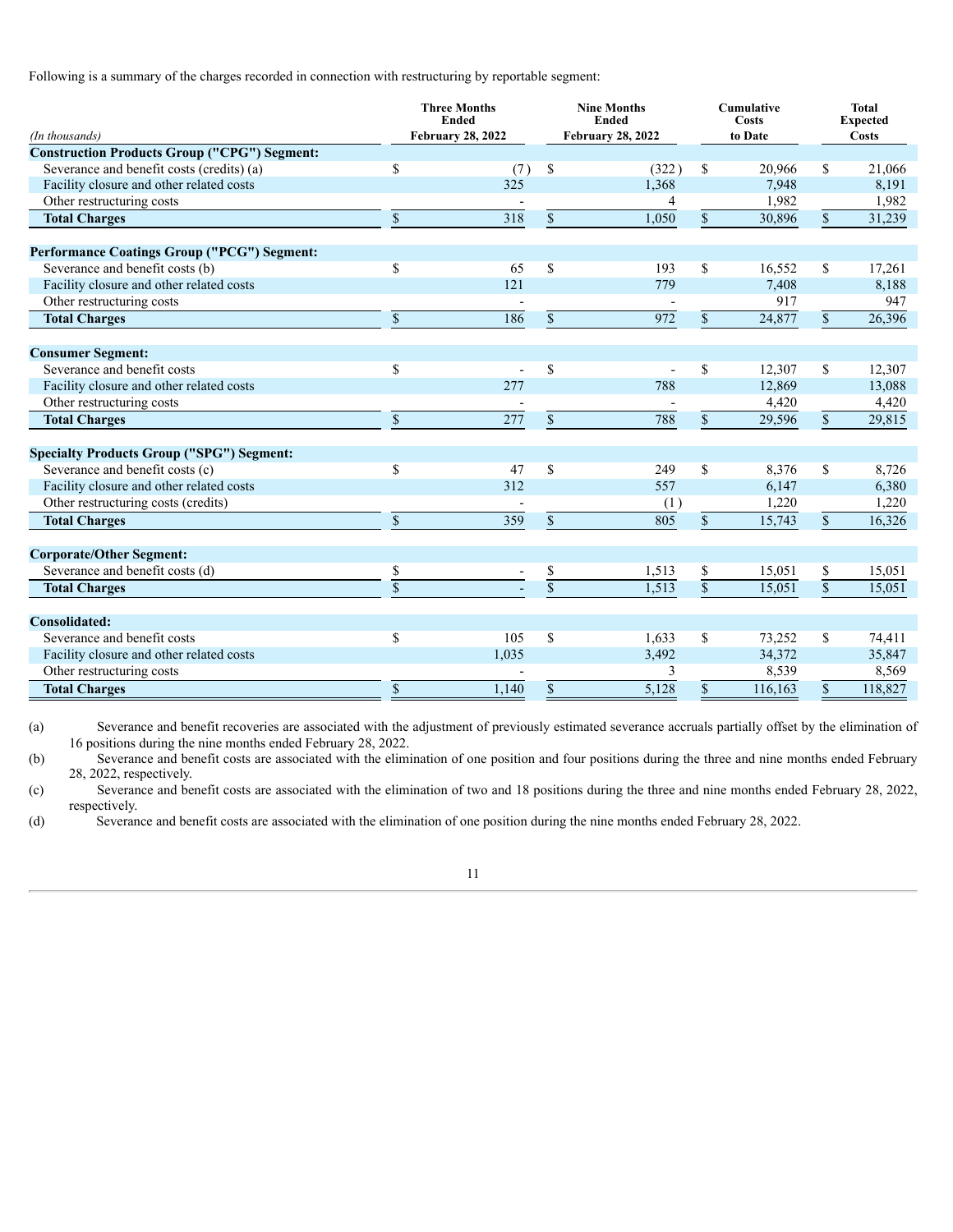| (In thousands)                           |                         | <b>Three Months</b><br><b>Ended</b><br><b>February 28, 2021</b> |                           |        |  |  |  |
|------------------------------------------|-------------------------|-----------------------------------------------------------------|---------------------------|--------|--|--|--|
| <b>CPG</b> Segment:                      |                         |                                                                 |                           |        |  |  |  |
| Severance and benefit costs (e)          | \$                      | 255                                                             | $\mathbb S$               | 1,829  |  |  |  |
| Facility closure and other related costs |                         | 665                                                             |                           | 1,473  |  |  |  |
| Other restructuring costs (credits)      |                         | (60)                                                            |                           | 38     |  |  |  |
| <b>Total Charges</b>                     | \$                      | 860                                                             | $\boldsymbol{\mathsf{S}}$ | 3,340  |  |  |  |
|                                          |                         |                                                                 |                           |        |  |  |  |
| <b>PCG</b> Segment:                      |                         |                                                                 |                           |        |  |  |  |
| Severance and benefit costs (f)          | <sup>\$</sup>           | 118                                                             | \$                        | 1,959  |  |  |  |
| Facility closure and other related costs |                         | 265                                                             |                           | 1,109  |  |  |  |
| Other restructuring costs                |                         |                                                                 |                           | 213    |  |  |  |
| <b>Total Charges</b>                     | \$                      | 383                                                             | $\mathbb{S}$              | 3,281  |  |  |  |
| <b>Consumer Segment:</b>                 |                         |                                                                 |                           |        |  |  |  |
| Severance and benefit costs (g)          | \$                      | 11                                                              | \$                        | 797    |  |  |  |
| Facility closure and other related costs |                         | 1,300                                                           |                           | 2,682  |  |  |  |
| Other restructuring costs                |                         |                                                                 |                           | 302    |  |  |  |
| <b>Total Charges</b>                     | \$                      | 1,311                                                           | $\overline{\$}$           | 3,781  |  |  |  |
| <b>SPG</b> Segment:                      |                         |                                                                 |                           |        |  |  |  |
| Severance and benefit costs (h)          | \$                      | 49                                                              | \$                        | 461    |  |  |  |
| Facility closure and other related costs |                         | 385                                                             |                           | 1,160  |  |  |  |
| Other restructuring costs                |                         |                                                                 |                           | 116    |  |  |  |
| <b>Total Charges</b>                     | $\mathbf S$             | 434                                                             | $\mathbf S$               | 1,737  |  |  |  |
|                                          |                         |                                                                 |                           |        |  |  |  |
| <b>Corporate/Other Segment:</b>          |                         |                                                                 |                           |        |  |  |  |
| Severance and benefit costs              | \$                      | 141                                                             | $\mathbb S$               | 141    |  |  |  |
| <b>Total Charges</b>                     | $\overline{\mathbf{s}}$ | 141                                                             | $\overline{\mathbb{S}}$   | 141    |  |  |  |
| <b>Consolidated:</b>                     |                         |                                                                 |                           |        |  |  |  |
| Severance and benefit costs              | \$                      | 574                                                             | \$                        | 5,187  |  |  |  |
| Facility closure and other related costs |                         | 2,615                                                           |                           | 6,424  |  |  |  |
| Other restructuring costs (credits)      |                         | (60)                                                            |                           | 669    |  |  |  |
| <b>Total Charges</b>                     | $\mathbb S$             | 3,129                                                           | \$                        | 12,280 |  |  |  |

(e) Severance and benefit costs are associated with the elimination of three positions and 24 positions during the three and nine months ended February 28, 2021, respectively.

(f) Severance and benefit costs are associated with the elimination of five positions and 55 positions during the three and nine months ended February 28, 2021, respectively.

(g) Severance and benefit costs for the nine months ended February 28, 2021 are associated with the elimination of three positions, partially offset by the adjustment in severance accruals during the period. There were no position eliminations during the three months ended February 28, 2021.

(h) Severance and benefit costs are associated with the elimination of three positions and 27 positions during the three and nine months ended February 28, 2021, respectively.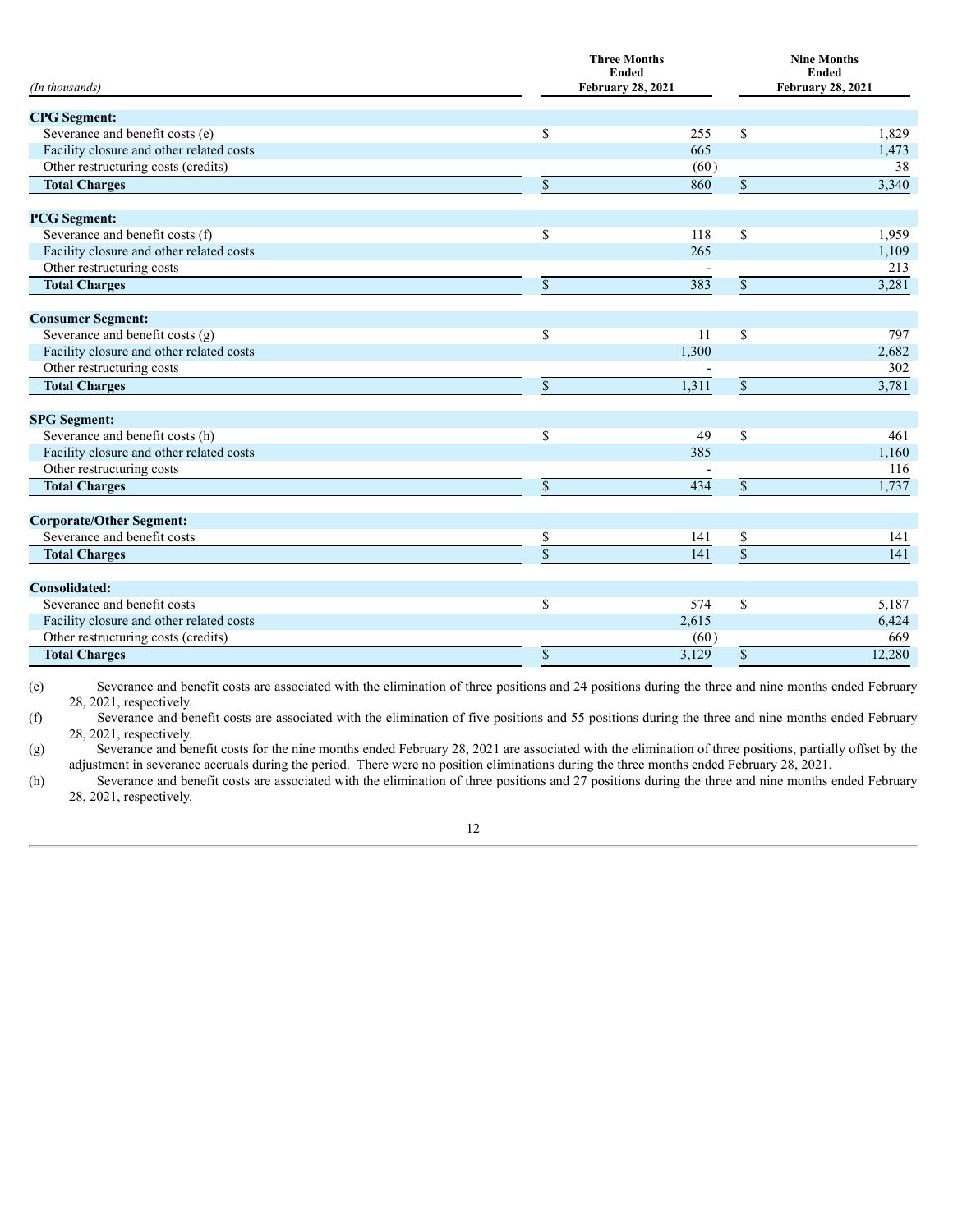A summary of the activity in the restructuring reserves related to our MAP to Growth is as follows:

| (in thousands)                         | <b>Severance and</b><br><b>Benefits Costs</b> | Facility<br>Closure and<br><b>Other Related</b><br>Costs | Other<br>Restructuring<br><b>Costs</b> | Total   |
|----------------------------------------|-----------------------------------------------|----------------------------------------------------------|----------------------------------------|---------|
| Balance at November 30, 2021           | 1.571                                         | 896                                                      |                                        | 2,467   |
| Additions charged to expense           | 105                                           | 1,035                                                    |                                        | 1,140   |
| Cash payments charged against reserve  | (506)                                         | (868)                                                    |                                        | (1,374) |
| Non-cash charges and other adjustments | (95)                                          | (28)                                                     |                                        | (123)   |
| <b>Balance at February 28, 2022</b>    | 1,075                                         | 1,035                                                    | $\overline{\phantom{0}}$               | 2,110   |

| (In thousands)                         | Severance and<br><b>Benefits Costs</b> |         | Facility<br><b>Closure and</b><br><b>Other Related</b><br>Costs | Other<br>Restructuring<br>Costs | <b>Total</b> |
|----------------------------------------|----------------------------------------|---------|-----------------------------------------------------------------|---------------------------------|--------------|
| Balance at June 1, 2021                |                                        | 4,430   | 1,290                                                           | $\overline{\phantom{0}}$        | 5,720        |
| Additions charged to expense           |                                        | 1,633   | 3,492                                                           |                                 | 5,128        |
| Cash payments charged against reserve  |                                        | (4,314) | (3,155)                                                         | $\overline{\phantom{0}}$        | (7, 469)     |
| Non-cash charges and other adjustments |                                        | (674)   | (592)                                                           |                                 | (1,269)      |
| <b>Balance at February 28, 2022</b>    |                                        | 1,075   | 1,035                                                           | $\overline{\phantom{0}}$        | 2.110        |

| (In thousands)                         | <b>Severance and</b><br><b>Benefits Costs</b> | Facility<br><b>Closure and</b><br><b>Other Related</b><br>Costs | Other<br>Restructuring<br>Costs | <b>Total</b> |
|----------------------------------------|-----------------------------------------------|-----------------------------------------------------------------|---------------------------------|--------------|
| Balance at November 30, 2020           | 4,655                                         | 5,896                                                           | $\overline{\phantom{0}}$        | 10,551       |
| Additions charged to expense           | 574                                           | 2,615                                                           | (60)                            | 3,129        |
| Cash payments charged against reserve  | (1,699)                                       | (2,968)                                                         |                                 | (4,667)      |
| Non-cash charges and other adjustments |                                               | (4,292)                                                         | 60                              | (4,161)      |
| <b>Balance at February 28, 2021</b>    | 3,601                                         | 1,251                                                           |                                 | 4,852        |

| (In thousands)                         | <b>Severance and</b><br><b>Benefits Costs</b> |         | Facility<br>Closure and<br><b>Other Related</b><br>Costs | Other<br>Restructuring<br><b>Costs</b> | Total    |
|----------------------------------------|-----------------------------------------------|---------|----------------------------------------------------------|----------------------------------------|----------|
| Balance at June 1, 2020                |                                               | 7,357   | 5,880                                                    | $\overline{\phantom{0}}$               | 13,237   |
| Additions charged to expense           |                                               | 5,187   | 6.424                                                    | 669                                    | 12,280   |
| Cash payments charged against reserve  |                                               | (9,014) | (6,761)                                                  | (335)                                  | (16,110) |
| Non-cash charges and other adjustments |                                               | 71      | (4,292)                                                  | (334)                                  | (4, 555) |
| <b>Balance at February 28, 2021</b>    |                                               | 3,601   | 1,251                                                    | $\overline{\phantom{0}}$               | 4,852    |

## **NOTE 4 — FAIR VALUE MEASUREMENTS**

Financial instruments recorded in the balance sheet include cash and cash equivalents, trade accounts receivable, derivative assets and liabilities, marketable securities, notes and accounts payable, and debt.

An allowance for credit losses is established for trade accounts receivable using assessments of current creditworthiness of customers, historical collection experience, the aging of receivables and other currently available evidence. Trade accounts receivable balances are written-off against the allowance if a final determination of uncollectibility is made. All provisions for allowance for doubtful collection of accounts are included in selling, general, and administrative expense.

All derivative instruments are recognized in our Consolidated Balance Sheets and measured at fair value. Changes in the fair values of derivative instruments that do not qualify as hedges and/or any ineffective portion of hedges are recognized as a gain or (loss) in our Consolidated Statements of Income in the current period. Changes in the fair value of derivative instruments used effectively as cash flow hedges are recognized in other comprehensive income (loss), along with the change in the value of the hedged item. We do not hold or issue derivative instruments for speculative purposes.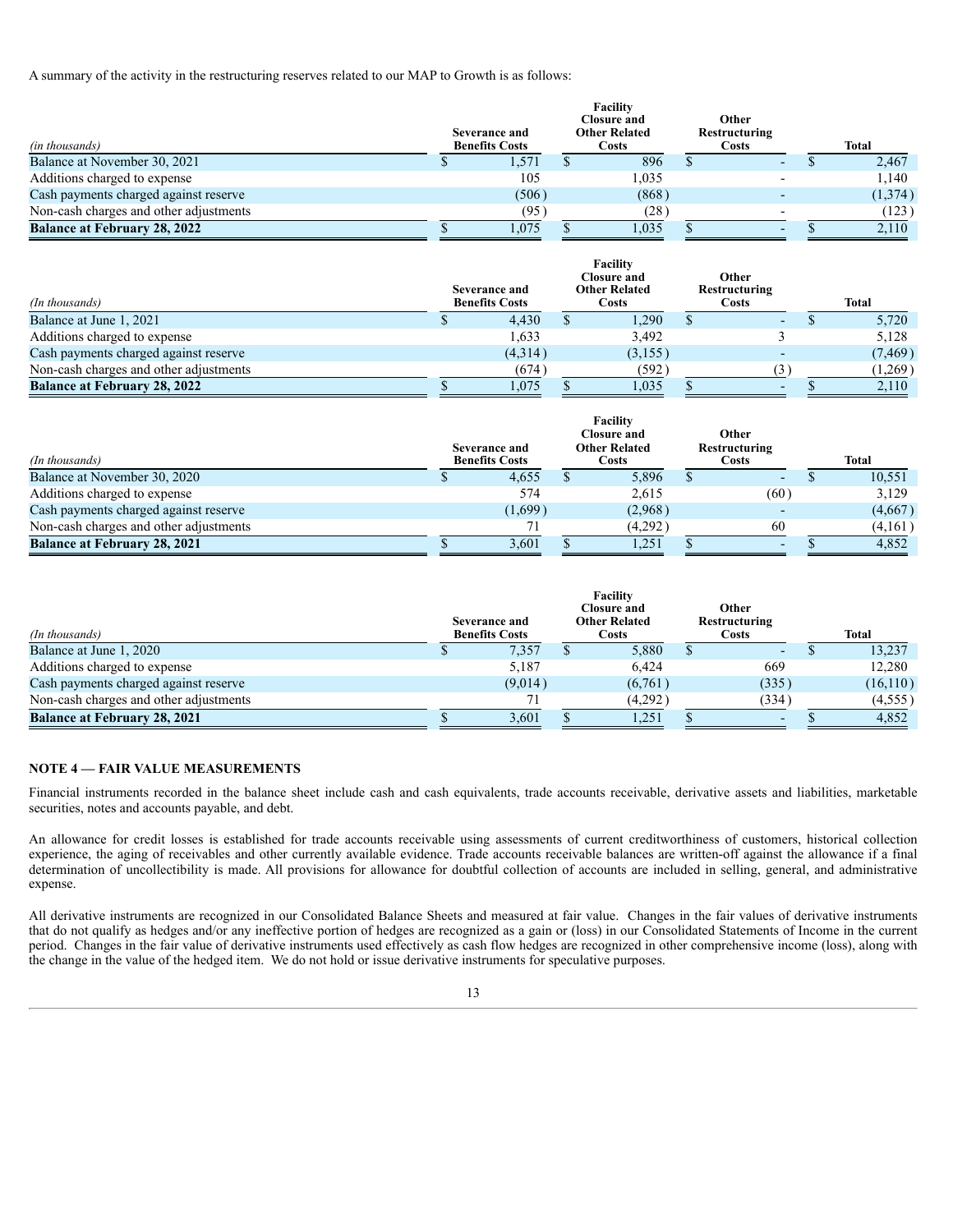The valuation techniques utilized for establishing the fair values of assets and liabilities are based on observable and unobservable inputs. Observable inputs reflect readily obtainable data from independent sources, while unobservable inputs reflect management's market assumptions. The fair value hierarchy has three levels based on the reliability of the inputs used to determine fair value, as follows:

*Level 1 Inputs* — Quoted prices for identical instruments in active markets.

*Level 2 Inputs* — Quoted prices for similar instruments in active markets; quoted prices for identical or similar instruments in markets that are not active; and model-derived valuations whose inputs are observable or whose significant value drivers are observable.

*Level 3 Inputs* — Instruments with primarily unobservable value drivers.

The following tables present our assets and liabilities that are measured at fair value on a recurring basis and are categorized using the fair value hierarchy. In addition, with respect to our derivative assets and liabilities measured at fair value, refer to Note 5, "Derivatives and Hedging" for discussion of their classification within the fair value hierarchy.

| <b>Ouoted Prices</b><br>in Active<br>Markets for<br><b>Identical Assets</b><br>(Level 1) | Significant<br>Other<br><b>Observable</b><br>Inputs (Level 2) | Significant<br>Unobservable<br>Inputs (Level 3) | <b>Fair Value at</b><br><b>February 28, 2022</b> |
|------------------------------------------------------------------------------------------|---------------------------------------------------------------|-------------------------------------------------|--------------------------------------------------|
|                                                                                          |                                                               |                                                 |                                                  |
|                                                                                          |                                                               | $\overline{\phantom{a}}$                        | 26,193                                           |
|                                                                                          | 171                                                           |                                                 | 171                                              |
|                                                                                          | 26,364                                                        |                                                 | 26,364                                           |
|                                                                                          |                                                               |                                                 |                                                  |
| 807                                                                                      |                                                               |                                                 | 807                                              |
| 6,798                                                                                    |                                                               |                                                 | 6,798                                            |
|                                                                                          | 43,658                                                        |                                                 | 43,658                                           |
|                                                                                          | 86,250                                                        |                                                 | 86,250                                           |
| 7,605                                                                                    | 129,908                                                       |                                                 | 137,513                                          |
|                                                                                          |                                                               | (9,746)                                         | (9,746)                                          |
| 7,605                                                                                    | 156,272                                                       | (9,746)                                         | 154,131                                          |
|                                                                                          | $\sim$                                                        | $26,193$ \$                                     | S                                                |

| (In thousands)                             | <b>Ouoted Prices</b><br>in Active<br>Markets for<br><b>Identical Assets</b><br>(Level 1) | Significant<br>Other<br><b>Observable</b><br>Inputs (Level 2) | Significant<br>Unobservable<br>Inputs (Level 3) | <b>Fair Value at</b><br><b>May 31,</b><br>2021 |
|--------------------------------------------|------------------------------------------------------------------------------------------|---------------------------------------------------------------|-------------------------------------------------|------------------------------------------------|
| <b>Available-for-sale debt securities:</b> |                                                                                          |                                                               |                                                 |                                                |
| U.S. Treasury and other government         | $\sim$                                                                                   | 26,563 \$<br>- \$                                             | $\overline{\phantom{0}}$                        | S<br>26,563                                    |
| Corporate bonds                            |                                                                                          | 182                                                           |                                                 | 182                                            |
| Total available-for-sale debt securities   |                                                                                          | 26,745                                                        |                                                 | 26,745                                         |
| <b>Marketable equity securities:</b>       |                                                                                          |                                                               |                                                 |                                                |
| Stocks - foreign                           | 768                                                                                      |                                                               |                                                 | 768                                            |
| Stocks - domestic                          | 6,975                                                                                    |                                                               |                                                 | 6,975                                          |
| Mutual funds - foreign                     |                                                                                          | 47,916                                                        |                                                 | 47,916                                         |
| Mutual funds - domestic                    |                                                                                          | 86,428                                                        |                                                 | 86,428                                         |
| Total marketable equity securities         | 7,743                                                                                    | 134,344                                                       |                                                 | 142,087                                        |
| <b>Contingent consideration</b>            |                                                                                          |                                                               | (13,335)                                        | (13, 335)                                      |
| Total                                      | 7,743                                                                                    | 161,089                                                       | (13, 335)                                       | 155,497                                        |

Our investments in available-for-sale debt securities and marketable equity securities are valued using a market approach. The availability of inputs observable in the market varies from instrument to instrument and depends on a variety of factors, including the type of instrument, whether the instrument is actively traded and other characteristics particular to the transaction. For most of our financial instruments, pricing inputs are readily observable in the market, the valuation methodology used is widely accepted by market participants, and the valuation does not require significant management discretion. For other financial instruments, pricing inputs are less observable in the market and may require management judgment.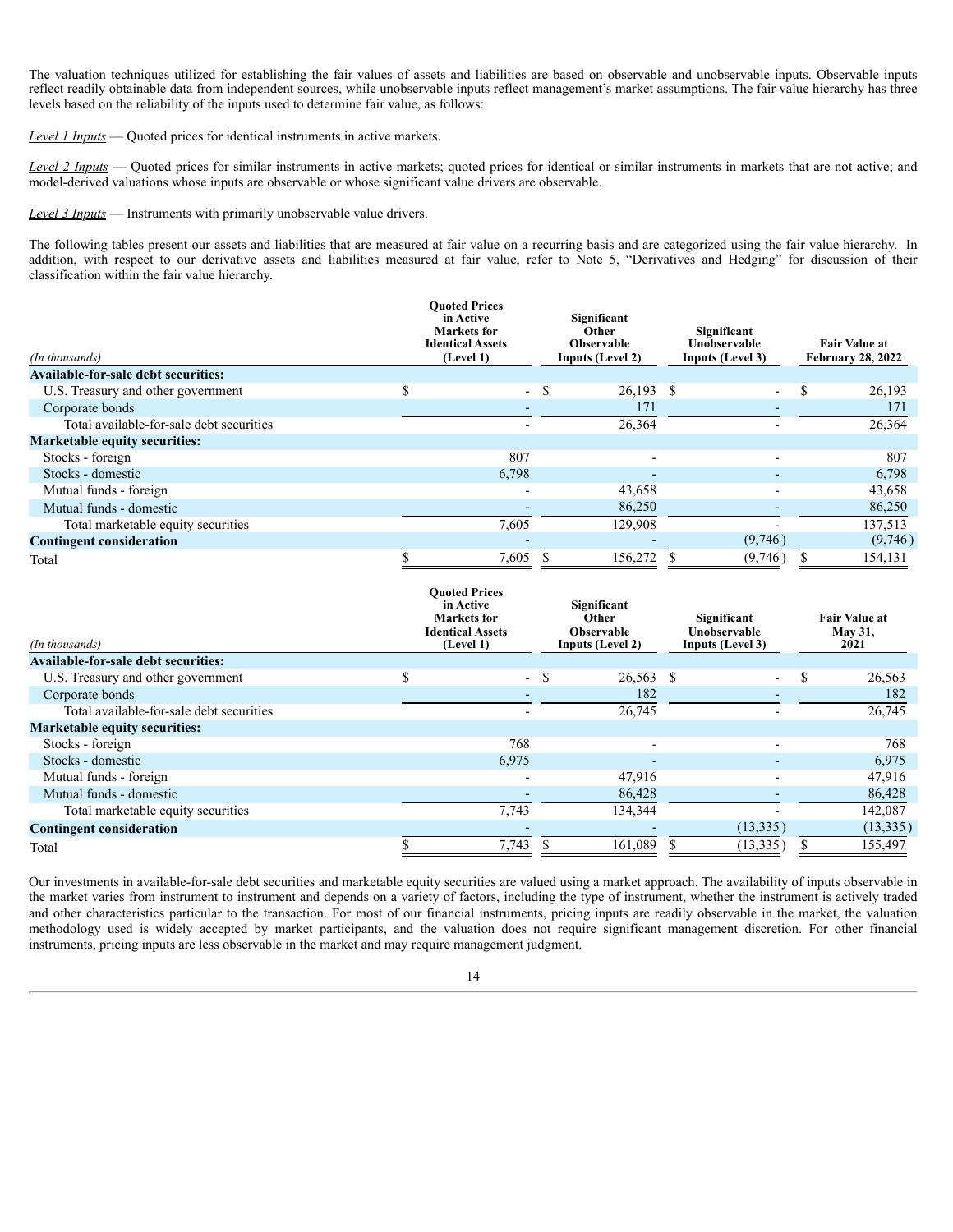The contingent consideration represents the estimated fair value of the additional variable cash consideration payable in connection with recent acquisitions that is contingent upon the achievement of certain performance milestones. We estimated the fair value using expected future cash flows over the period in which the obligation is expected to be settled, and applied a discount rate that appropriately captures a market participant's view of the risk associated with the obligation, which are considered to be Level 3 inputs. During the first nine months of fiscal 2022, we recorded an increase in the accrual for approximately \$2.5 million related to fair value adjustments and paid approximately \$5.8 million to satisfy contingent consideration obligations relating to certain performance milestones that were established in prior periods and achieved during the current year. During the first nine months of fiscal 2021, we paid approximately \$2.8 million to satisfy contingent consideration obligations relating to certain performance milestones that were established in prior periods and achieved during the first half of last year, and recorded an increase in the accrual for approximately \$1.8 million related to fair value adjustments. In the Consolidated Statements of Cash Flows, payments of acquisition-related contingent consideration for the amount recognized at fair value as of the acquisition date are reported in cash flows from financing activities, while payments of contingent consideration in excess of fair value as of the acquisition date, are reported in cash flows from operating activities.

The carrying value of our current financial instruments, which include cash and cash equivalents, marketable securities, trade accounts receivable, accounts payable and short-term debt approximates fair value because of the short-term maturity of these financial instruments. At February 28, 2022 and May 31, 2021, the fair value of our long-term debt was estimated using active market quotes, based on our current incremental borrowing rates for similar types of borrowing arrangements, which are Level 2 inputs. Based on the analysis performed, the fair value and the carrying value of our financial instruments and long-term debt as of February 28, 2022 and May 31, 2021 are as follows:

|                                           | At February 28, 2022 |                       |  |                   |  |  |  |  |  |
|-------------------------------------------|----------------------|-----------------------|--|-------------------|--|--|--|--|--|
| (In thousands)                            |                      | <b>Carrying Value</b> |  | <b>Fair Value</b> |  |  |  |  |  |
| Cash and cash equivalents                 |                      | 193.191 \$            |  | 193,191           |  |  |  |  |  |
| Marketable equity securities              |                      | 137,513               |  | 137,513           |  |  |  |  |  |
| Available-for-sale debt securities        |                      | 26,364                |  | 26.364            |  |  |  |  |  |
| Long-term debt, including current portion |                      | 2,586,356             |  | 2,734,424         |  |  |  |  |  |

|                                           | At May 31, 2021       |  |                   |  |  |  |  |  |
|-------------------------------------------|-----------------------|--|-------------------|--|--|--|--|--|
| (In thousands)                            | <b>Carrying Value</b> |  | <b>Fair Value</b> |  |  |  |  |  |
| Cash and cash equivalents                 | 246,704 \$            |  | 246,704           |  |  |  |  |  |
| Marketable equity securities              | 142.087               |  | 142.087           |  |  |  |  |  |
| Available-for-sale debt securities        | 26,745                |  | 26.745            |  |  |  |  |  |
| Long-term debt, including current portion | 2,379,826             |  | 2,570,206         |  |  |  |  |  |

#### **NOTE 5 — DERIVATIVES AND HEDGING**

#### **Derivative Instruments and Hedging Activities**

We are exposed to market risks, such as changes in foreign currency exchange rates and interest rates. To manage the volatility related to these exposures, from time to time, we enter into various derivative transactions. We use various types of derivative instruments including forward contracts and swaps. We formally assess, designate and document, as a hedge of an underlying exposure, each qualifying derivative instrument that will be accounted for as an accounting hedge at inception. Additionally, we assess, both at inception and at least quarterly thereafter, whether the financial instruments used in the hedging transaction are effective at offsetting changes in either the fair values or cash flows of the underlying exposures.

#### **Derivatives Designated as Hedges**

In October 2017, as a means of mitigating the impact of currency fluctuations on our Euro investments in foreign entities, we executed a fair value hedge and two cross currency swaps, in which we paid variable rate interest in Euros and received fixed rate interest in U.S. Dollars with a combined notional amount of approximately €85.25 million (\$100 million U.S. Dollar equivalent), and which had a maturity date of November 2022. This effectively converted a portion of our U.S. Dollar denominated fixed-rate debt to Euro denominated variable rate debt. The fair value hedge was recognized at fair value in our Consolidated Balance Sheets, while changes in the fair value of the hedge were recognized in interest expense in our Consolidated Statements of Income. We designated the swaps as net investment hedges of our net investment in our European operations under ASU 2017-12 and applied the spot method to these hedges. In February 2020, the fair value hedge and two cross-currency swap agreements were terminated, and we received cash in the amount of \$9.3 million, representing the fair value of the swap and interest accrued through the date of termination. Accordingly, hedge accounting was discontinued and a hedge accounting adjustment to our Senior Notes of \$1.5 million was recorded and is being amortized to interest expense in the Consolidated Statements of Income through the termination of the 3.450% Notes in November 2022. Changes in the fair value of the cross-currency swaps due to spot foreign exchange rates are recorded as cumulative translation adjustment within accumulated other comprehensive income ("AOCI") and will remain in AOCI until either the sale or substantially complete liquidation of the hedged subsidiaries.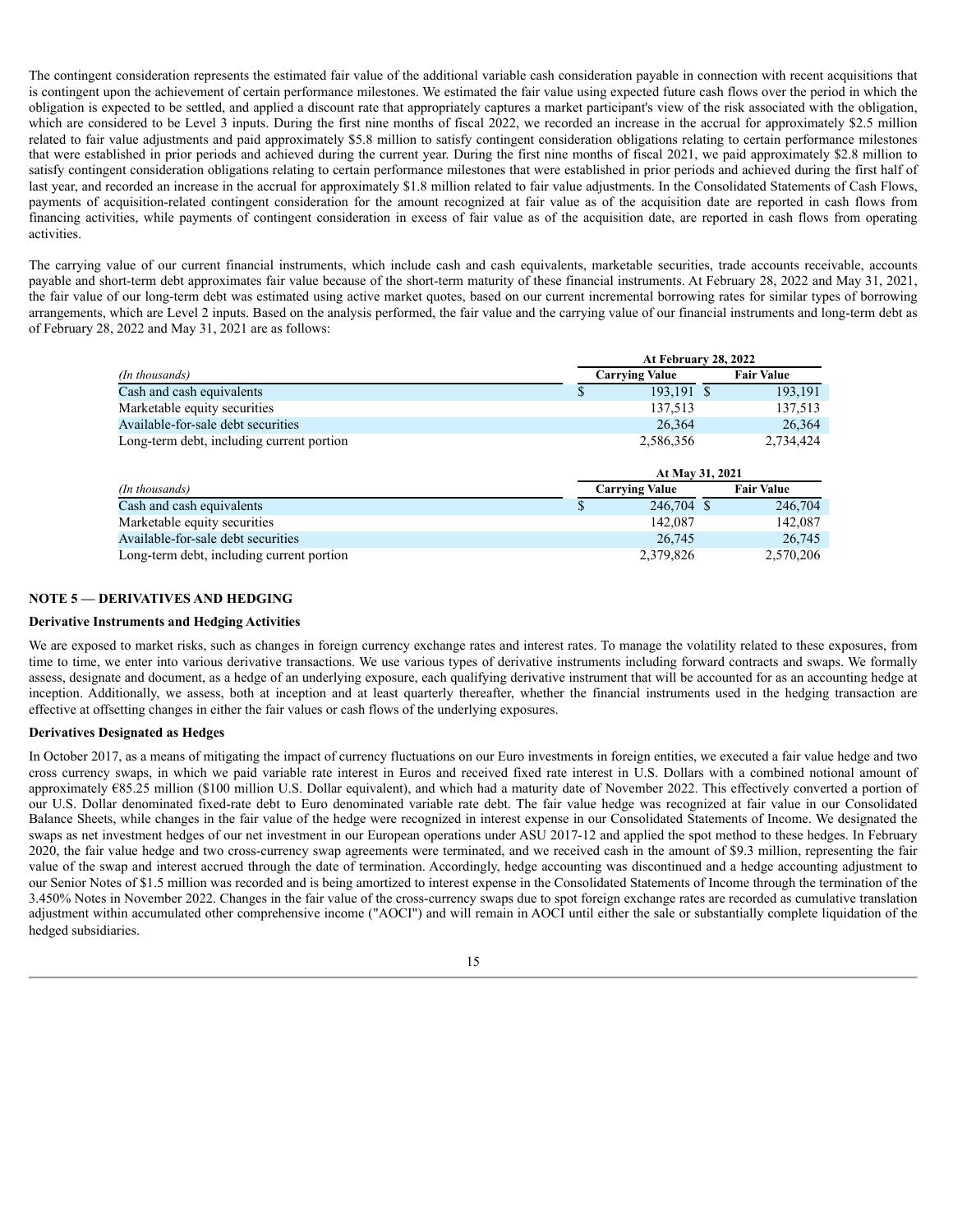Separately, in February 2020, as a means of mitigating the impact of currency fluctuations on our Euro investments in foreign entities, we executed a cash flow hedge and two cross currency swap agreements, in which we will pay fixed rate interest in Euros and receive variable rate interest in U.S. Dollars with a combined notional amount of approximately €277.73 million (\$300 million U.S. Dollar equivalent), and which have a maturity date of February 2023. This effectively converts our U.S. Dollar denominated variable rate debt to Euro denominated fixed rate debt. The cash flow hedge is recognized at fair value in our Consolidated Balance Sheets, while changes in the fair value of the hedge will be recognized in AOCI when the hedged items affect earnings. Amounts recognized in AOCI will be recognized in earnings in interest expense when the hedged interest payment is accrued. We designated the swaps as net investment hedges of our net investment in our European operations under ASU 2017-12 and applied the spot method to these hedges. The changes in fair value of the derivative instruments that are designated and qualify as hedges of net investments in foreign operations are recognized in AOCI to offset the changes in the values of the net investments being hedged. In addition, in February 2020, as a means of mitigating the variability of the functional-currency-equivalent cash flows associated with the U.S. Dollar denominated term loan facility (referred to as Foreign Borrower's Term Loan), we executed a cash flow hedge, in which we will pay fixed rate interest in Euros and receive variable rate interest in U.S. Dollars with a notional amount of approximately €92.52 million (\$100 million U.S. Dollar equivalent), and which have a maturity date of February 2023. This effectively converts our U.S. Dollar denominated variable rate debt to Euro denominated fixed rate debt. The cash flow hedge is recognized at fair value in our Consolidated Balance Sheets, while changes in the fair value of the hedge will be recognized in AOCI when the hedged items affect earnings. Amounts recorded in AOCI will be recognized in earnings in interest expense when the hedged interest payment is accrued. In addition, since this currency swap is a hedge of variability of the functional currency equivalent cash flows of a recognized liability to be remeasured at spot exchange rates under ASC 830, an amount that will offset the gain or loss arising from the remeasurement of the hedged liability will be reclassified each period from AOCI to earnings as foreign exchange gain/(loss), which is a component of SG&A expenses.

The following table summarizes the location and effects of our derivatives instruments on the Consolidated Statements of Comprehensive Income and Consolidated Statements of Income for gains or losses initially recognized in AOCI in the Consolidated Balance Sheet:

|                                      |  | Pretax gain/(loss) recognized<br>in AOCI |  |                |                                      | Pretax gain/(loss) reclassified<br>from AOCI into income |              |
|--------------------------------------|--|------------------------------------------|--|----------------|--------------------------------------|----------------------------------------------------------|--------------|
| <b>Three Months Ended</b>            |  |                                          |  |                |                                      | <b>Three Months Ended</b>                                |              |
| (In thousands)                       |  |                                          |  | February 28,   |                                      |                                                          | February 28, |
| Derivatives in hedging relationships |  | <b>February 28, 2022</b>                 |  | 2021           | <b>Income statement location</b>     | <b>February 28, 2022</b>                                 | 2021         |
| Interest rate swap (cash flow)       |  | 1,723                                    |  | 27             | Interest (expense) income            | $(884)$ \$                                               | (862)        |
| Cross currency swap (cash flow)      |  | 1,263                                    |  | (907)          | Interest (expense) income            | 149                                                      | 147          |
| Cross currency swap (cash flow)      |  |                                          |  | $\overline{a}$ | Foreign exchange gain (loss)         | 1.061                                                    | (1,243)      |
| Cross currency swap (net investment) |  | 820                                      |  | (4,036)        | Gain or (loss) on sale of subsidiary |                                                          |              |
| Total                                |  | 3,806                                    |  | (4,916)        |                                      | 326 <sub>5</sub>                                         | (1,958)      |

|                                      | Pretax gain/(loss) recognized<br>in AOCI |    |                          |                                      | Pretax gain/(loss) reclassified<br>from AOCI into income |                      |
|--------------------------------------|------------------------------------------|----|--------------------------|--------------------------------------|----------------------------------------------------------|----------------------|
| (In thousands)                       | <b>Nine Months Ended</b>                 |    |                          |                                      | <b>Nine Months Ended</b>                                 |                      |
| Derivatives in hedging relationships | <b>February 28, 2022</b>                 |    | February 28.<br>2021     | <b>Income Statement Location</b>     | <b>February 28, 2022</b>                                 | February 28,<br>2021 |
| Interest rate swap (cash flow)       | 2,554                                    | -S | (720)                    | Interest (expense) income            | $(2,744)$ \$                                             | (2, 475)             |
| Cross currency swap (cash flow)      | 8,867                                    |    | (8,211)                  | Interest (expense) income            | 425                                                      | 498                  |
| Cross currency swap (cash flow)      |                                          |    | $\overline{\phantom{0}}$ | Foreign exchange gain (loss)         | 8,481                                                    | (8,623)              |
| Cross currency swap (net investment) | 22,563                                   |    | (28, 126)                | Gain or (loss) on sale of subsidiary |                                                          |                      |
| Total                                | 33,984                                   |    | (37,057)                 |                                      | $6,162$ \$                                               | (10,600)             |

#### **Derivatives Not Designated as Hedges**

At February 28, 2022, and May 31, 2021, we held one foreign currency forward contract at each period end designed to reduce our exposure to changes in the cash flows of intercompany foreign-currency-denominated loans related to changes in foreign currency exchange rates by fixing the functional currency cash flows. These contracts have not been designated as hedges; therefore, the changes in fair value of the contracts are recognized in earnings as a component of SG&A expenses. Amounts recognized in earnings did not have a material impact on our Consolidated Financial Statements for any period presented. As of February 28, 2022, and May 31, 2021, the notional amounts of the forward contracts held to purchase foreign currencies were \$240.7 million and \$191.7 million, respectively.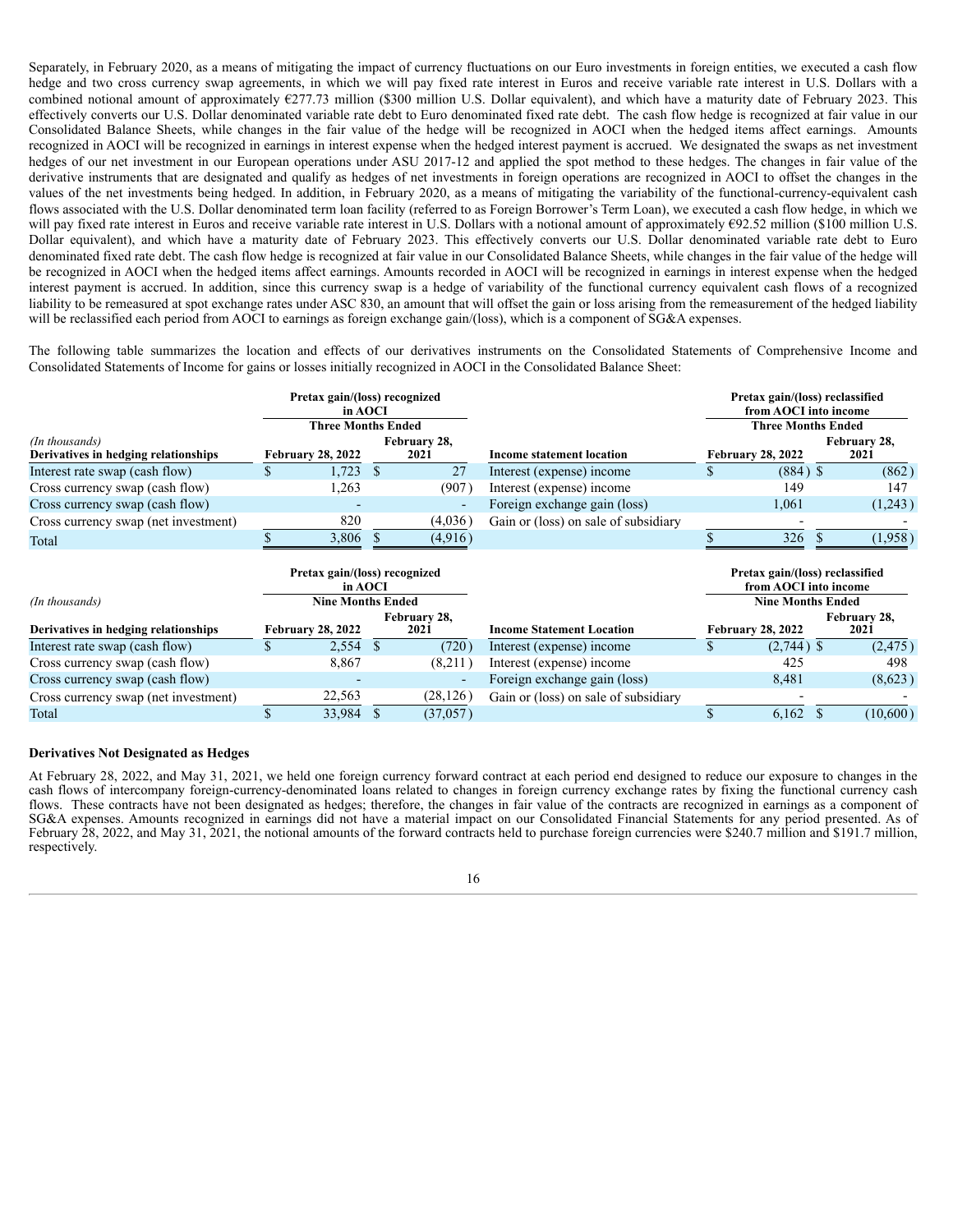#### **Disclosure about Derivative Instruments**

All of our derivative assets and liabilities measured at fair value are classified as Level 2 within the fair value hierarchy. We determine the fair value of our derivatives based on valuation methods, which project future cash flows and discount the future amounts to present value using market based observable inputs, including interest rate curves, foreign currency rates, as well as future and basis point spreads, as applicable.

The fair values of qualifying and non-qualifying instruments used in hedging transactions as of February 28, 2022 and May 31, 2021 are as follows:

| (In thousands)                                       |                                  |    | <b>Fair Value</b>        |     |              |  |  |  |
|------------------------------------------------------|----------------------------------|----|--------------------------|-----|--------------|--|--|--|
| <b>Derivatives Designated as Hedging Instruments</b> | <b>Balance Sheet Location</b>    |    | <b>February 28, 2022</b> |     | May 31, 2021 |  |  |  |
| <b>Assets:</b>                                       |                                  |    |                          |     |              |  |  |  |
| Cross Currency Swap (Net Investment)                 | <b>Other Current Assets</b>      |    | 2.139                    |     | 6,233        |  |  |  |
| Cross Currency Swap (Cash Flow)                      | <b>Other Current Assets</b>      |    |                          |     | 516          |  |  |  |
| <b>Liabilities:</b>                                  |                                  |    |                          |     |              |  |  |  |
| Interest Rate Swap (Cash Flow)                       | <b>Other Accrued Liabilities</b> | \$ | 716                      | - S | 3,547        |  |  |  |
| Cross Currency Swap (Cash Flow)                      | <b>Other Accrued Liabilities</b> |    | 3.966                    |     |              |  |  |  |
| Cross Currency Swap (Net Investment)                 | <b>Other Accrued Liabilities</b> |    | 13,603                   |     | 1,321        |  |  |  |
| Cross Currency Swap (Net Investment)                 | Other Long-Term Liabilities      |    |                          |     | 39.228       |  |  |  |
| Cross Currency Swap (Cash Flow)                      | Other Long-Term Liabilities      |    | $\overline{\phantom{0}}$ |     | 13,786       |  |  |  |
| Interest Rate Swap (Cash Flow)                       | Other Long-Term Liabilities      |    |                          |     | 2,467        |  |  |  |
|                                                      |                                  |    |                          |     |              |  |  |  |

| (In thousands)                                           | <b>Fair Value</b>             |                          |  |              |  |
|----------------------------------------------------------|-------------------------------|--------------------------|--|--------------|--|
| <b>Derivatives Not Designated as Hedging Instruments</b> | <b>Balance Sheet Location</b> | <b>February 28, 2022</b> |  | May 31, 2021 |  |
| <b>Assets:</b>                                           |                               |                          |  |              |  |
| Foreign Currency Exchange                                | Other Current Assets          | $\sim$                   |  |              |  |
| <b>Liabilities:</b>                                      |                               |                          |  |              |  |
| Foreign Currency Exchange                                | Other Accrued Liabilities     | 64                       |  |              |  |

## **NOTE 6 — INVESTMENT (INCOME) EXPENSE, NET**

Investment (income) expense, net, consists of the following components:

|                                          |  | <b>Three Months Ended</b> |              |  | <b>Nine Months Ended</b> |  |              |
|------------------------------------------|--|---------------------------|--------------|--|--------------------------|--|--------------|
|                                          |  | February 28,              | February 28, |  | February 28,             |  | February 28, |
| (In thousands)                           |  | 2022                      | 2021         |  | 2022                     |  | 2021         |
| Interest (income)                        |  | $(1,203)$ \$              | (968)        |  | $(3,349)$ \$             |  | (2,409)      |
| Net loss (gain) on marketable securities |  | 8.215                     | (9,480)      |  | 10,032                   |  | (29,652)     |
| Dividend (income)                        |  | (2,657)                   | (1,006)      |  | (5,262)                  |  | (1,674)      |
| Investment (income) expense, net         |  | 4,355                     | (11,454)     |  | 1,421                    |  | (33, 735)    |

#### *Net Loss (Gain) on Marketable Securities*

|                                                           | <b>Three Months Ended</b> |                      |  |                      |  | <b>Nine Months Ended</b> |                      |           |  |
|-----------------------------------------------------------|---------------------------|----------------------|--|----------------------|--|--------------------------|----------------------|-----------|--|
| (In thousands)                                            |                           | February 28,<br>2022 |  | February 28,<br>2021 |  | February 28,<br>2022     | February 28,<br>2021 |           |  |
| Unrealized losses (gains) on marketable equity securities |                           | 8,903                |  | (6,650)              |  | 11,227                   |                      | (28, 469) |  |
| Realized (gains) on marketable equity securities          |                           | (699)                |  | (2,834)              |  | (1,223)                  |                      | (1,210)   |  |
| Realized losses on available-for-sale debt securities     |                           |                      |  |                      |  | 28                       |                      |           |  |
| Net loss (gain) on marketable securities                  |                           | 8.215                |  | (9.480)              |  | 10.032                   |                      | (29,652)  |  |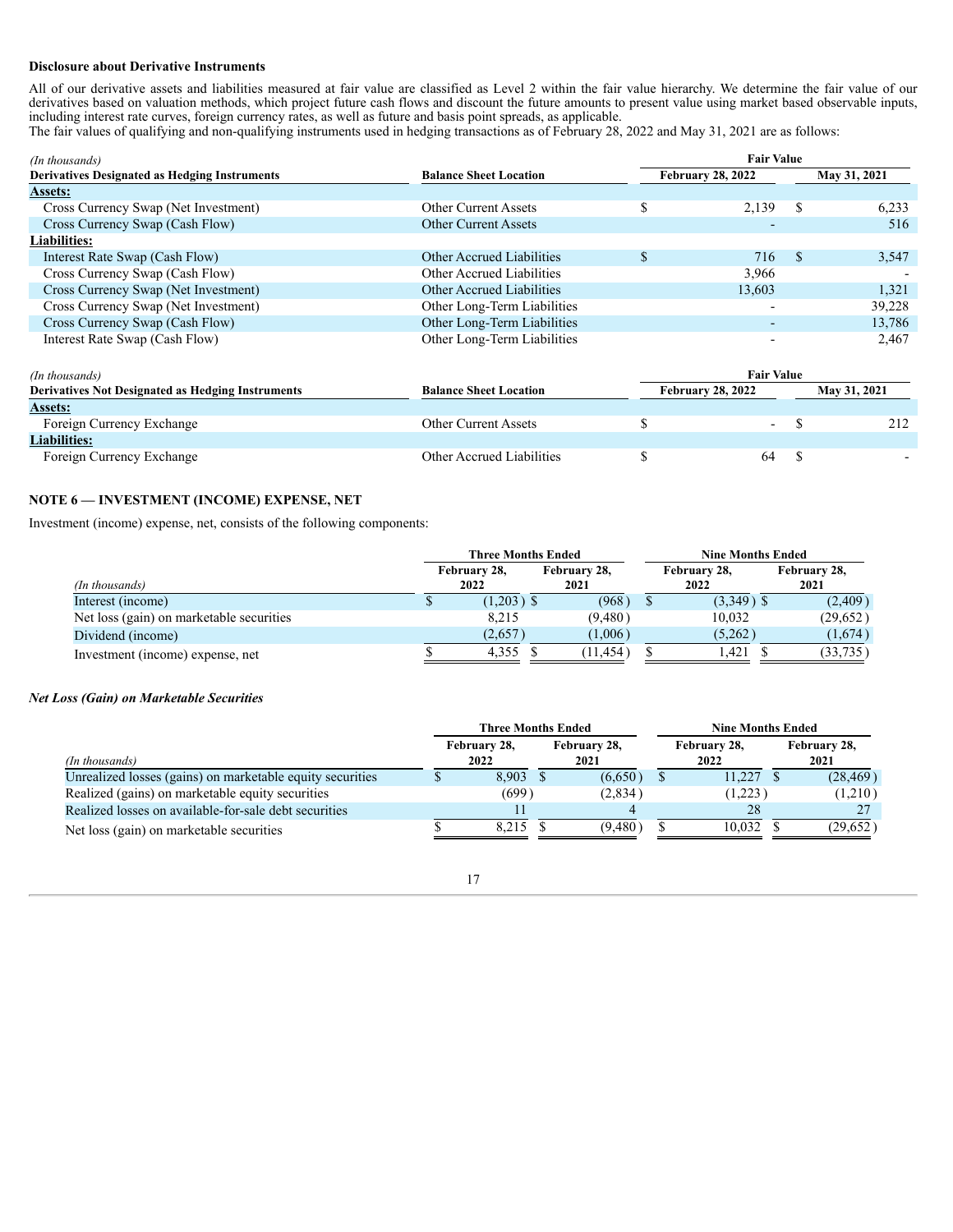#### **NOTE 7 — (GAIN) ON SALES OF ASSETS, NET**

During the three and nine months ended February 28, 2022, we recognized net gains of \$0.2 million and \$42.5 million, respectively, on the sales of certain real property assets. Most significantly, certain real property assets for the Toronto, Ontario location, within our CPG segment, were sold on September 15, 2021 for \$49.8 million. We received \$48.0 million of net proceeds after adjustments and expenses and recognized a gain on sale of \$41.9 million. The purpose of this transaction was to generate cash by monetizing a real estate market opportunity.

In conjunction with the sale, we executed a leaseback agreement commencing September 15, 2021 and expiring on September 14, 2024. During the second quarter of fiscal 2022, the lease was classified as an operating lease with total future minimum payments during the initial term of the lease of approximately \$3.4 million. An incremental borrowing rate of 1.3% was used to determine the ROU asset. We recorded a \$3.7 million ROU asset in *Operating lease right-of-use assets* and corresponding liabilities in the same amount in *Operating lease liabilities* in our Consolidated Balance Sheets during the second quarter of fiscal 2022.

#### **NOTE 8 — OTHER (INCOME) EXPENSE, NET**

Other (income) expense, net, consists of the following components:

|                                     | <b>Three Months Ended</b> |              | <b>Nine Months Ended</b> |              |              |  |  |
|-------------------------------------|---------------------------|--------------|--------------------------|--------------|--------------|--|--|
|                                     | February 28,              | February 28, |                          | February 28, | February 28, |  |  |
| (In thousands)                      | 2022                      | 2021         |                          | 2022         | 2021         |  |  |
| Pension non-service (credits)/costs | $(2,644)$ \$              | l.714        |                          | $(8.012)$ \$ | 8,420        |  |  |
| Other                               | (98)                      | (458)        |                          | (989)        | (913)        |  |  |
| Other (income) expense, net         | $(2,742)$ \$              | .256         |                          | $(9,001)$ \$ | 7,507        |  |  |

## **NOTE 9 — INCOME TAXES**

The effective income tax rate of 17.9% for the three months ended February 28, 2022 compares to the effective income tax rate of 31.1% for the three months ended February 28, 2021. The effective income tax rates for the three month periods ended February 28, 2022 and 2021 reflect variances from the 21% statutory rate due primarily to the unfavorable impact of state and local income taxes, non-deductible business expenses and the net tax on foreign subsidiary income resulting from the global intangible low-taxed income provisions, and the favorable impact of tax benefits related to equity compensation. Additionally, the effective income tax rate for the three month period ended February 28, 2022 reflects net favorable period-over-period changes in foreign tax credit valuation allowances. Further, the effective tax rate for the three-month period ended February 28, 2021, includes a \$5.3 million discrete charge for an increase to the deferred tax liability for withholding taxes on additional foreign earnings that were no longer considered to be permanently reinvested.

The effective income tax rate of 23.9% for the nine months ended February 28, 2022 compares to the effective income tax rate of 25.2% for the nine months ended February 28, 2021. The effective income tax rates for the nine-month periods ended February 28, 2022 and 2021 reflect variances from the 21% statutory rate due primarily to the unfavorable impact of state and local income taxes, non-deductible business expenses and the net tax on foreign subsidiary income resulting from the global intangible low-taxed income provisions, partially offset by tax benefits related to equity compensation. Additionally, the nine month period ended February 28, 2022 reflects net favorable period-over-period changes in foreign tax credit valuation allowances. The nine month period ended February 28, 2021 includes, as noted above, a charge related to an increase in the deferred tax liability for withholding taxes on foreign earnings not considered permanently reinvested.

Our deferred tax liability for unremitted foreign earnings was \$14.0 million as of February 28, 2022, which represents our estimate of the foreign tax cost associated with the remittance of \$438.2 million of foreign earnings that are not considered to be permanently reinvested. We have not provided for foreign withholding or income taxes on the remaining foreign subsidiaries' undistributed earnings because such earnings have been retained and reinvested by the subsidiaries as of February 28, 2022. Accordingly, no provision has been made for foreign withholding or income taxes, which may become payable if the remaining undistributed earnings of foreign subsidiaries were remitted to us as dividends.

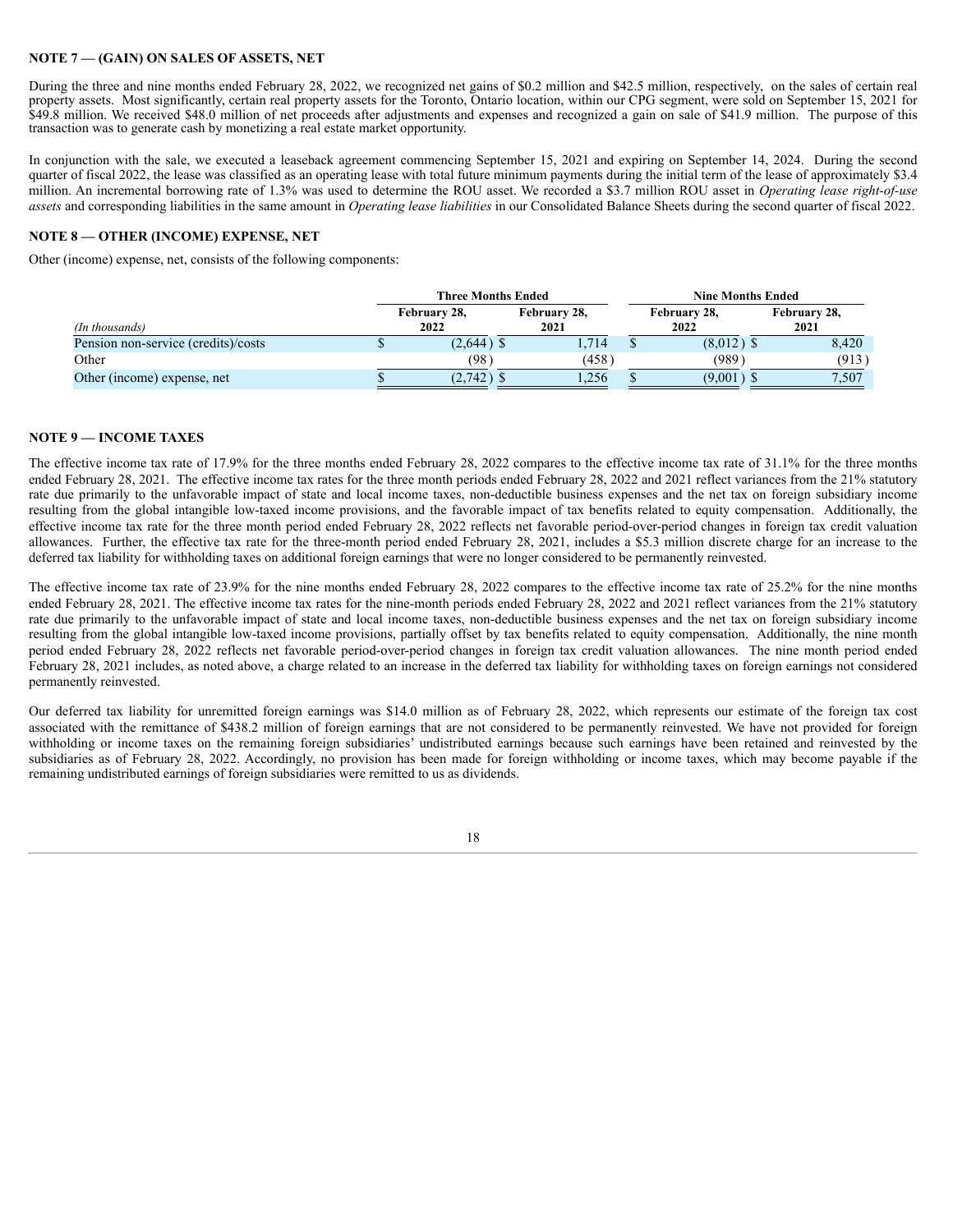## **NOTE 10 — INVENTORIES**

Inventories, net of reserves, were composed of the following major classes:

| (In thousands)                          | <b>February 28, 2022</b> |          | May 31, 2021 |
|-----------------------------------------|--------------------------|----------|--------------|
| Raw material and supplies               |                          | 561.257  | 447.220      |
| Finished goods                          |                          | 630.534  | 490.875      |
| <b>Total Inventory, Net of Reserves</b> |                          | .191.791 | 938.095      |

#### **NOTE 11 — BORROWINGS**

On January 25, 2022, we closed an offering for \$300 million aggregate principal amount of 2.95% Notes due 2032. The proceeds from the 2032 notes will be used to repay a portion of the outstanding borrowings under our revolving credit facility and for general corporate purposes. Interest on the Notes accrues from January 25, 2022 and will be payable semiannually in arrears on January 15 and July 15 of each year, beginning July 15, 2022, at a rate of 2.95% per year. The notes mature on January 15, 2032. The indenture governing this indebtedness includes cross-acceleration provisions. Under certain circumstances, where an event of default under our other instruments results in acceleration of the indebtedness under such instruments, holders of the indebtedness under the indenture are entitled to declare amounts outstanding immediately due and payable.

## **NOTE 12 — STOCK REPURCHASE PROGRAM**

On January 8, 2008, we announced our authorization of a stock repurchase program under which we may repurchase shares of RPM International Inc. common stock at management's discretion. As announced on November 28, 2018, our goal was to return \$1.0 billion in capital to stockholders by May 31, 2021 through share repurchases and the retirement of our convertible note during fiscal 2019. On April 16, 2019, after taking into account share repurchases under our existing stock repurchase program to date, our Board of Directors authorized the repurchase of the remaining \$600.0 million in value of RPM International Inc. common stock by May 31, 2021.

As previously announced, given macroeconomic uncertainty resulting from the Covid pandemic, we had suspended stock repurchases under the program, but in January 2021, our Board of Directors authorized the resumption of the stock repurchases. At the time of resuming the program, \$469.7 million of shares of common stock remained available for repurchase. The Board of Directors also extended the stock repurchase program beyond its original May 31, 2021 expiration date until such time that the remaining \$469.7 million of capital has been returned to our stockholders.

As a result, we may repurchase shares from time to time in the open market or in private transactions at various times and in amounts and for prices that our management deems appropriate, subject to insider trading rules and other securities law restrictions. The timing of our purchases will depend upon prevailing market conditions, alternative uses of capital and other factors. We may limit or terminate the repurchase program at any time.

During the three months and nine months ended February 28, 2022, we repurchased 171,933 and 305,321 shares of our common stock at a cost of approximately \$15.0 million and \$27.5 million, or an average of \$87.24 per share and \$90.07 per share. During the three and nine months ended February 28, 2021, we repurchased 290,174 shares of our common stock at a cost of approximately \$24.6 million, or an average of \$84.87 per share. The maximum dollar amount that may yet be repurchased under our stock repurchase program was approximately \$392.3 million at February 28, 2022.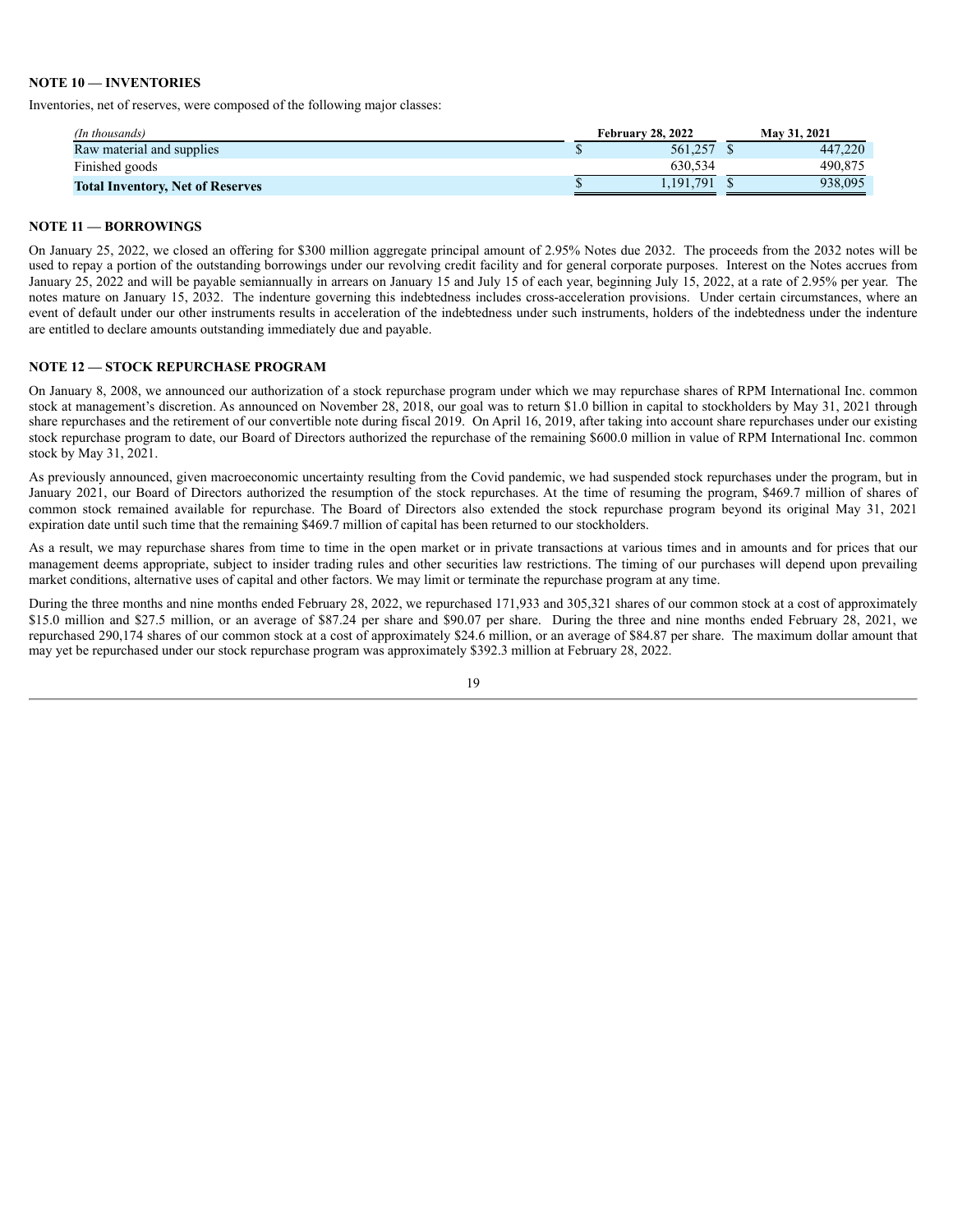#### **NOTE 13 — EARNINGS PER SHARE**

The following table sets forth the reconciliation of the numerator and denominator of basic and diluted earnings per share for the three- and nine-month periods ended February 28, 2022 and 2021.

|                                                                              | <b>Three Months Ended</b> |    |                      | <b>Nine Months Ended</b> |            |     |                      |
|------------------------------------------------------------------------------|---------------------------|----|----------------------|--------------------------|------------|-----|----------------------|
| (In thousands, except per share amounts)                                     | February 28,<br>2022      |    | February 28,<br>2021 | February 28,<br>2022     |            |     | February 28,<br>2021 |
| <b>Numerator for earnings per share:</b>                                     |                           |    |                      |                          |            |     |                      |
| Net income attributable to RPM International Inc. stockholders               | 33,019 \$                 |    | 38,242               | S                        | 292,476 \$ |     | 346,496              |
| Less: Allocation of earnings and dividends to participating securities       | (133)                     |    | (185)                |                          | (2,222)    |     | (2,740)              |
| Net income available to common shareholders - basic                          | 32,886                    |    | 38,057               |                          | 290,254    |     | 343,756              |
| Add: Undistributed earnings reallocated to unvested shareholders             |                           |    |                      |                          |            |     |                      |
| Reverse: Allocation of earnings and dividends to participating<br>securities | 133                       |    | 185                  |                          | 2,222      |     |                      |
| Net income available to common shareholders - diluted                        | 33,019 \$                 |    | 38,242               | \$                       | 292,476 \$ |     | 343,765              |
| Denominator for basic and diluted earnings per share:                        |                           |    |                      |                          |            |     |                      |
| Basic weighted average common shares                                         | 127,943                   |    | 128,447              |                          | 128,013    |     | 128,455              |
| Average diluted options and awards                                           | 1,759                     |    | 1,502                |                          | 1,609      |     | 597                  |
| Total shares for diluted earnings per share (1)                              | 129,702                   |    | 129,949              |                          | 129,622    |     | 129,052              |
| <b>Earnings Per Share of Common Stock Attributable to</b>                    |                           |    |                      |                          |            |     |                      |
| <b>RPM International Inc. Stockholders:</b>                                  |                           |    |                      |                          |            |     |                      |
| Basic Earnings Per Share of Common Stock                                     | $0.26$ \$                 |    | 0.30                 | \$                       | 2.27       |     | 2.68                 |
| Method used to calculate basic earnings per share                            | Two-class                 |    | Two-class            |                          | Two-class  |     | Two-class            |
| Diluted Earnings Per Share of Common Stock                                   | 0.25                      | -S | 0.29                 | \$                       | 2.26       | - S | 2.66                 |
| Method used to calculate diluted earnings per share                          | Treasury                  |    | Treasury             |                          | Treasury   |     | Two-class            |

(1) For the three and nine months ended February 28, 2022, no restricted shares were excluded from the calculation of diluted earnings per share as their effect would have been anti-dilutive. For the three and nine months ended February 28, 2021, restricted shares totaling 225,500 and 231,450 were excluded from the calculation of diluted earnings per share as their effect would have been anti-dilutive. In addition, stock appreciation rights ("SARs") totaling 320,000 and 655,000 for the three and nine months ended February 28, 2022, and 360,000 for both the three and nine months ended February 28, 2021, were excluded from the calculation of diluted earnings per share as their effect would have been anti-dilutive.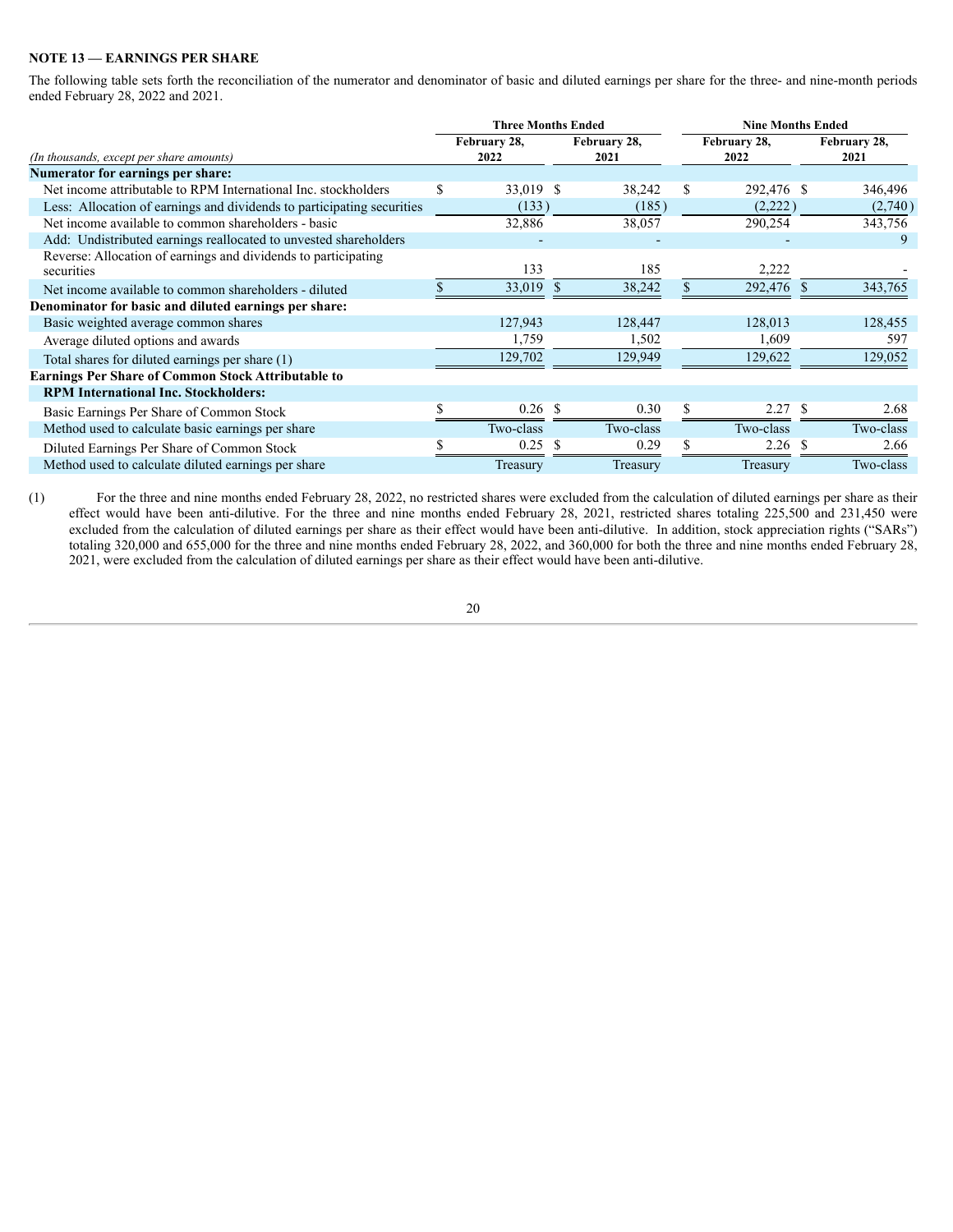## **NOTE 14 — PENSION PLANS**

We offer defined benefit pension plans, defined contribution pension plans, and various postretirement benefit plans. The following tables provide the retirementrelated benefit plans' impact on income before income taxes for the three and nine months ended February 28, 2022 and 2021:

|                                           |                         | <b>U.S. Plans</b><br><b>Three Months Ended</b> |                   |                      | Non-U.S. Plans<br><b>Three Months Ended</b> |                                                   |                 |                      |  |  |
|-------------------------------------------|-------------------------|------------------------------------------------|-------------------|----------------------|---------------------------------------------|---------------------------------------------------|-----------------|----------------------|--|--|
| (In thousands)<br><b>Pension Benefits</b> |                         | February 28,<br>2022                           |                   | February 28,<br>2021 |                                             | February 28,<br>2022                              |                 | February 28,<br>2021 |  |  |
| Service cost                              | $\mathbf S$             | $11,914$ \$                                    |                   | 11,130               | $\sqrt{\ }$                                 | $1,348$ \$                                        |                 | 1,406                |  |  |
| Interest cost                             |                         | 3,842                                          |                   | 3,806                |                                             | 1,282                                             |                 | 1,122                |  |  |
| Expected return on plan assets            |                         | (10, 386)                                      |                   | (8,279)              |                                             | (2,073)                                           |                 | (1,607)              |  |  |
| Amortization of:                          |                         |                                                |                   |                      |                                             |                                                   |                 |                      |  |  |
| Prior service cost (credit)               |                         | $\mathbf{1}$                                   |                   | $\overline{2}$       |                                             | (38)                                              |                 | (35)                 |  |  |
| Net actuarial losses recognized           |                         | 4,225                                          |                   | 7,501                |                                             | 114                                               |                 | 526                  |  |  |
| <b>Net Periodic Benefit Cost</b>          | $\overline{\mathbb{S}}$ | 9,596 \$                                       |                   | 14,160               | $\boldsymbol{\mathsf{S}}$                   | $\overline{633}$ \$                               |                 | 1,412                |  |  |
|                                           |                         | <b>U.S. Plans</b>                              |                   |                      |                                             | Non-U.S. Plans                                    |                 |                      |  |  |
|                                           |                         | <b>Three Months Ended</b>                      |                   |                      |                                             | <b>Three Months Ended</b>                         |                 |                      |  |  |
| (In thousands)                            |                         | February 28,                                   |                   | February 28,         |                                             | February 28,                                      |                 | February 28,         |  |  |
| <b>Postretirement Benefits</b>            |                         | 2022                                           |                   | 2021                 |                                             | 2022                                              |                 | 2021                 |  |  |
| Service cost                              | $\mathbb{S}$            |                                                | $\overline{-}$ \$ | $\blacksquare$       | $\mathbf S$                                 | $\overline{432}$ \$                               |                 | 431                  |  |  |
| Interest cost                             |                         | 10                                             |                   | 19                   |                                             | 299                                               |                 | 283                  |  |  |
| Amortization of:                          |                         |                                                |                   |                      |                                             |                                                   |                 |                      |  |  |
| Prior service (credit)                    |                         | (40)                                           |                   | (42)                 |                                             | $\overline{a}$                                    |                 |                      |  |  |
| Net actuarial losses recognized           |                         | 15                                             |                   | 10                   |                                             | 32                                                |                 | 130                  |  |  |
| <b>Net Periodic Benefit (Credit) Cost</b> | \$                      | $\overline{(15)}$ \$                           |                   | $\overline{(13)}$    | \$                                          | $\overline{763}$                                  | \$              | 844                  |  |  |
|                                           |                         | <b>U.S. Plans</b>                              |                   |                      | Non-U.S. Plans                              |                                                   |                 |                      |  |  |
|                                           |                         | <b>Nine Months Ended</b>                       |                   |                      |                                             | <b>Nine Months Ended</b>                          |                 |                      |  |  |
| (In thousands)                            |                         | February 28,                                   |                   | February 28,         |                                             | February 28,                                      |                 | February 28,         |  |  |
| <b>Pension Benefits</b>                   |                         | 2022                                           |                   | 2021                 |                                             | 2022                                              |                 | 2021                 |  |  |
| Service cost                              | $\mathbb{S}$            | 35,742 \$                                      |                   | 33,390               | $\mathbf S$                                 | $4,044$ \$                                        |                 | 4,218                |  |  |
| Interest cost                             |                         | 11,526                                         |                   | 11,418               |                                             | 3,846                                             |                 | 3,366                |  |  |
| Expected return on plan assets            |                         | (31, 158)                                      |                   | (24, 837)            |                                             | (6,219)                                           |                 | (4,821)              |  |  |
| Amortization of:                          |                         |                                                |                   |                      |                                             |                                                   |                 |                      |  |  |
| Prior service cost (credit)               |                         | $\overline{\mathbf{3}}$<br>12,675              |                   | 6<br>22,503          |                                             | (114)<br>342                                      |                 | (105)                |  |  |
| Net actuarial losses recognized           | $\mathbb{S}$            | 28,788                                         | $\mathsf{\$}$     | 42,480               | $\overline{\mathbb{S}}$                     | 1,899                                             | $\overline{\$}$ | 1,578<br>4,236       |  |  |
| <b>Net Periodic Benefit Cost</b>          |                         |                                                |                   |                      |                                             |                                                   |                 |                      |  |  |
|                                           |                         | <b>U.S. Plans</b><br><b>Nine Months Ended</b>  |                   |                      |                                             | <b>Non-U.S. Plans</b><br><b>Nine Months Ended</b> |                 |                      |  |  |
| (In thousands)                            |                         | February 28,                                   |                   | February 28,         |                                             | February 28,                                      |                 | February 28,         |  |  |
| <b>Postretirement Benefits</b>            |                         | 2022                                           |                   | 2021                 |                                             | 2022                                              |                 | 2021                 |  |  |
| Service cost                              | $\overline{\mathbb{S}}$ |                                                | $\overline{-}$ s  | $\Box$               | $\overline{\$}$                             | $\overline{1,296}$ \$                             |                 | 1,293                |  |  |
| Interest cost                             |                         | 30                                             |                   | 57                   |                                             | 897                                               |                 | 849                  |  |  |
| Amortization of:                          |                         |                                                |                   |                      |                                             |                                                   |                 |                      |  |  |
| Prior service (credit)                    |                         | (120)                                          |                   | (126)                |                                             |                                                   |                 |                      |  |  |
| Net actuarial losses recognized           |                         | 45                                             |                   | 30                   |                                             | 96                                                |                 | 390                  |  |  |
| <b>Net Periodic Benefit (Credit) Cost</b> | \$                      | $\overline{(45)}$ \$                           |                   | (39)                 | <sup>\$</sup>                               | 2,289                                             | \$              | 2,532                |  |  |
|                                           |                         |                                                |                   |                      |                                             |                                                   |                 |                      |  |  |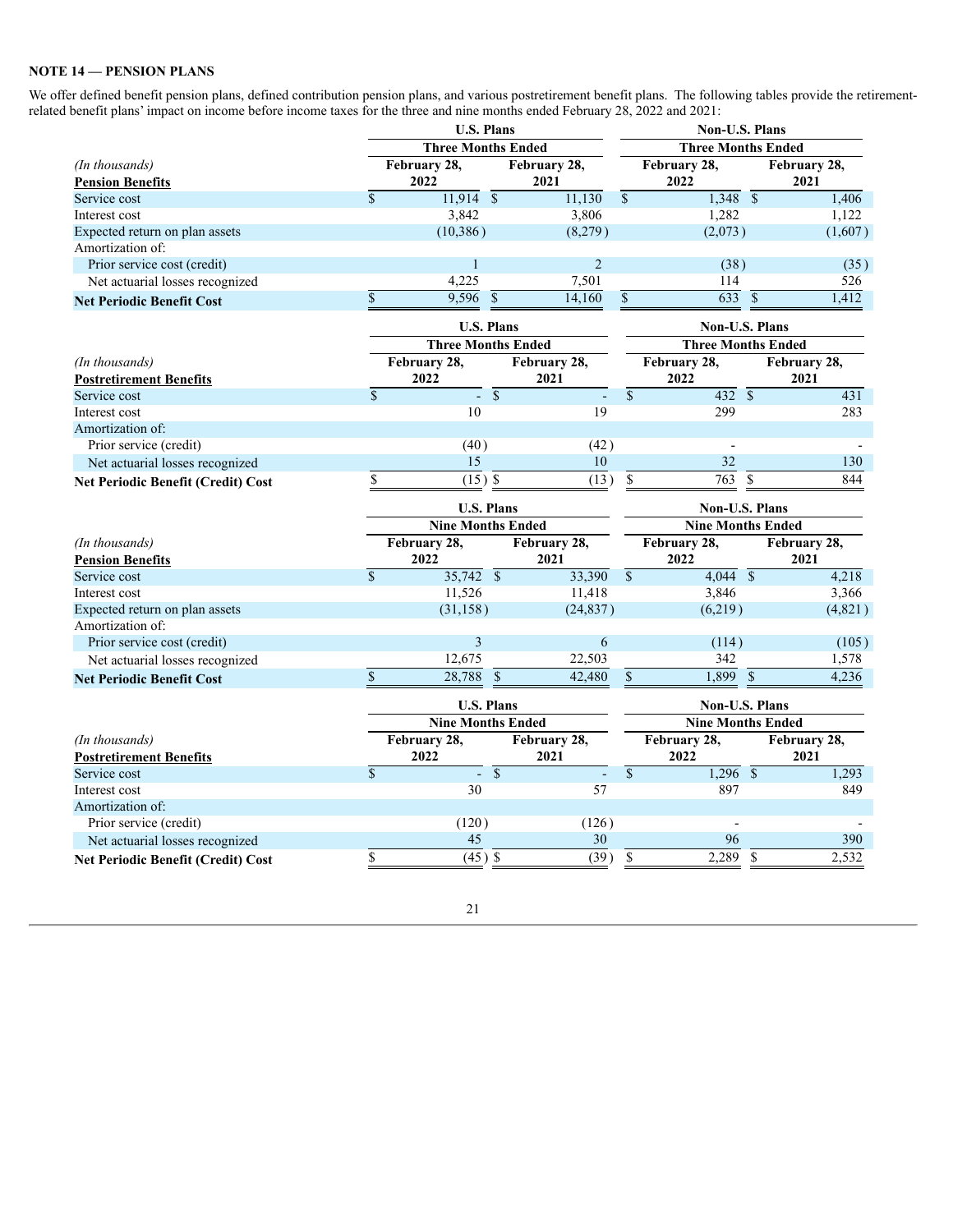Due to strong asset returns for the year ending May 31, 2021, as well as contributions made during the year, net periodic pension and U.S. postretirement cost for fiscal 2022 is lower than our fiscal 2021 expense. We expect that pension expense will fluctuate on a year-to-year basis, depending upon the investment performance of plan assets and potential changes in interest rates, and these fluctuations may have a material impact on our consolidated financial results in the future. We previously disclosed in our financial statements for the fiscal year ended May 31, 2021 that we expected to contribute approximately \$1.0 million to our retirement plans in the U.S. and approximately \$5.0 million to plans outside the U.S. during the current fiscal year and that we will evaluate whether to make additional contributions throughout fiscal 2022. As a result, we contributed \$64.6 million, to the pension plans in the U.S. during the current quarter, which will result in total expected U.S. contributions of \$65.6 million.

#### **NOTE 15 — CONTINGENCIES AND ACCRUED LOSSES**

#### **Product Liability Matters**

We provide, through our wholly owned insurance subsidiaries, certain insurance coverage, primarily product liability coverage, to our other subsidiaries. Excess coverage is provided by third-party insurers. Our product liability accruals provide for these potential losses as well as other uninsured claims. Product liability accruals are established based upon actuarial calculations of potential liability using industry experience, actual historical experience and actuarial assumptions developed for similar types of product liability claims, including development factors and lag times. To the extent there is a reasonable possibility that potential losses could exceed the amounts already accrued, we believe that the amount of any such additional loss would be immaterial to our results of operations, liquidity and consolidated financial position.

#### **Warranty Matters**

We also offer warranties on many of our products, as well as long-term warranty programs at certain of our businesses, and have established product warranty liabilities. We review these liabilities for adequacy on a quarterly basis and adjust them as necessary. The primary factors that could affect these liabilities may include changes in performance rates as well as costs of replacement. Provision for estimated warranty costs is recorded at the time of sale and periodically adjusted, as required, to reflect actual experience. It is probable that we will incur future losses related to warranty claims we have received but that have not been fully investigated and related to claims not yet received. While our warranty liabilities represent our best estimates at February 28, 2022, we can provide no assurances that we will not experience material claims in the future or that we will not incur significant costs to resolve such claims beyond the amounts accrued or beyond what we may recover from our suppliers. Based upon the nature of the expense, product warranty expense is recorded as a component of cost of sales or within SG&A.

Also, due to the nature of our businesses, the amount of claims paid can fluctuate from one period to the next. While our warranty liabilities represent our best estimates of our expected losses at any given time, from time-to-time we may revise our estimates based on our experience relating to factors such as weather conditions, specific circumstances surrounding product installations and other factors.

The following table includes the changes in our accrued warranty balances:

|                              | <b>Three Months Ended</b> | <b>Nine Months Ended</b> |         |                      |           |                      |           |
|------------------------------|---------------------------|--------------------------|---------|----------------------|-----------|----------------------|-----------|
| (In thousands)               | February 28,<br>2022      | February 28,<br>2021     |         | February 28,<br>2022 |           | February 28,<br>2021 |           |
| <b>Beginning Balance</b>     | 12,886 \$                 |                          | 12,050  |                      | 13,175    |                      | 11,106    |
| Deductions (1)               | (5.186)                   |                          | (4,745) |                      | (16, 868) |                      | (18, 327) |
| Provision charged to expense | 4.628                     |                          | 5,473   |                      | 16.021    |                      | 19,999    |
| <b>Ending Balance</b>        | 12,328                    |                          | 12.778  |                      | 12.328    |                      | 12,778    |

(1) Primarily claims paid during the year.

#### **Environmental Matters**

Like other companies participating in similar lines of business, some of our subsidiaries are involved in environmental remediation matters. It is our policy to accrue remediation costs when the liability is probable and the costs are reasonably estimable, which generally is not later than at completion of a feasibility study or when we have committed to an appropriate plan of action. We also take into consideration the estimated period of time over which payments may be required. The liabilities are reviewed periodically and, as investigation and remediation activities continue, adjustments are made as necessary. Liabilities for losses from environmental remediation obligations do not consider the effects of inflation and anticipated expenditures are not discounted to their present value. The liabilities are not offset by possible recoveries from insurance carriers or other third parties, but do reflect anticipated allocations among potentially responsible parties at federal superfund sites or similar state-managed sites, third party indemnity obligations, and an assessment of the likelihood that such parties will fulfill their obligations at such sites.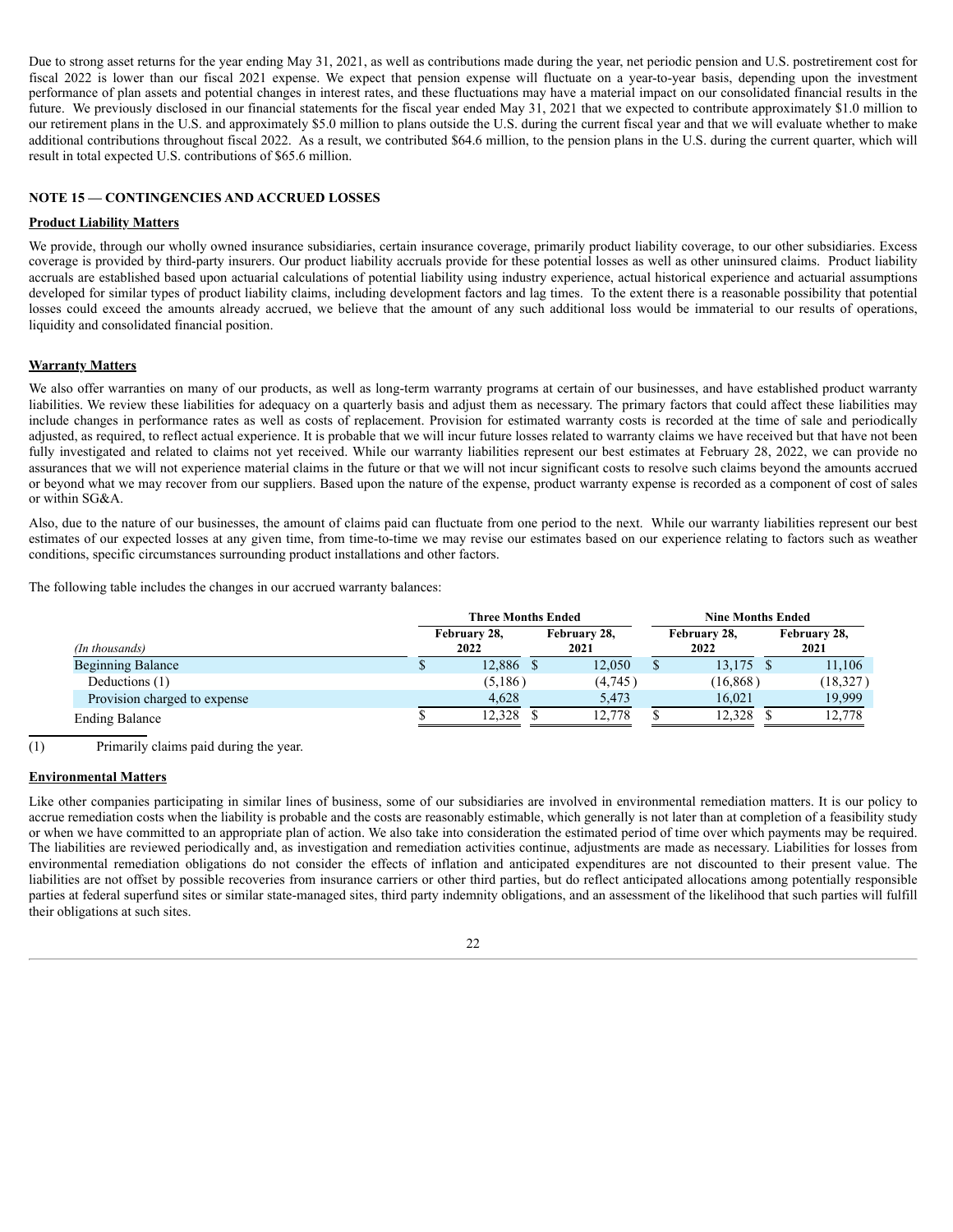## **Other Contingencies**

One of our subsidiaries has been the subject of a proceeding in which one of its former distributors brought suit against our subsidiary for breach of contract. Following a June 2017 trial, a jury determined that the distributor was not entitled to any damages on the distributor's claims against our subsidiary. On appeal, the Ninth Circuit Court of Appeals ordered a new trial with respect to certain issues. On December 10, 2021, a new jury awarded \$6.0 million in damages to the distributor. Per the parties' contracts, the distributor may also be entitled to recover some portion of its attorneys' fees from our subsidiary. Our subsidiary is currently evaluating its options for an appeal, including contractual arguments limiting the distributor's recoverable damages. As a result of the jury's award and in consideration of our subsidiary's potential arguments on appeal, we have accrued \$2.6 million for this matter in the second quarter of fiscal 2022, which we believe to be the low end of the range of loss. While an ultimate loss in excess of the accrued amount is reasonably possible, we believe that the high end of the range of loss would not be materially more than the \$6.0 million noted above.

#### **NOTE 16 – REVENUE**

We operate a portfolio of businesses and product lines that manufacture and sell a variety of specialty paints, protective coatings, roofing systems, sealants and adhesives. We disaggregate revenues from the sales of our products and services based upon geographical location by each of our reportable segments, which are aligned by similar economic factors, trends and customers, which best depict the nature, amount, timing and uncertainty of revenue and cash flows arising from contracts with customers. See Note 17, "Segment Information," to the Consolidated Financial Statements for further details regarding our disaggregated revenues, as well as a description of each of the unique revenue streams related to each of our four reportable segments.

Revenue is recognized upon transfer of control of promised products or services to customers in an amount that reflects the consideration we expect to receive in exchange for those products or services. The majority of our revenue is recognized at a point in time. However, we also record revenues generated under construction contracts, mainly in connection with the installation of specialized roofing and flooring systems and related services. For certain polymer flooring installation projects, we account for our revenue using the output method, as we consider square footage of completed flooring to be the best measure of progress toward the complete satisfaction of the performance obligation. In contrast, for certain of our roofing installation projects, we account for our revenue using the input method, as that method was the best measure of performance as it considers costs incurred in relation to total expected project costs, which essentially represents the transfer of control for roofing systems to the customer. In general, for our construction contracts, we record contract revenues and related costs as our contracts progress on an over-time model.

We have elected to apply the practical expedient to recognize revenue net of allowances for returns and any taxes collected from customers, which are subsequently remitted to governmental authorities. Payment terms and conditions vary by contract type, although our customers' payment terms generally include a requirement to pay within 30 to 60 days of fulfilling our performance obligations. In instances where the timing of revenue recognition differs from the timing of invoicing, we have determined that our contracts generally do not include a significant financing component. We have elected to apply the practical expedient to treat all shipping and handling costs as fulfillment costs, as a significant portion of these costs are incurred prior to control transfer.

#### *Significant Judgments*

Our contracts with customers may include promises to transfer multiple products and/or services to a customer. Determining whether products and services are considered distinct performance obligations that should be accounted for separately versus together may require significant judgment. For example, judgment is required to determine whether products sold in connection with the sale of installation services are considered distinct and accounted for separately, or not distinct and accounted for together with installation services and recognized over time.

We provide customer rebate programs and incentive offerings, including special pricing and co-operative advertising arrangements, promotions and other volume-based incentives. These customer programs and incentives are considered variable consideration and recognized as a reduction of net sales. Up-front consideration provided to customers is capitalized as a component of other assets and amortized over the estimated life of the contractual arrangement. We include in revenue variable consideration only to the extent that it is probable that a significant reversal in the amount of cumulative revenue recognized will not occur when the variable consideration is resolved. In general, this determination is made based upon known customer program and incentive offerings at the time of sale, and expected sales volume forecasts as it relates to our volume-based incentives. This determination is updated each reporting period. Certain of our contracts include contingent consideration that is receivable only upon the final inspection and acceptance of a project. We include estimates of such variable consideration in our transaction price. Based on historical experience, we consider the probability-based expected value method appropriate to estimate the amount of such variable consideration.

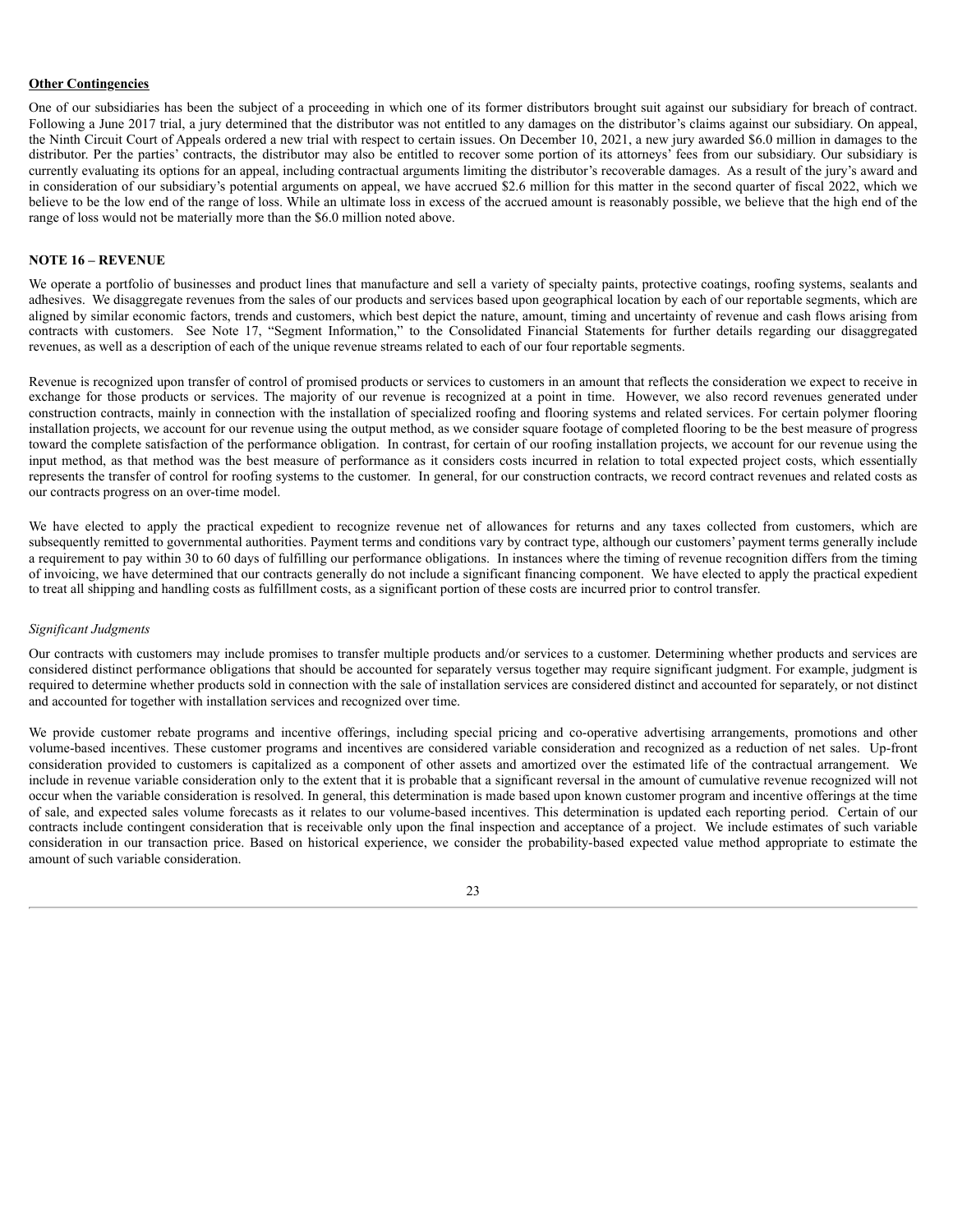Our products are generally sold with a right of return and we may provide other credits or incentives, which are accounted for as variable consideration when estimating the amount of revenue to recognize. Returns and credits are estimated at contract inception and updated at the end of each reporting period as additional information becomes available. We record a right of return liability to accrue for expected customer returns. Historical actual returns are used to estimate future returns as a percentage of current sales. Obligations for returns and refunds were not material individually or in the aggregate.

We offer assurance type warranties on our products as well as separately sold warranty contracts. Revenue related to warranty contracts that are sold separately is recognized over the life of the warranty term. Warranty liabilities for our assurance type warranties are discussed further in Note 15, "Contingencies and Accrued Losses," to the Consolidated Financial Statements.

#### *Contract Balances*

Timing of revenue recognition may differ from the timing of invoicing customers. Our contract assets are recorded for products and services that have been provided to our customer but have not yet been billed, and are included in prepaid expenses and other current assets in our consolidated balance sheets. Our shortterm contract liabilities consist of advance payments, or deferred revenue, and are included in other accrued liabilities in our consolidated balance sheets.

Trade accounts receivable, net of allowances, and net contract assets consisted of the following:

| (In thousands, except percentages)         | <b>February 28, 2022</b> | <b>November 30, 2021</b> |              |               | <b>S</b> Change | % Change  |  |
|--------------------------------------------|--------------------------|--------------------------|--------------|---------------|-----------------|-----------|--|
| Trade accounts receivable, less allowances | 1,085,396                |                          | 1,173,494    |               | (88,098)        | $-7.5\%$  |  |
| Contract assets                            | 47,638                   | \$                       | 47,615       | <sup>\$</sup> | 23              | $0.0\%$   |  |
| Contract liabilities - short-term          | (37, 157)                |                          | (36,279)     |               | (878)           | $2.4\%$   |  |
| <b>Net Contract Assets</b>                 | 10,481                   |                          | 11,336       |               | (855)           | $-7.5\%$  |  |
| (In thousands, except percentages)         | <b>February 28, 2022</b> |                          | May 31, 2021 |               | <b>S</b> Change | % Change  |  |
| Trade accounts receivable, less allowances | .085,396                 |                          | 1.280.806    |               | (195, 410)      | $-15.3\%$ |  |
| Contract assets                            | 47,638                   | \$                       | 33.217       | $\mathbf{S}$  | 14,421          | 43.4%     |  |
| Contract liabilities - short-term          | (37, 157)                |                          | (33, 112)    |               | (4,045)         | $12.2\%$  |  |
| <b>Net Contract Assets</b>                 | 10,481                   |                          | 105          |               | 10,376          |           |  |

The \$0.9 million decrease in our net contract assets from November 30, 2021 to February 28, 2022 resulted primarily due to the timing and volume of construction jobs in progress at February 28, 2022 versus November 30, 2021. The change in performance is a function of relatively consistent weather during the first nine months of fiscal 2022. This enabled our teams to perform a consistent amount of work on existing jobs throughout the period, allowing our unbilled revenue to remain elevated. The \$10.4 million increase in our net contract assets from May 31, 2021 to February 28, 2022 resulted primarily due to the timing and volume of construction jobs in progress at February 28, 2022 versus May 31, 2021.

We also record long-term deferred revenue, which amounted to \$67.1 million, \$67.2 million and \$67.8 million as of February 28, 2022, November 30, 2021, and May 31, 2021, respectively. The long-term portion of deferred revenue is related to warranty contracts and is included in other long-term liabilities in our consolidated balance sheets.

We have elected to adopt the practical expedient to not disclose the aggregate amount of transaction price allocated to performance obligations that are unsatisfied as of the end of the reporting period for performance obligations that are part of a contract with an original expected duration of one year or less.

We recognize an asset for the incremental costs of obtaining a contract with a customer if we expect the benefit of those costs to be longer than one year. As our contract terms are primarily one year or less in duration, we have elected to apply a practical expedient to expense costs as incurred for costs to obtain a contract with a customer when the amortization period would have been one year or less. These costs include our internal sales force compensation program and certain incentive programs as we have determined annual compensation is commensurate with annual sales activities.

#### *Allowance for Credit Losses*

Our primary allowance for credit losses is the allowance for doubtful accounts. The allowance for doubtful accounts reduces the trade accounts receivable balance to the estimated net realizable value equal to the amount that is expected to be collected. The allowance was based on assessments of current creditworthiness of customers, historical collection experience, the aging of receivables and other currently available evidence. Trade accounts receivable balances are written-off against the allowance if a final determination of uncollectibility is made. All provisions for allowances for doubtful collection of accounts are included in selling, general and administrative expenses.

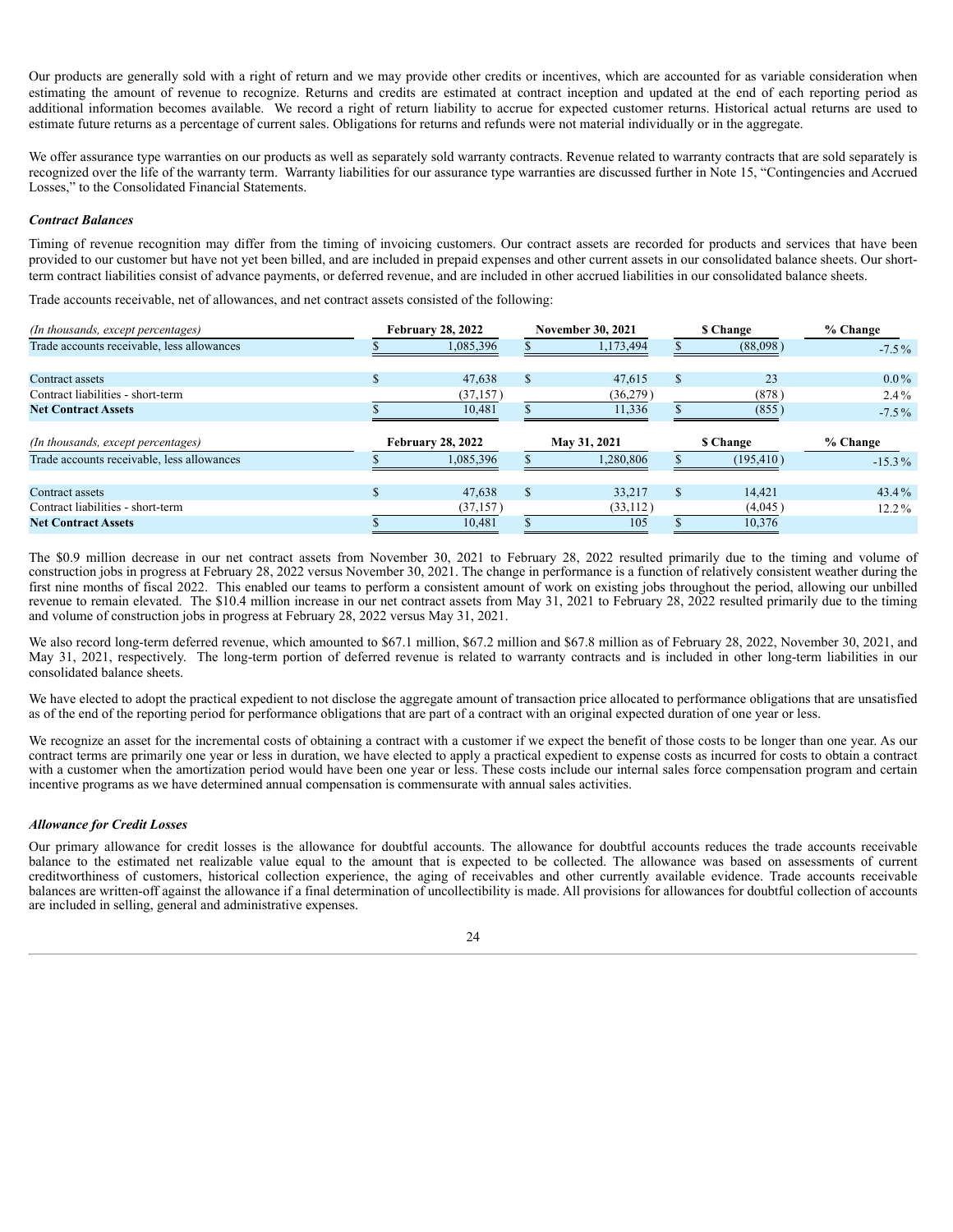The following tables summarize the activity for the allowance for credit losses for the three and nine months ended February 28, 2022 and 2021:

|                                                       | <b>Three Months Ended</b>    |  |         | <b>Nine Months Ended</b> |              |  |              |
|-------------------------------------------------------|------------------------------|--|---------|--------------------------|--------------|--|--------------|
|                                                       | February 28,<br>February 28, |  |         |                          | February 28, |  | February 28, |
| (In thousands)                                        | 2022                         |  | 2021    |                          | 2022         |  | 2021         |
| <b>Beginning Balance</b>                              | 50,932 \$                    |  | 53,542  |                          | 55,922       |  | 55,847       |
| Bad debt provision                                    | 571                          |  | 3,800   |                          | 2.645        |  | 4,968        |
| Uncollectible accounts written off, net of recoveries | (2, 436)                     |  | (5,661) |                          | (7,335)      |  | (11,008)     |
| Translation adjustments                               | 727                          |  | 522     |                          | (1,438)      |  | 2,396        |
| <b>Ending Balance</b>                                 | 49.794                       |  | 52.203  |                          | 49,794       |  | 52,203       |

## **NOTE 17 — SEGMENT INFORMATION**

We operate a portfolio of businesses and product lines that manufacture and sell a variety of specialty paints, protective coatings and roofing systems, flooring solutions, sealants, cleaners and adhesives. We manage our portfolio by organizing our businesses and product lines into four reportable segments as outlined below, which also represent our operating segments. Within each operating segment, we manage product lines and businesses which generally address common markets, share similar economic characteristics, utilize similar technologies and can share manufacturing or distribution capabilities. Our four operating segments represent components of our business for which separate financial information is available that is utilized on a regular basis by our chief operating decision maker in determining how to allocate the assets of the company and evaluate performance. These four operating segments are each managed by an operating segment manager, who is responsible for the day-to-day operating decisions and performance evaluation of the operating segment's underlying businesses. We evaluate the profit performance of our segments primarily based on income before income taxes, but also look to earnings (loss) before interest and taxes ("EBIT"), as a performance evaluation measure because interest (income) expense, net (the combination of interest expense and investment income, net) is essentially related to corporate functions, as opposed to segment operations.

Our CPG reportable segment products are sold throughout North America and also account for the majority of our international sales. Our construction product lines are sold directly to contractors, distributors and end-users, such as industrial manufacturing facilities, public institutions and other commercial customers. Products and services within this reportable segment include construction sealants and adhesives, coatings and chemicals, roofing systems, concrete admixture and repair products, building envelope solutions, insulated cladding, flooring systems, and weatherproofing solutions.

Our PCG reportable segment products are sold throughout North America, as well as internationally, and are sold directly to contractors, distributors and endusers, such as industrial manufacturing facilities, public institutions and other commercial customers. Products and services within this reportable segment include high-performance flooring solutions, corrosion control and fireproofing coatings, infrastructure repair systems, fiberglass reinforced plastic gratings and drainage systems.

Our Consumer reportable segment manufactures and markets professional use and do-it-yourself ("DIY") products for a variety of mainly consumer applications, including home improvement and personal leisure activities. Our Consumer reportable segment's major manufacturing and distribution operations are located primarily in North America, along with a few locations in Europe and other parts of the world. Our Consumer reportable segment products are primarily sold directly to mass merchandisers, home improvement centers, hardware stores, paint stores, craft shops and through distributors. The Consumer reportable segment offers products that include specialty, hobby and professional paints; caulks; adhesives; cleaners; sandpaper and other abrasives; silicone sealants and wood stains.

Our SPG reportable segment products are sold throughout North America and a few international locations, primarily in Europe. Our specialty product lines are sold directly to contractors, distributors and end-users, such as industrial manufacturing facilities, public institutions and other commercial customers. The SPG reportable segment offers products that include industrial cleaners, restoration services equipment, colorants, nail enamels, exterior finishes, edible coatings and specialty glazes for pharmaceutical and food industries, and other specialty original equipment manufacturer ("OEM") coatings.

In addition to our four reportable segments, there is a category of certain business activities and expenses, referred to as corporate/other, that does not constitute an operating segment. This category includes our corporate headquarters and related administrative expenses, results of our captive insurance companies, gains or losses on the sales of certain assets and other expenses not directly associated with any reportable segment. Assets related to the corporate/other category consist primarily of investments, prepaid expenses and headquarters' property and equipment. These corporate and other assets and expenses reconcile reportable segment data to total consolidated income before income taxes and identifiable assets.

We reflect income from our joint ventures on the equity method, and receive royalties from our licensees.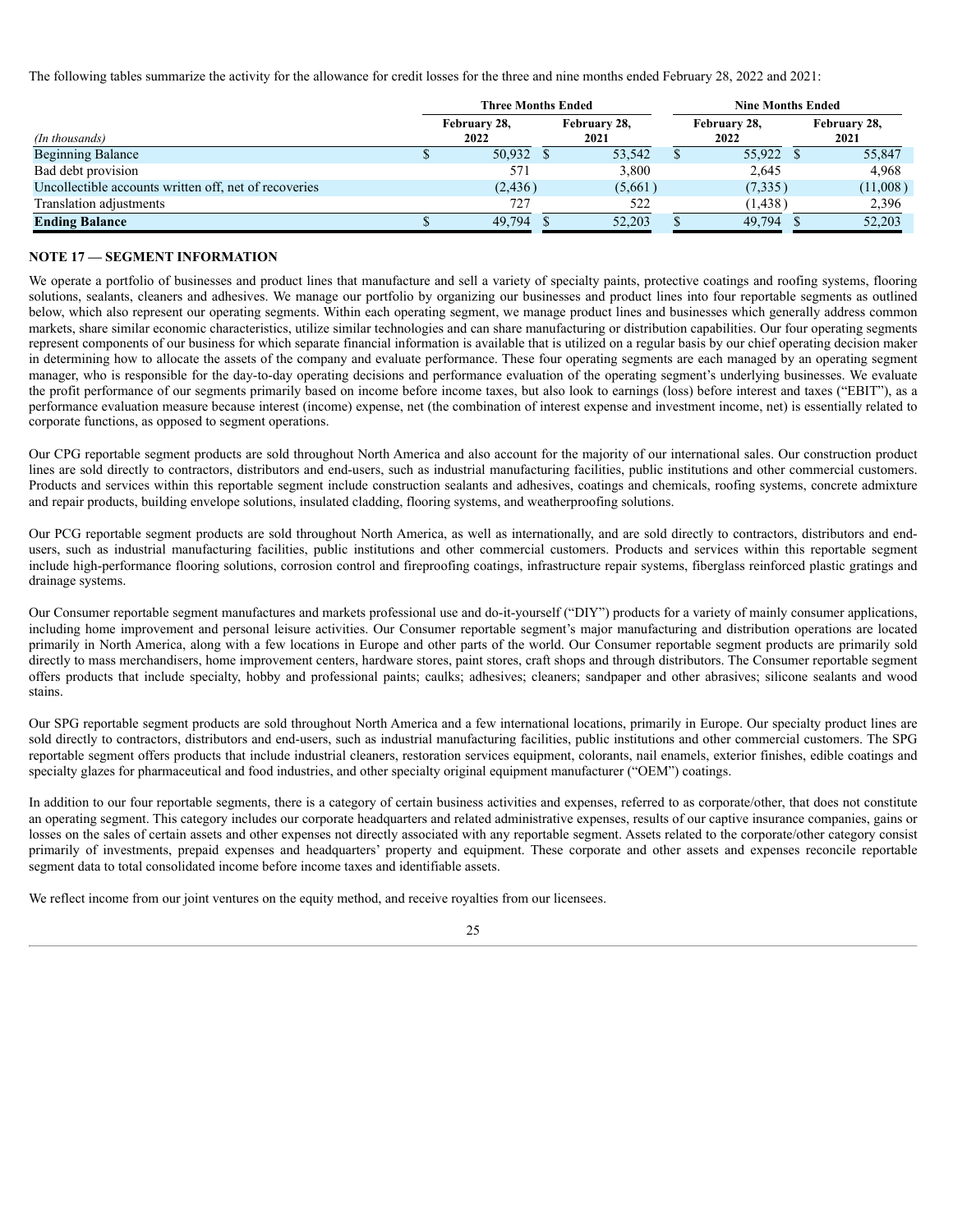The following tables present a disaggregation of revenues by geography, and reflect the results of our reportable segments consistent with our management philosophy, by representing the information we utilize, in conjunction with various strategic, operational and other financial performance criteria, in evaluating the performance of our portfolio of businesses.

|                                            | CPG<br><b>PCG</b>    |                       | Consumer              | <b>SPG</b> |                     |                              |                 |
|--------------------------------------------|----------------------|-----------------------|-----------------------|------------|---------------------|------------------------------|-----------------|
| Three Months Ended February 28, 2022       |                      | Segment               | Segment               |            | Segment             | Segment                      | Consolidated    |
| (In thousands)                             |                      |                       |                       |            |                     |                              |                 |
| Net Sales (based on shipping location)     |                      |                       |                       |            |                     |                              |                 |
| <b>United States</b>                       | \$                   | 259,606               | \$<br>167,623         | \$         | 403,524             | \$<br>154,516                | \$<br>985,269   |
| Foreign                                    |                      |                       |                       |            |                     |                              |                 |
| Canada                                     |                      | 39,479                | 17,220                |            | 29,432              | 1,378                        | 87,509          |
| Europe                                     |                      | 114,226               | 54,057                |            | 46,695              | 24,121                       | 239,099         |
| Latin America                              |                      | 47,459                | 7,720                 |            | 7,707               | 368                          | 63,254          |
| Asia Pacific                               |                      | 21,256                | 5,431                 |            | 4,259               | 8,988                        | 39,934          |
| Other Foreign                              |                      |                       | 18,814                |            |                     |                              | 18,814          |
| Total Foreign                              |                      | 222,420               | 103,242               |            | 88,093              | 34,855                       | 448,610         |
| <b>Total</b>                               | \$                   | 482,026               | \$<br>270,865         | \$         | 491,617             | \$<br>189,371                | \$<br>1,433,879 |
| Three Months Ended February 28, 2021       |                      | <b>CPG</b><br>Segment | <b>PCG</b><br>Segment |            | Consumer<br>Segment | <b>SPG</b><br>Segment        | Consolidated    |
| (In thousands)                             |                      |                       |                       |            |                     |                              |                 |
| Net Sales (based on shipping location)     |                      |                       |                       |            |                     |                              |                 |
| <b>United States</b>                       | \$                   | 195,193               | \$<br>132,075         | \$         | 381,712             | \$<br>139,862                | \$<br>848,842   |
| Foreign                                    |                      |                       |                       |            |                     |                              |                 |
| Canada                                     |                      | 32,853                | 16,303                |            | 31,833              | 2,244                        | 83,233          |
| Europe                                     |                      | 106,172               | 53,156                |            | 53,097              | 19,405                       | 231,830         |
| Latin America                              |                      | 39,555                | 6,681                 |            | 7,593               | 409                          | 54,238          |
| Asia Pacific                               |                      | 19,020                | 5,640                 |            | 3,507               | 7,241                        | 35,408          |
| Other Foreign                              |                      | 3,176                 | 12,668                |            |                     |                              | 15,844          |
| <b>Total Foreign</b>                       |                      | 200,776               | 94,448                |            | 96,030              | 29,299                       | 420,553         |
| <b>Total</b>                               | \$                   | 395,969               | \$<br>226,523         | \$         | 477,742             | \$<br>169,161                | \$<br>1,269,395 |
|                                            |                      |                       |                       |            |                     |                              |                 |
|                                            |                      | CPG                   | <b>PCG</b>            |            | Consumer            | <b>SPG</b>                   |                 |
| <b>Nine Months Ended February 28, 2022</b> |                      | Segment               | Segment               |            | <b>Segment</b>      | Segment                      | Consolidated    |
| (In thousands)                             |                      |                       |                       |            |                     |                              |                 |
| Net Sales (based on shipping location)     |                      |                       |                       |            |                     |                              |                 |
| <b>United States</b>                       | \$                   | 974,201               | \$<br>531,655         | \$         | 1,267,373           | \$<br>457,115                | \$<br>3,230,344 |
| Foreign                                    |                      |                       |                       |            |                     |                              |                 |
| Canada                                     |                      | 184,940               | 54,355                |            | 93,714              | 5,609                        | 338,618         |
| Europe                                     |                      | 377,220               | 172,850               |            | 162,032             | 74,446                       | 786,548         |
| Latin America                              |                      | 144,366               | 20,958                |            | 22,935              | 1,407                        | 189,666         |
| Asia Pacific                               |                      | 59,811                | 17,579                |            | 13,169              | 26,473                       | 117,032         |
| Other Foreign                              |                      | 40                    | 61,590                |            |                     |                              | 61,630          |
| <b>Total Foreign</b>                       |                      | 766,377               | 327,332               |            | 291,850             | 107,935                      | 1,493,494       |
| <b>Total</b>                               | \$                   | 1,740,578             | \$<br>858,987         | \$         | 1,559,223           | \$<br>565,050                | \$<br>4,723,838 |
| <b>Nine Months Ended February 28, 2021</b> |                      | <b>CPG</b><br>Segment | <b>PCG</b><br>Segment |            | Consumer<br>Segment | <b>SPG</b><br><b>Segment</b> | Consolidated    |
| (In thousands)                             |                      |                       |                       |            |                     |                              |                 |
| Net Sales (based on shipping location)     |                      |                       |                       |            |                     |                              |                 |
| <b>United States</b>                       | $\sqrt{\frac{1}{2}}$ | 784,246               | \$<br>436,617         | \$         | 1,332,531           | \$<br>413,571                | \$<br>2,966,965 |
| Foreign                                    |                      |                       |                       |            |                     |                              |                 |
| Canada                                     |                      | 137,181               | 51,613                |            | 110,201             | 6,373                        | 305,368         |
| Europe                                     |                      | 344,478               | 180,681               |            | 184,161             | 58,044                       | 767,364         |
| Latin America                              |                      | 114,545               | 19,413                |            | 23,755              | 1,290                        | 159,003         |
| Asia Pacific                               |                      | 57,607                | 16,323                |            | 15,770              | 23,961                       | 113,661         |
| Other Foreign                              |                      | 9,122                 | 40,498                |            |                     |                              | 49,620          |
| <b>Total Foreign</b>                       |                      | 662,933               | 308,528               |            | 333,887             | 89,668                       | 1,395,016       |
| <b>Total</b>                               | $\mathbb{S}$         | 1,447,179             | \$<br>745,145         | \$         | 1,666,418           | \$<br>503,239                | \$<br>4,361,981 |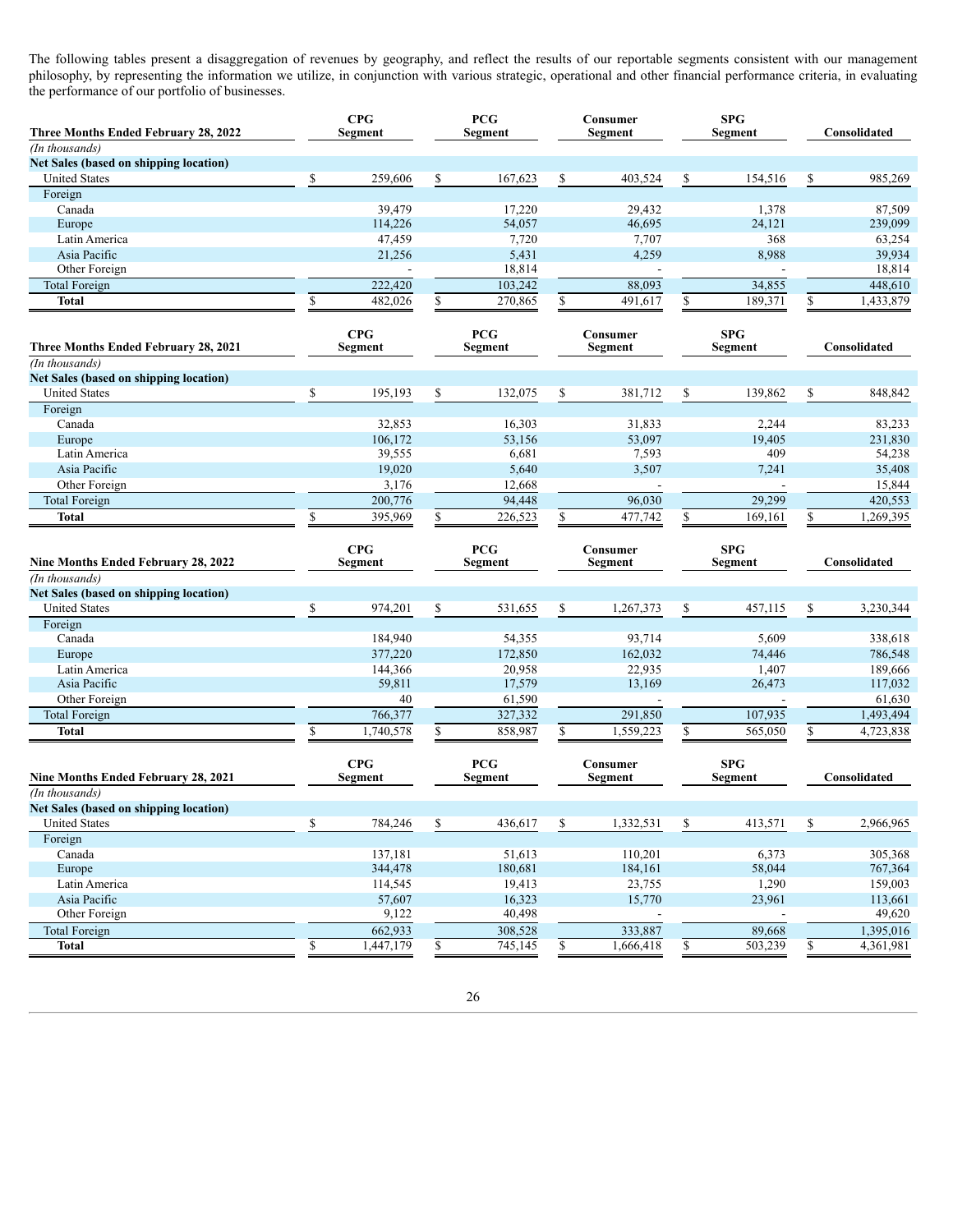|                                                            | <b>Three Months Ended</b> |                      |              |                      |               | <b>Nine Months Ended</b> |  |  |
|------------------------------------------------------------|---------------------------|----------------------|--------------|----------------------|---------------|--------------------------|--|--|
| (In thousands)<br><b>Income (Loss) Before Income Taxes</b> | February 28,<br>2022      | February 28,<br>2021 |              | February 28,<br>2022 |               | February 28,<br>2021     |  |  |
|                                                            |                           |                      |              |                      |               |                          |  |  |
| <b>CPG</b> Segment                                         | \$<br>31,498 \$           | 14,431               | <sup>S</sup> | 276,223 \$           |               | 184,613                  |  |  |
| <b>PCG</b> Segment                                         | 24,917                    | 12,158               |              | 97,849               |               | 64,719                   |  |  |
| Consumer Segment                                           | 16,893                    | 42,724               |              | 95,912               |               | 263,813                  |  |  |
| SPG Segment                                                | 25,881                    | 24,560               |              | 71,028               |               | 73,415                   |  |  |
| Corporate/Other                                            | (58, 692)                 | (38, 013)            |              | (155, 890)           |               | (122, 375)               |  |  |
| Consolidated                                               | 40,497                    | 55,860               | -S           | 385,122              | -S            | 464,185                  |  |  |
| (In thousands)                                             |                           |                      |              | February 28,         |               | <b>May 31,</b>           |  |  |
| <b>Identifiable Assets</b>                                 |                           |                      | 2022         |                      |               | 2021                     |  |  |
| <b>CPG</b> Segment                                         |                           | \$                   |              | 1,938,999            | $\mathcal{S}$ | 1,815,303                |  |  |
| PCG Segment                                                |                           |                      |              | 1,092,037            |               | 1,051,334                |  |  |
| <b>Consumer Segment</b>                                    |                           |                      |              | 2,344,960            |               | 2,386,703                |  |  |
| <b>SPG</b> Segment                                         |                           |                      |              | 823,342              |               | 772,540                  |  |  |
| Corporate/Other                                            |                           |                      |              | 131,264              |               | 227,089                  |  |  |
| Consolidated                                               |                           |                      |              | 6,330,602            |               | 6,252,969                |  |  |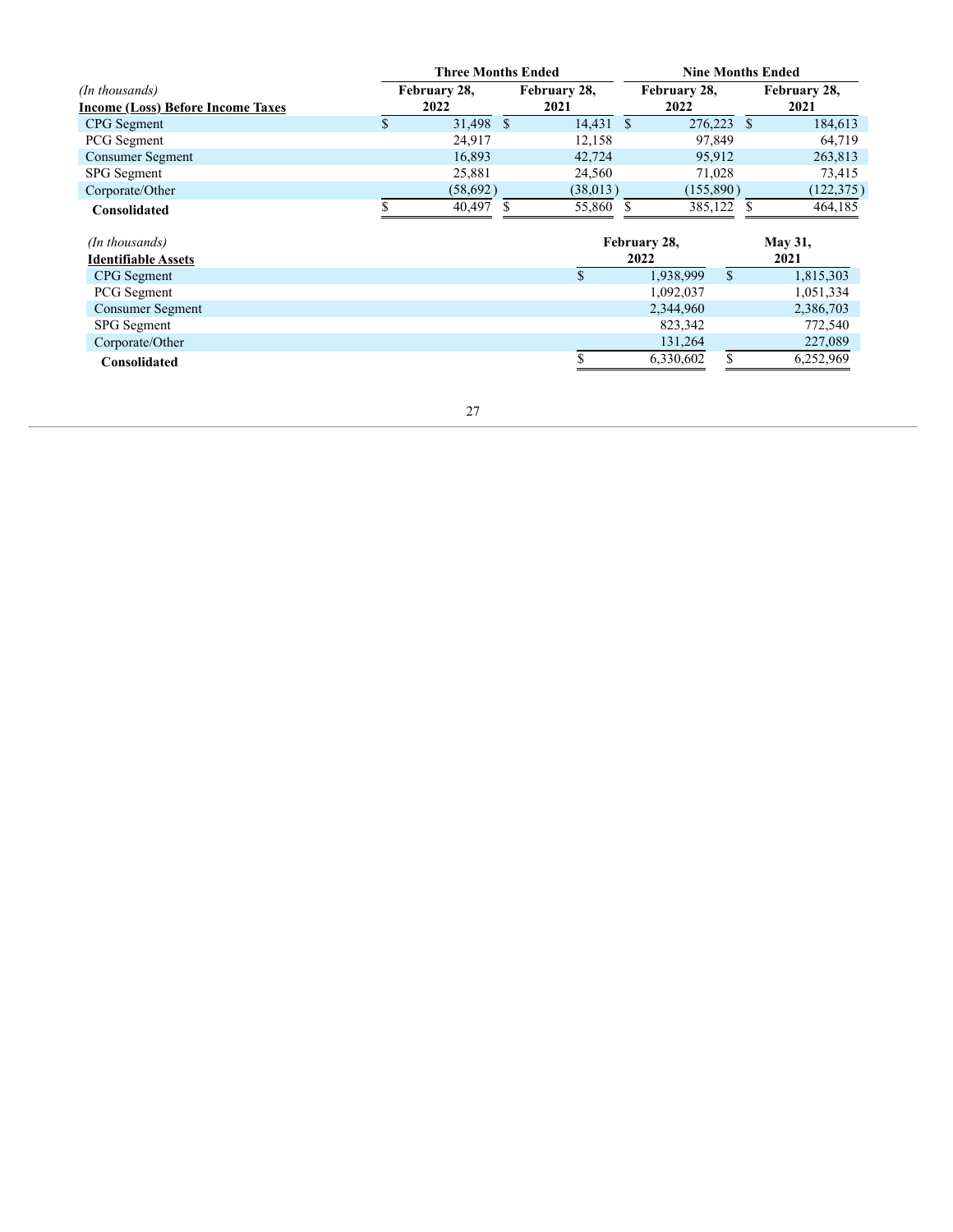## <span id="page-27-0"></span>**ITEM 2.** *MANAGEMENT'S DISCUSSION AND ANALYSIS OF FINANCIAL CONDITION AND RESULTS OF OPERATIONS*

#### **CRITICALACCOUNTING POLICIES AND ESTIMATES**

Our financial statements include all of our majority-owned and controlled subsidiaries. Investments in less-than-majority-owned joint ventures over which we have the ability to exercise significant influence are accounted for under the equity method. Preparation of our financial statements requires the use of estimates and assumptions that affect the reported amounts of our assets and liabilities at the date of the financial statements and the reported amounts of revenues and expenses during the reporting period. We continually evaluate these estimates, including those related to our allowances for doubtful accounts; reserves for excess and obsolete inventories; allowances for recoverable sales and/or value-added taxes; uncertain tax positions; useful lives of property, plant and equipment; goodwill and other intangible assets; environmental, warranties and other contingent liabilities; income tax valuation allowances; pension plans; and the fair value of financial instruments. We base our estimates on historical experience, our most recent facts, and other assumptions that we believe to be reasonable under the circumstances. These estimates form the basis for making judgments about the carrying values of our assets and liabilities. Actual results, which are shaped by actual market conditions, may differ materially from our estimates.

A comprehensive discussion of the accounting policies and estimates that are the most critical to our financial statements are set forth in our Annual Report on Form 10-K for the year ended May 31, 2021.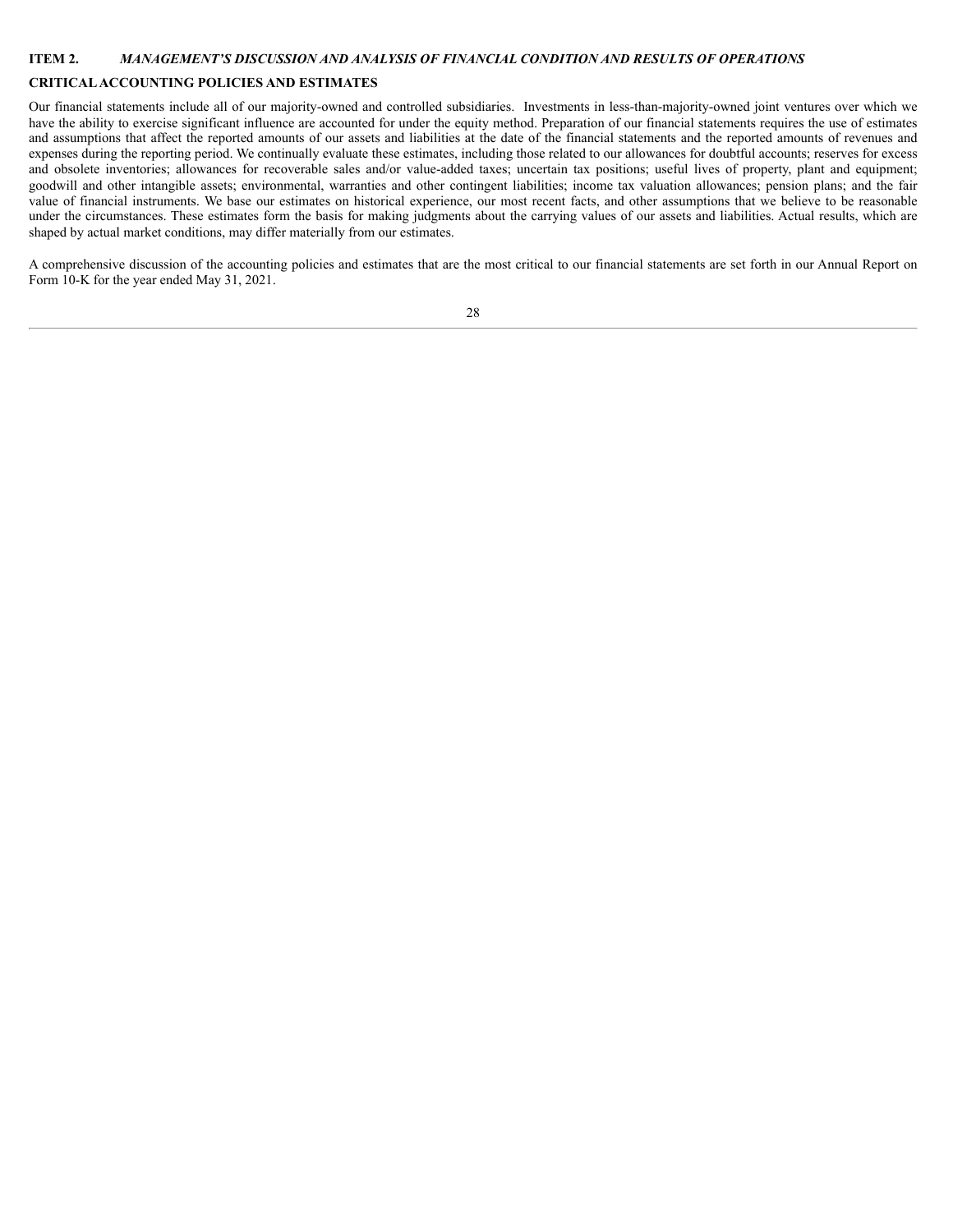## **BUSINESS SEGMENT INFORMATION**

The following tables reflect the results of our reportable segments consistent with our management philosophy, and represent the information we utilize, in conjunction with various strategic, operational and other financial performance criteria, in evaluating the performance of our portfolio of businesses.

|                                       | <b>Three Months Ended</b> |                      |                           |                      | <b>Nine Months Ended</b> |                      |                         |            |  |  |  |
|---------------------------------------|---------------------------|----------------------|---------------------------|----------------------|--------------------------|----------------------|-------------------------|------------|--|--|--|
| (In thousands)                        |                           | February 28,<br>2022 |                           | February 28,<br>2021 |                          | February 28,<br>2022 | February 28,<br>2021    |            |  |  |  |
| <b>Net Sales</b>                      |                           |                      |                           |                      |                          |                      |                         |            |  |  |  |
| CPG Segment                           | \$                        | 482,026              | S.                        | 395,969              | \$                       | 1,740,578            | \$                      | 1,447,179  |  |  |  |
| PCG Segment                           |                           | 270,865              |                           | 226,523              |                          | 858,987              |                         | 745,145    |  |  |  |
| Consumer Segment                      |                           | 491,617              |                           | 477,742              |                          | 1,559,223            |                         | 1,666,418  |  |  |  |
| <b>SPG</b> Segment                    |                           | 189,371              |                           | 169,161              |                          | 565,050              |                         | 503,239    |  |  |  |
| Consolidated                          | \$                        | 1,433,879            | \$                        | 1,269,395            | $\mathbb{S}$             | 4,723,838            | \$                      | 4,361,981  |  |  |  |
| <b>Income Before Income Taxes (a)</b> |                           |                      |                           |                      |                          |                      |                         |            |  |  |  |
| CPG Segment                           |                           |                      |                           |                      |                          |                      |                         |            |  |  |  |
| Income Before Income Taxes (a)        | $\mathbf S$               | 31,498               | $\boldsymbol{\mathsf{S}}$ | 14,431               | $\mathbb{S}$             | 276,223              | \$                      | 184,613    |  |  |  |
| Interest (Expense), Net (b)           |                           | (1,735)              |                           | (2,074)              |                          | (5,254)              |                         | (6,325)    |  |  |  |
| EBIT(c)                               | $\overline{\mathbb{S}}$   | 33,233               | $\overline{\$}$           | 16,505               | $\overline{\mathbb{S}}$  | 281,477              | $\overline{\mathbb{S}}$ | 190,938    |  |  |  |
| PCG Segment                           |                           |                      |                           |                      |                          |                      |                         |            |  |  |  |
| Income Before Income Taxes (a)        | $\mathbf S$               | 24,917               | $\mathbf S$               | 12,158               | $\mathbf S$              | 97.849               | \$                      | 64,719     |  |  |  |
| Interest Income (Expense), Net (b)    |                           | 76                   |                           | 75                   |                          | 407                  |                         | 53         |  |  |  |
| EBIT(c)                               | $\overline{\$}$           | 24,841               | $\overline{\$}$           | 12,083               | $\overline{\$}$          | 97,442               | $\overline{\mathbb{S}}$ | 64,666     |  |  |  |
| <b>Consumer Segment</b>               |                           |                      |                           |                      |                          |                      |                         |            |  |  |  |
| Income Before Income Taxes (a)        | $\mathbf S$               | 16,893               | \$                        | 42,724               | \$                       | 95,912               | \$                      | 263,813    |  |  |  |
| Interest Income (Expense), Net (b)    |                           | 62                   |                           | (60)                 |                          | 211                  |                         | (187)      |  |  |  |
| EBIT(c)                               | $\overline{\$}$           | 16,831               | $\overline{\$}$           | 42,784               | $\overline{\$}$          | 95,701               | $\overline{\mathbb{S}}$ | 264,000    |  |  |  |
| <b>SPG</b> Segment                    |                           |                      |                           |                      |                          |                      |                         |            |  |  |  |
| Income Before Income Taxes (a)        | \$                        | 25,881               | $\mathbb{S}$              | 24,560               | $\mathbb{S}$             | 71,028               | \$                      | 73,415     |  |  |  |
| Interest (Expense), Net (b)           |                           | (18)                 |                           | (64)                 |                          | (82)                 |                         | (219)      |  |  |  |
| EBIT(c)                               | $\overline{\$}$           | 25,899               | $\overline{\$}$           | 24,624               | $\overline{\$}$          | 71,110               | $\overline{\$}$         | 73,634     |  |  |  |
| Corporate/Other                       |                           |                      |                           |                      |                          |                      |                         |            |  |  |  |
| (Loss) Before Income Taxes (a)        | $\mathbb{S}$              | (58,692)             | $\mathbf{s}$              | (38, 013)            | $\mathbb{S}$             | (155, 890)           | $\mathbb{S}$            | (122, 375) |  |  |  |
| Interest (Expense), Net (b)           |                           | (24, 756)            |                           | (7,387)              |                          | (60, 830)            |                         | (23, 562)  |  |  |  |
| EBIT(c)                               | $\overline{\$}$           | (33,936)             | $\overline{\$}$           | (30,626)             | $\overline{\$}$          | (95,060)             | $\overline{\$}$         | (98, 813)  |  |  |  |
| <b>Consolidated</b>                   |                           |                      |                           |                      |                          |                      |                         |            |  |  |  |
| Net Income                            | \$                        | 33,249               | \$                        | 38,466               | \$                       | 293,160              | \$                      | 347,136    |  |  |  |
| Add: Provision for Income Taxes       |                           | 7,248                |                           | 17,394               |                          | 91,962               |                         | 117,049    |  |  |  |
| Income Before Income Taxes (a)        |                           | 40,497               |                           | 55,860               |                          | 385,122              |                         | 464,185    |  |  |  |
| Interest (Expense)                    |                           | (22,016)             |                           | (20,964)             |                          | (64, 127)            |                         | (63,975)   |  |  |  |
| Investment Income (Expense), Net      |                           | (4,355)              |                           | 11,454               |                          | (1,421)              |                         | 33,735     |  |  |  |
| EBIT(c)                               | \$                        | 66,868               | \$                        | 65,370               | \$                       | 450,670              | \$                      | 494,425    |  |  |  |

(a) The presentation includes a reconciliation of Income (Loss) Before Income Taxes, a measure defined by generally accepted accounting principles ("GAAP") in the U.S., to EBIT.

(b) Interest Income (Expense), Net includes the combination of Interest (Expense) and Investment Income, Net.

(c) EBIT is a non-GAAP measure, and is defined as Earnings (Loss) Before Interest and Taxes. We evaluate the profit performance of our segments based on income before income taxes, but also look to EBIT, as a performance evaluation measure because Interest (Income) Expense, Net is essentially related to corporate functions, as opposed to segment operations. We believe EBIT is useful to investors for this purpose as well, using EBIT as a metric in their investment decisions. EBIT should not be considered an alternative to, or more meaningful than, income before income taxes as determined in accordance with GAAP, since EBIT omits the impact of interest in determining operating performance, which represent items necessary to our continued operations, given our level of indebtedness. Nonetheless, EBIT is a key measure expected by and useful to our fixed income investors, rating agencies and the banking community all of whom believe, and we concur, that this measure is critical to the capital markets' analysis of our segments' core operating performance. We also evaluate EBIT because it is clear that movements in EBIT impact our ability to attract financing. Our underwriters and bankers consistently require inclusion of this measure in offering memoranda in conjunction with any debt underwriting or bank financing. EBIT may not be indicative of our historical operating results, nor is it meant to be predictive of potential future results.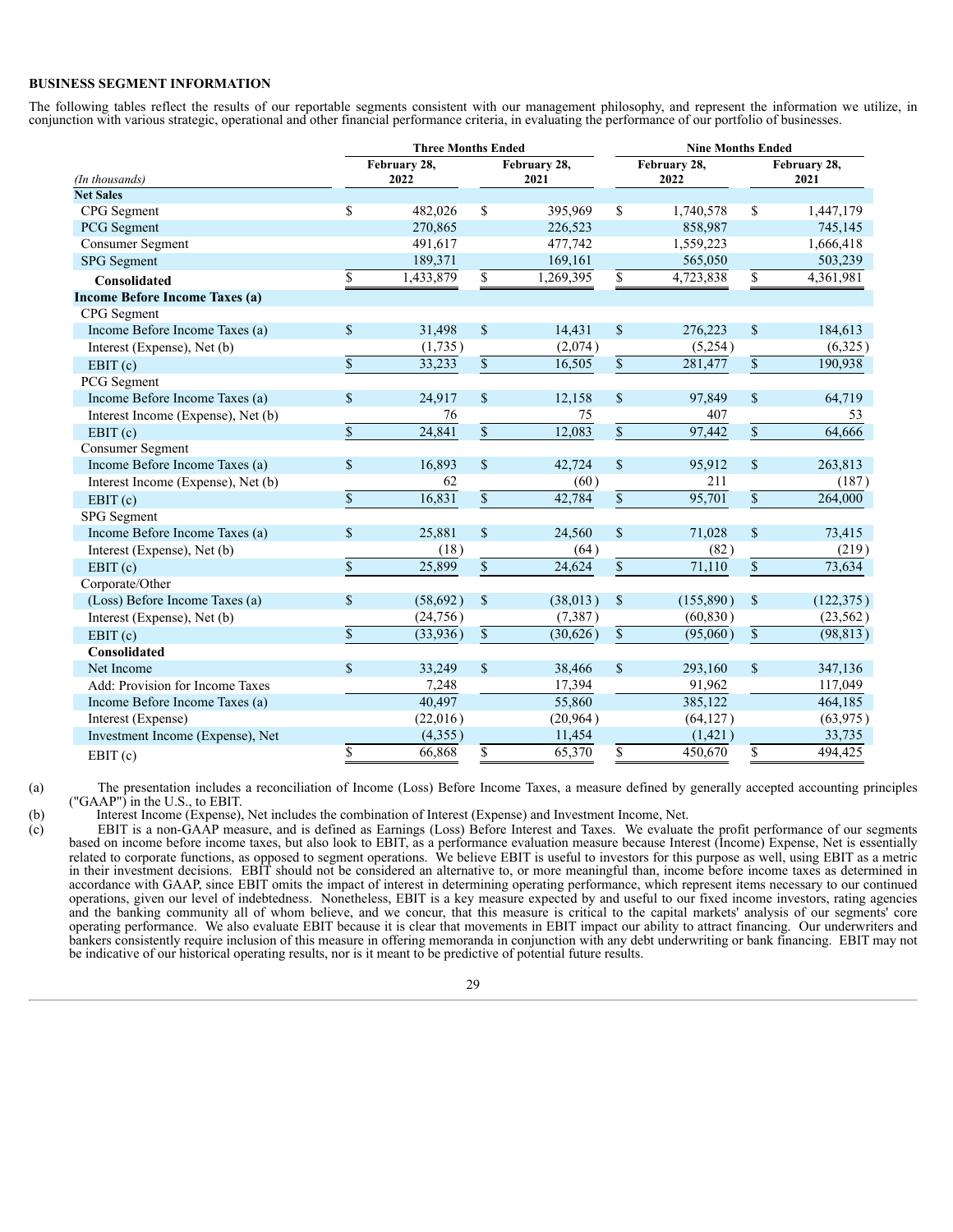## **RESULTS OF OPERATIONS**

## *Three Months Ended February 28, 2022*

*Net Sales*

|                                   | Three months ended   |                      |                 |                      |                       |                                                   |
|-----------------------------------|----------------------|----------------------|-----------------|----------------------|-----------------------|---------------------------------------------------|
| (in millions, except percentages) | February 28,<br>2022 | February 28.<br>2021 | Total<br>Growth | Organic<br>Growth(1) | Acquisition<br>Growth | <b>Foreign Currency</b><br><b>Exchange Impact</b> |
| <b>CPG</b> Segment                | 482.0                | 396.0                | $21.7\%$        | $23.2\%$             | $2.2\%$               | $-3.7\%$                                          |
| <b>PCG</b> Segment                | 270.9                | 226.5                | $19.6\%$        | $17.8\%$             | $3.4\%$               | $-1.6\%$                                          |
| Consumer Segment                  | 491.6                | 477.7                | $2.9\%$         | $3.6\%$              | $0.0\%$               | $-0.7\%$                                          |
| <b>SPG</b> Segment                | 189.4                | 169.2                | $11.9\%$        | $11.9\%$             | $0.8\%$               | $-0.8\%$                                          |
| <b>Consolidated</b>               | 1.433.9              | 1,269.4              | 13.0%           | $13.4\%$             | $.4\%$                | $-1.8\%$                                          |

(1) Organic growth includes the impact of price and volume.

Our CPG segment experienced significant organic growth during the third quarter of fiscal 2022 in nearly all business units in the segment when compared to the same quarter in the prior year. The increase is primarily driven by strong demand in North America for its construction and maintenance products, including insulated concrete forms, roofing systems, concrete admixtures and repair products, and commercial sealants. Performance in most international markets also generated strong top-line growth.

Our PCG segment experienced significant sales growth during the third quarter of fiscal 2022 in nearly all the major business units in the segment when compared to the same quarter in the prior year, particularly businesses that provide polymer flooring systems, corrosion control coatings and raised flooring systems. Driving the strong top-line were increased industrial maintenance spending, recovery in energy markets and price increases.

Our Consumer segment experienced organic growth in comparison to the prior year, which benefitted from unprecedented demand worldwide for its "do-ityourself" home improvement and cleaning products, as a result of the Covid pandemic. Current quarter sales continued to be impacted by raw material shortages and supply chain disruptions. Despite these disruptions, underlying demand for these products remains strong, which resulted in fiscal 2022 third quarter sales that were still above the pre-pandemic levels of the third quarter in fiscal 2020.

Our SPG segment experienced significant sales growth due to strong demand for nearly all its businesses, especially those serving the OEM and food additives markets. Additionally, the segment's disaster restoration equipment business rebounded after securing a supply of semiconductor chips and reconfiguring its products to accommodate them.

*Gross Profit Margin* Our consolidated gross profit margin of 34.8% of net sales for the third quarter of fiscal 2022 compares to a consolidated gross profit margin of 37.2% for the comparable period a year ago. The current quarter gross profit margin decrease of approximately 2.4%, or 240 basis points ("bps"), resulted primarily from lower absorption, inflationary pressures on raw materials versus the same period a year ago, higher freight costs, and production inefficiencies as a result of labor shortages due to the Omicron variant and supply chain disruptions. Partially offsetting these decreases were the impact of selling price increases and MAP to Growth savings.

Overall, we experienced inflation in raw materials, freight and wages during the third quarter of fiscal 2022. As indicated previously, several macroeconomic factors resulted in inflation, beginning in the fourth quarter of fiscal 2021. We expect that these increased costs will continue to be reflected in our results throughout the remainder of fiscal 2022 and into fiscal 2023. We plan to continue working to offset these increased costs with commensurate increases in selling prices. Furthermore, "force majeures" remain in effect from some of our material suppliers, which may impact our ability to timely meet customer demand in certain of our businesses and across certain product categories.

The macroeconomic factors identified above include, but are not limited to, the following: (i) strained supply chains as inventories have not fully recovered from Winter Storm Uri in February 2021; (ii) intermittent supplier plant shutdowns due to the Covid pandemic; (iii) significant worldwide demand during the Covid pandemic for key items such as packaging, solvents, and chemicals; (iv) availability of transportation and elevated costs to transport products, which has been exacerbated as a result of increased Covid infections and associated restrictions and (v) high global demand as markets reopen and economic stimulus drives growth.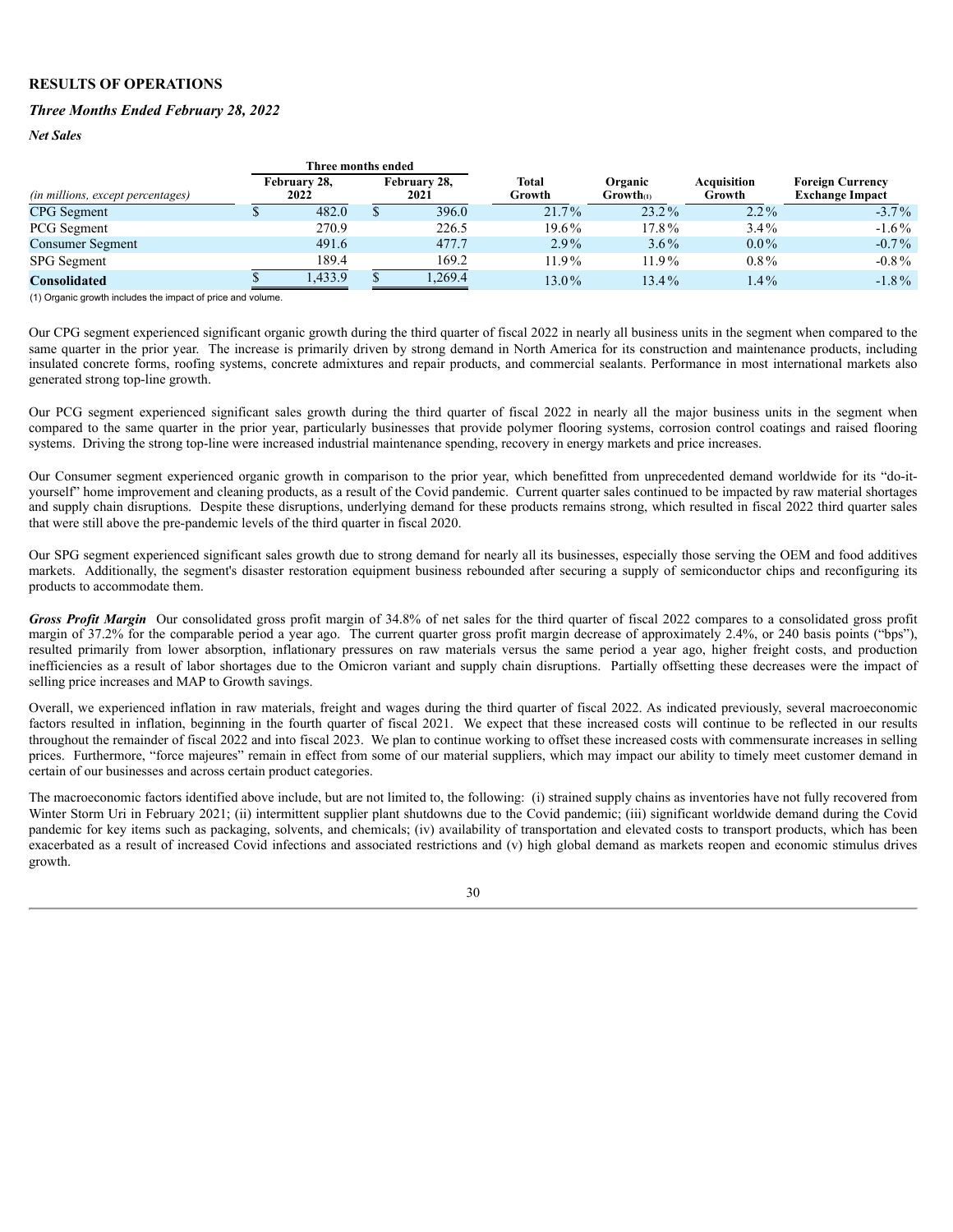*SG&A* Our consolidated SG&A expense during the period was \$31.4 million higher versus the same period last year but decreased to 30.2% of net sales from 31.7% of net sales for the prior year quarter. Additional SG&A expense recognized by companies we recently acquired approximated \$6.9 million during the third quarter of fiscal 2022.

Our CPG segment SG&A was approximately \$15.5 million higher for the third quarter of fiscal 2022 versus the comparable prior year period but decreased as a percentage of net sales. The increase in expense was mainly due to higher variable costs as a result of higher sales volumes, continued investment in growth initiatives, restoration of travel expenses, and higher incentive compensation accruals directly related to performance. Additionally, companies recently acquired generated approximately \$4.1 million of additional SG&A expense.

Our PCG segment SG&A was approximately \$10.9 million higher for the third quarter of fiscal 2022 versus the comparable prior year period but decreased as a percentage of net sales. The increase in expense as compared to the prior year period is mainly due to increased variable expenses as a result of higher sales volumes, higher distribution costs, as well as restoration of travel expenses. Additionally, companies recently acquired generated approximately \$2.3 million of additional SG&A expense.

Our Consumer segment SG&A decreased by approximately \$5.7 million during the third quarter of fiscal 2022 versus the same period last year, and decreased as a percentage of net sales. The quarter-over-quarter decrease in SG&A was attributable to decreases in advertising and promotional expense, as well as reduced incentives when compared to the prior year quarter. These decreases were partially offset by merit increases and the restoration of travel expenses.

Our SPG segment SG&A was approximately \$3.6 million higher during the third quarter of fiscal 2022 versus the comparable prior year period but decreased as a percentage of net sales. The increase in SG&A expense is attributable to investments in growth initiatives and restoring travel spending curtailed in the prior year. Additionally, companies recently acquired generated approximately \$0.5 million of additional SG&A expense.

SG&A expenses in our corporate/other category increased by \$7.1 million during the third quarter of fiscal 2022 as compared to last year's third quarter mainly due to higher hospitalization, insurance and consulting expenses.

The following table summarizes the retirement-related benefit plans' impact on income before income taxes for the three months ended February 28, 2022 and 2021, as the service cost component has a significant impact on our SG&A expense:

| (in millions)                                                        | <b>February 28, 2022</b> |        | <b>February 28, 2021</b> | Change |
|----------------------------------------------------------------------|--------------------------|--------|--------------------------|--------|
| Service cost                                                         |                          | 13.7 S | 13.0                     | 0.7    |
| Interest cost                                                        |                          | 5.4    | 5.2                      | 0.2    |
| Expected return on plan assets                                       |                          | (12.4) | (9.9)                    | (2.5)  |
| Amortization of:                                                     |                          |        |                          |        |
| Prior service (credit)                                               |                          | (0.1)  | (0.1)                    |        |
| Net actuarial losses recognized                                      |                          | 4.4    | 8.2                      | (3.8)  |
| <b>Total Net Periodic Pension &amp; Postretirement Benefit Costs</b> |                          | 11.0   | 16.4                     | (5.4)  |

We expect that pension expense will fluctuate on a year-to-year basis, depending upon the investment performance of plan assets and potential changes in interest rates, both of which are difficult to predict, but which may have a material impact on our consolidated financial results in the future.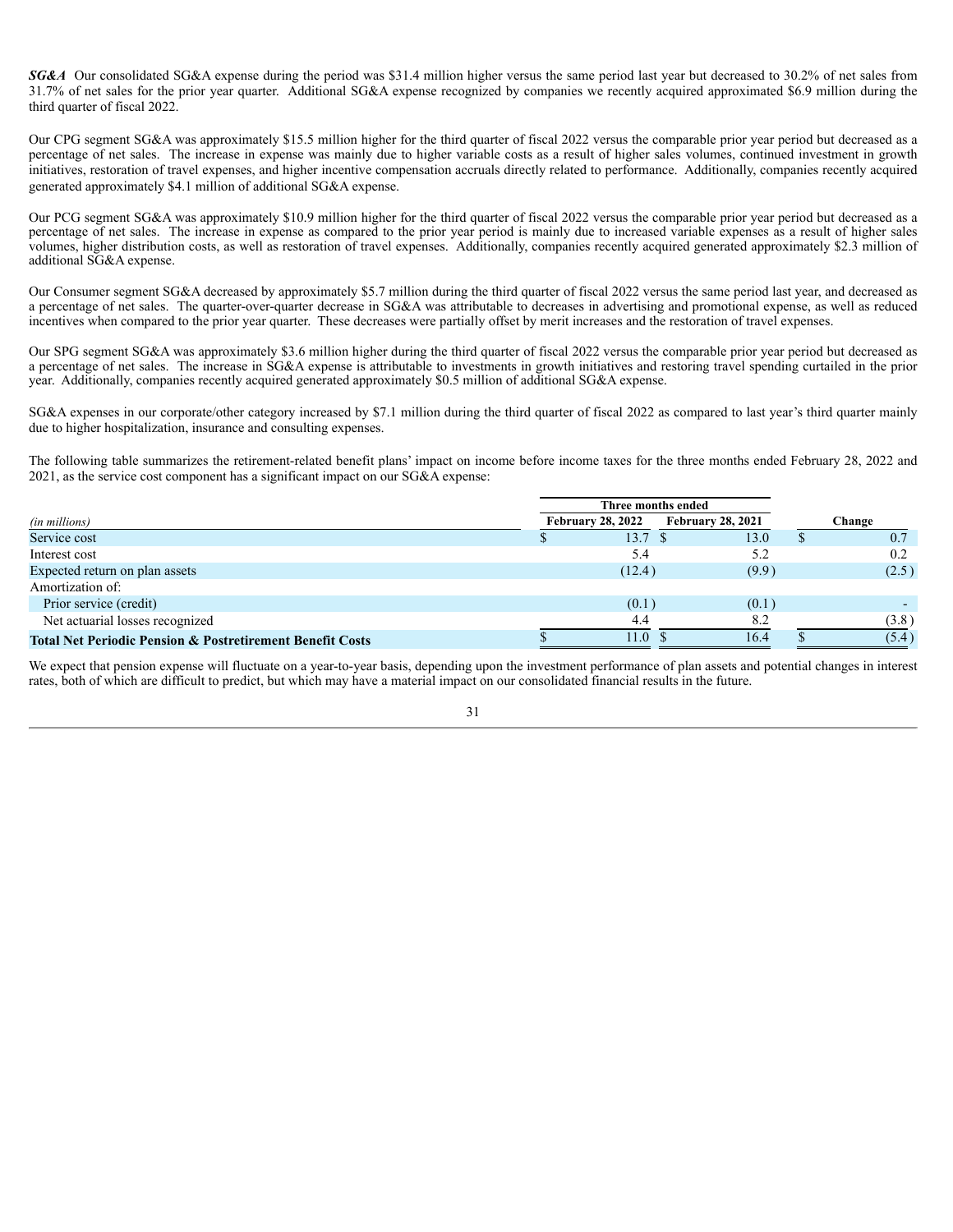## *Restructuring Charges*

|                                          |  | Three months ended       |                          |  |  |  |
|------------------------------------------|--|--------------------------|--------------------------|--|--|--|
| (in millions)                            |  | <b>February 28, 2022</b> | <b>February 28, 2021</b> |  |  |  |
| Severance and benefit costs              |  | 0.1                      | 0.6                      |  |  |  |
| Facility closure and other related costs |  |                          | 2.6                      |  |  |  |
| Other restructuring (credits)            |  |                          | (0.1)                    |  |  |  |
| <b>Total Restructuring Costs</b>         |  |                          |                          |  |  |  |

These charges are associated with closures of certain facilities as well as the elimination of duplicative headcount and infrastructure associated with certain of our businesses and are the result of our MAP to Growth, which focuses upon strategic shifts in operations across our entire business.

Our current expectation of future additional restructuring costs is summarized in the table below.

| (in millions)                              | As of February 28,<br>2022 |
|--------------------------------------------|----------------------------|
| Severance and benefit costs                |                            |
| Facility closure and other related costs   |                            |
| Other restructuring costs                  |                            |
| <b>Future Expected Restructuring Costs</b> | ۷,                         |

We previously expected these charges to be incurred by the end of calendar year 2020, upon which we expected to achieve an annualized pretax savings of approximately \$290 million per year. However, the disruption caused by the outbreak of the Covid pandemic delayed the finalization of our MAP to Growth past the original target completion date of December 31, 2020. We utilized the remainder of fiscal 2021 to drive toward achieving the goals originally set forth in our MAP to Growth. On May 31, 2021, we formally concluded our MAP to Growth. However, certain projects identified prior to May 31, 2021 are not yet complete. Accordingly, we expect to incur restructuring expense throughout fiscal 2022, as projects related to our MAP to Growth are executed and completed.

See Note 3, "Restructuring," to the Consolidated Financial Statements, for further details surrounding our MAP to Growth.

#### *Interest Expense*

|                                                                                                    | Three months ended |                          |  |                           |
|----------------------------------------------------------------------------------------------------|--------------------|--------------------------|--|---------------------------|
| <i>(in millions, except percentages)</i>                                                           |                    | <b>February 28, 2022</b> |  | <b>February 28, 2021</b>  |
| Interest expense                                                                                   |                    | 22.0                     |  | 21.0                      |
| Average interest rate (a)                                                                          |                    | $3.20\%$                 |  | $3.32\%$                  |
| (a) The interest rate decrease was a result of lower market rates on the variable cost borrowings. |                    |                          |  |                           |
|                                                                                                    |                    |                          |  |                           |
|                                                                                                    |                    |                          |  | <b>Change in interest</b> |
| (in millions)                                                                                      |                    |                          |  | expense                   |
| Acquisition-related borrowings                                                                     |                    |                          |  | 0.6                       |
| Non-acquisition-related average borrowings                                                         |                    |                          |  | 0.4                       |
| <b>Total Change in Interest Expense</b>                                                            |                    |                          |  | $1.0\,$                   |

#### *Investment (Income) Expense, Net*

See Note 6, "Investment (Income) Expense, Net," to the Consolidated Financial Statements for details.

#### *(Gain) on Sales of Assets, Net*

See Note 7, "(Gain) on Sales of Assets, Net," to the Consolidated Financial Statements for details.

#### *Other (Income) Expense, Net*

See Note 8, "Other (Income) Expense, Net," to the Consolidated Financial Statements for details.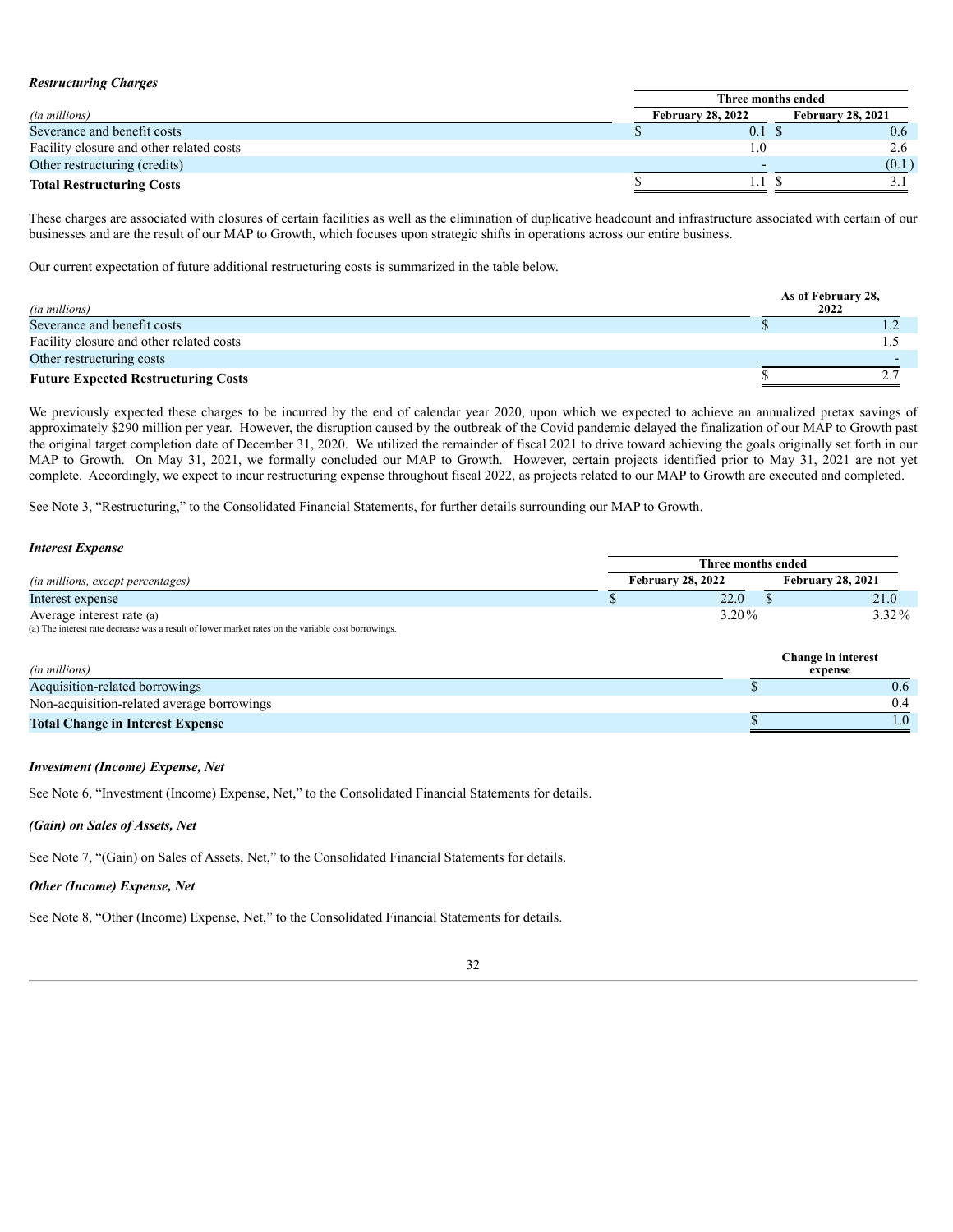#### *Income (Loss) Before Income Taxes ("IBT")*

|                                          | Three months ended       |                |                          |        |                |  |  |  |
|------------------------------------------|--------------------------|----------------|--------------------------|--------|----------------|--|--|--|
| <i>(in millions, except percentages)</i> | <b>February 28, 2022</b> | % of net sales | <b>February 28, 2021</b> |        | % of net sales |  |  |  |
| <b>CPG</b> Segment                       | 31.5                     | $6.5\%$        |                          | 14.4   | $3.6\%$        |  |  |  |
| <b>PCG</b> Segment                       | 24.9                     | $9.2\%$        |                          | 12.2   | $5.4\%$        |  |  |  |
| <b>Consumer Segment</b>                  | 16.9                     | $3.4\%$        |                          | 42.7   | $8.9\%$        |  |  |  |
| <b>SPG</b> Segment                       | 25.9                     | $13.7\%$       |                          | 24.6   | $14.5\%$       |  |  |  |
| Non-Op Segment                           | (58.7)                   |                |                          | (38.0) |                |  |  |  |
| Consolidated                             | 40.5                     |                |                          | 55.9   |                |  |  |  |

Our CPG segment results reflect market share gains, operational improvements, proactive cost controls, and selling price increases, which more than offset production inefficiencies due to supply chain disruptions and material cost inflation. Our PCG segment results reflect improved pricing, incremental savings from operating improvement initiatives and recent acquisitions. Our Consumer segment results reflect inflation in materials, freight and labor, as well as the unfavorable impact of supply shortages on productivity. Our SPG segment results reflect higher sales and operational improvements, partially offset by raw material inflation, inefficiencies due to supply chain disruption, and investments in future growth initiatives. Our Non-Op segment results reflect the unfavorable swing in investment income.

*Income Tax Rate* The effective income tax rate of 17.9% for the three months ended February 28, 2022 compares to the effective income tax rate of 31.1% for the three months ended February 28, 2021. The effective income tax rates for the presented periods reflect variances from the 21% statutory rate due primarily to the impact of state and local income taxes, non-deductible business expenses and the net tax on foreign subsidiary income resulting from the global intangible low-taxed income provisions, and the impact of tax benefits related to equity compensation. Additionally, the effective income tax rate for the three month period ended February 28, 2022 reflects net favorable period-over-period changes in foreign tax credit valuation allowances. Further, the effective tax rate for the threemonth period ended February 28, 2021, includes a \$5.3 million discrete charge for an increase to the deferred tax liability for withholding taxes on additional foreign earnings that were no longer considered to be permanently reinvested.

#### *Net Income*

|                                                                | Three months ended |                          |                     |  |                          |                     |  |  |
|----------------------------------------------------------------|--------------------|--------------------------|---------------------|--|--------------------------|---------------------|--|--|
| (in millions, except percentages and per share amounts)        |                    | <b>February 28, 2022</b> | $%$ of net<br>sales |  | <b>February 28, 2021</b> | $%$ of net<br>sales |  |  |
| Net income                                                     |                    |                          | $2.3\%$             |  | 38.5                     | $3.0\%$             |  |  |
| Net income attributable to RPM International Inc. stockholders |                    | 33.0                     | $2.3\%$             |  | 38.2                     | $3.0\%$             |  |  |
| Diluted earnings per share                                     |                    | 0.25                     |                     |  | 0.29                     |                     |  |  |

## *Nine Months Ended February 28, 2022*

*Net Sales*

|                                   | <b>Nine Months Ended</b> |         |                      |         |                 |                                        |                       |                                                   |
|-----------------------------------|--------------------------|---------|----------------------|---------|-----------------|----------------------------------------|-----------------------|---------------------------------------------------|
| (in millions, except percentages) | February 28,<br>2022     |         | February 28,<br>2021 |         | Total<br>Growth | Organic<br><b>Growth</b> <sub>th</sub> | Acquisition<br>Growth | <b>Foreign Currency</b><br><b>Exchange Impact</b> |
| <b>CPG</b> Segment                |                          | 1.740.6 |                      | .447.2  | $20.3\%$        | 19.0%                                  | $1.4\%$               | $-0.1\%$                                          |
| <b>PCG</b> Segment                |                          | 859.0   |                      | 745.2   | 15.3%           | $11.0\%$                               | $3.6\%$               | $0.7\%$                                           |
| Consumer Segment                  |                          | 1,559.2 |                      | 1,666.4 | $-6.4\%$        | $-7.9\%$                               | $1.3\%$               | $0.2\%$                                           |
| <b>SPG</b> Segment                |                          | 565.0   |                      | 503.2   | $12.3\%$        | $11.4\%$                               | $0.6\%$               | $0.3\%$                                           |
| <b>Consolidated</b>               |                          | 4.723.8 |                      | 4.362.0 | $8.3\%$         | $6.5\%$                                | $1.6\%$               | $0.2\%$                                           |

(1) Organic growth includes the impact of price and volume.

Our CPG segment experienced significant organic growth during the first nine months of fiscal 2022 in nearly all business units in the segment when compared to the same period in the prior year. Business units performing particularly well during the period were providers of commercial roofing systems, concrete admixtures and repair products, and our insulated concrete forms business. Additionally, European operations generated strong sales growth, due in part to an easier comparison to the prior year period, when shelter-in-place requirements were most severe.

Our PCG segment experienced sales growth during the first nine months of fiscal 2022 in nearly all the major business units in the segment when compared to the same period in the prior year. This growth was partially aided by the prior year comparison, where there was a significant number of deferrals of flooring and coating projects as a result of restrictions associated with Covid, which impacted the ability of contractors to gain access to the facilities of our end customers. Sales growth was also facilitated by price increases and more favorable product mix.

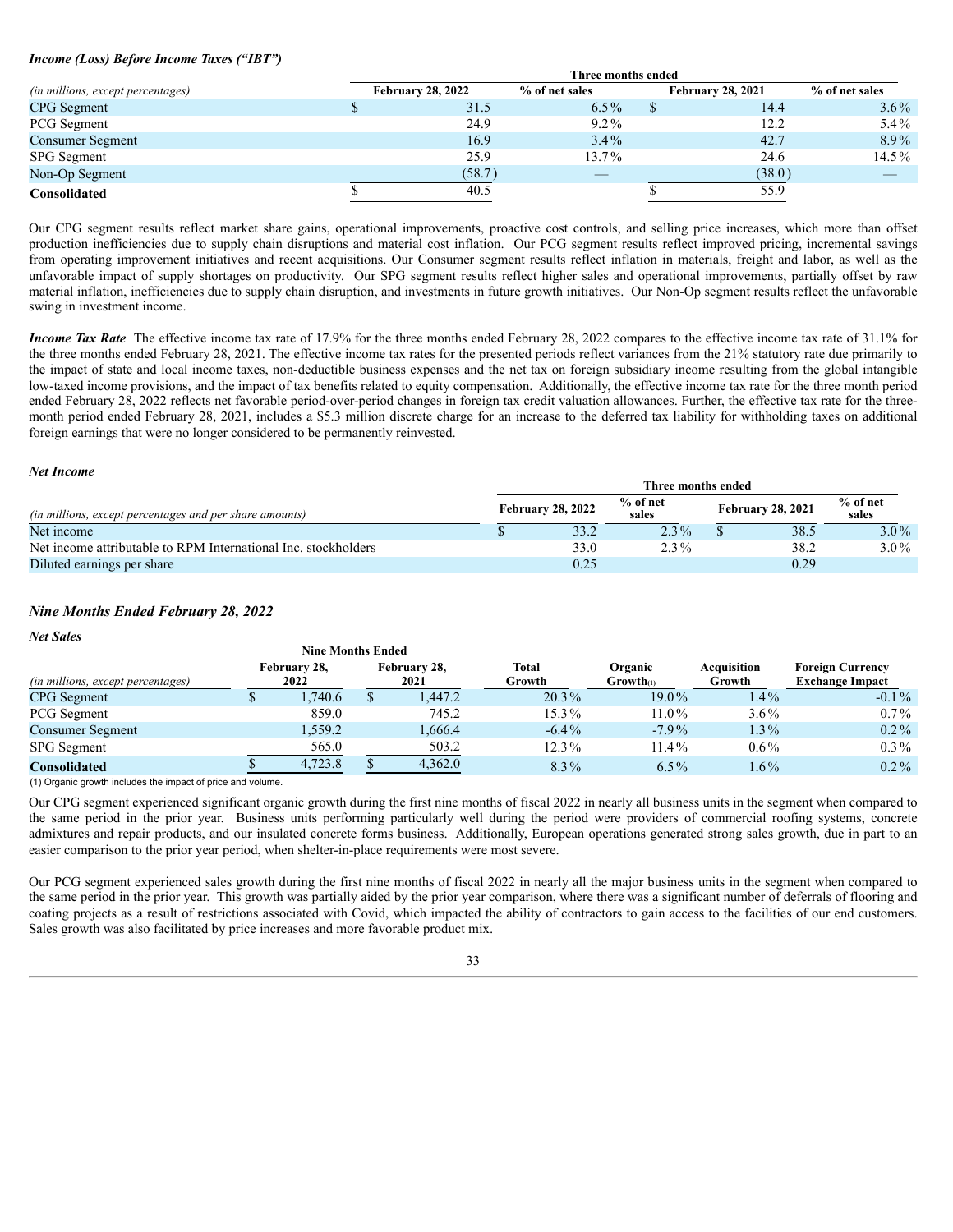Our Consumer segment experienced significant organic declines in comparison to the prior year, which benefitted from unprecedented demand worldwide for its "do-it-yourself" home improvement and cleaning products, as a result of the Covid pandemic. Current period sales were also impacted by the lack of availability of raw materials, due to supply chain disruptions. Despite these disruptions, underlying demand for these products remains strong, which resulted in fiscal 2022 first nine-month sales that were still above the pre-pandemic levels in the comparable period of fiscal 2020.

Our SPG segment experienced strong demand for our businesses serving the marine, powder coatings and wood stains & sealers markets. Additionally, our new business development efforts have accelerated as a result of a number of recent management changes. The sales growth in this segment was slowed by disruptions in the disaster restoration equipment business, which struggled to meet customer demand due to the global semiconductor chip shortage.

*Gross Profit Margin* Our consolidated gross profit margin of 35.9% of net sales for the first nine months of fiscal 2022 compares to a consolidated gross profit margin of 39.2% for the comparable period a year ago. The current period gross profit margin decrease of approximately 3.3%, or 330 bps, resulted primarily from inflationary pressures on raw materials, freight and labor versus the same period a year ago, and production inefficiencies as a result of supply chain disruption and availability of raw materials. Partially offsetting these decreases were the impact of selling price increases and MAP to Growth savings.

Overall, raw material costs were inflationary during the first nine months of fiscal 2022. As indicated previously, several macroeconomic factors resulted in inflation, beginning in the fourth quarter of fiscal 2021. We expect that these increased costs will continue to be reflected in our results throughout the remainder of fiscal 2022 and into fiscal 2023. We plan to continue working to offset these increased costs with commensurate increases in selling prices. Furthermore, "force majeures" remain in effect from some of our material suppliers, which may impact our ability to timely meet customer demand in certain of our businesses and across certain product categories.

*SG&A* Our consolidated SG&A expense during the period was \$92.7 million higher versus the same period last year but decreased slightly to 27.3% of net sales from 27.4% of net sales for the prior year period. Additional SG&A expense recognized by companies we recently acquired approximated \$19.8 million during the first nine months of fiscal 2022.

Our CPG segment SG&A was approximately \$55.2 million higher for the first nine months of fiscal 2022 versus the comparable prior year period but decreased as a percentage of net sales. The increase was mainly due to higher variable expense as a result of higher sales volumes, continued investment in growth and operating improvement initiatives, and restoring travel spending and salaries which were reduced in the prior year in response to the impact of the Covid pandemic. Additionally, companies recently acquired generated approximately \$7.1 million of additional SG&A expense.

Our PCG segment SG&A was approximately \$26.0 million higher for the first nine months of fiscal 2022 versus the comparable prior year period but decreased as a percentage of net sales. The period over period increase is mainly due to increases in commissions resulting from higher sales volume, restored travel expenses, and higher distribution costs. Additionally, companies recently acquired generated approximately \$7.6 million of additional SG&A expense.

Our Consumer segment SG&A decreased by approximately \$11.0 million during the first nine months of fiscal 2022 versus the same period last year, but increased as a percentage of net sales. The period over period decrease in SG&A was attributable to lower advertising and promotional costs and reduced incentives. Partially offsetting these decreases was approximately \$4.3 million of additional SG&A expense generated from the company recently acquired.

Our SPG segment SG&A was approximately \$13.6 million higher during the first nine months of fiscal 2022 versus the comparable prior year period but decreased slightly as a percentage of net sales. The increase in SG&A expense is attributable to investments in growth initiatives, merit increases, as well as a charge recorded during the second quarter of fiscal 2022 related to the legal matter described above in Note  $15$ , "Contingencies and Accrued Losses," to the Consolidated Financial Statements. Additionally, companies recently acquired generated approximately \$0.8 million of additional SG&A expense.

SG&A expenses in our corporate/other category increased by \$8.9 million during the first nine months of fiscal 2022 as compared to last year's first nine months mainly due to higher hospitalization, insurance, legal and consulting expenses.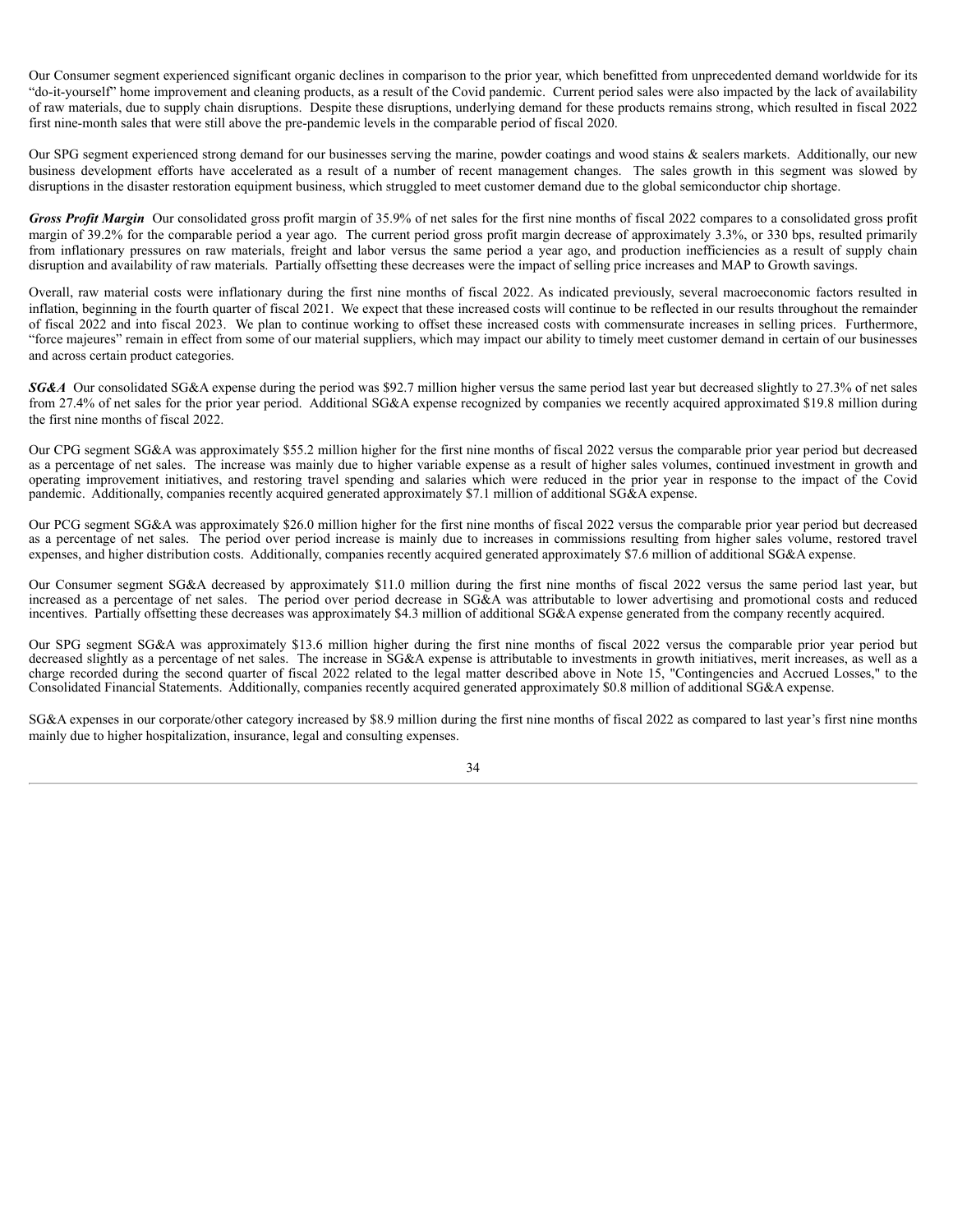The following table summarizes the retirement-related benefit plans' impact on income before income taxes for the nine months ended February 28, 2022 and 2021, as the service cost component has a significant impact on our SG&A expense:

| (in millions)                                                        | <b>February 28, 2022</b> | <b>Nine Months Ended</b><br><b>February 28, 2021</b> | Change |        |
|----------------------------------------------------------------------|--------------------------|------------------------------------------------------|--------|--------|
| Service cost                                                         |                          | 41.1 S                                               | 38.9   | 2.2    |
| Interest cost                                                        |                          | 16.3                                                 | 15.7   | 0.6    |
| Expected return on plan assets                                       |                          | (37.4)                                               | (29.7) | (7.7)  |
| Amortization of:                                                     |                          |                                                      |        |        |
| Prior service (credit)                                               |                          | (0.2)                                                | (0.2)  |        |
| Net actuarial losses recognized                                      |                          | 13.1                                                 | 24.5   | (11.4) |
| <b>Total Net Periodic Pension &amp; Postretirement Benefit Costs</b> |                          | 32.9                                                 | 49.2   | (16.3) |

We expect that pension expense will fluctuate on a year-to-year basis, depending upon the investment performance of plan assets and potential changes in interest rates, both of which are difficult to predict, but which may have a material impact on our consolidated financial results in the future.

#### *Restructuring Charges*

|                                          |  | <b>Nine Months Ended</b> |                          |  |  |  |  |  |
|------------------------------------------|--|--------------------------|--------------------------|--|--|--|--|--|
| (in millions)                            |  | <b>February 28, 2022</b> | <b>February 28, 2021</b> |  |  |  |  |  |
| Severance and benefit costs              |  |                          |                          |  |  |  |  |  |
| Facility closure and other related costs |  |                          | 6.4                      |  |  |  |  |  |
| Other restructuring costs                |  |                          | 0.7                      |  |  |  |  |  |
| <b>Total Restructuring Costs</b>         |  |                          | $\sim$                   |  |  |  |  |  |

For further information and detail about our MAP to Growth, see "Restructuring Charges" in Results of Operations - Three Months Ended February 28, 2022, and Note 3, "Restructuring" to the Consolidated Financial Statements.

| <b>Interest Expense</b>                                                                            |                          |                          |          |  |
|----------------------------------------------------------------------------------------------------|--------------------------|--------------------------|----------|--|
|                                                                                                    | <b>Nine Months Ended</b> |                          |          |  |
| <i>(in millions, except percentages)</i>                                                           | <b>February 28, 2022</b> | <b>February 28, 2021</b> |          |  |
| Interest expense                                                                                   | 64.1                     |                          | 64.0     |  |
| Average interest rate (a)                                                                          | $3.14\%$                 |                          | $3.34\%$ |  |
| (a) The interest rate decrease was a result of lower market rates on the variable cost borrowings. |                          |                          |          |  |

|                                            | <b>Change in interest</b> |
|--------------------------------------------|---------------------------|
| (in millions)                              | expense                   |
| Acquisition-related borrowings             |                           |
| Non-acquisition-related average borrowings | (0.2)                     |
| Change in average interest rate            | (1.4)                     |
| <b>Total Change in Interest Expense</b>    |                           |

#### *Investment (Income) Expense, Net*

See Note 6, "Investment (Income) Expense, Net," to the Consolidated Financial Statements for details.

#### *(Gain) on Sales of Assets, Net*

See Note 7, "(Gain) on Sales of Assets, Net," to the Consolidated Financial Statements for details.

#### *Other (Income) Expense, Net*

See Note 8, "Other (Income) Expense, Net," to the Consolidated Financial Statements for details.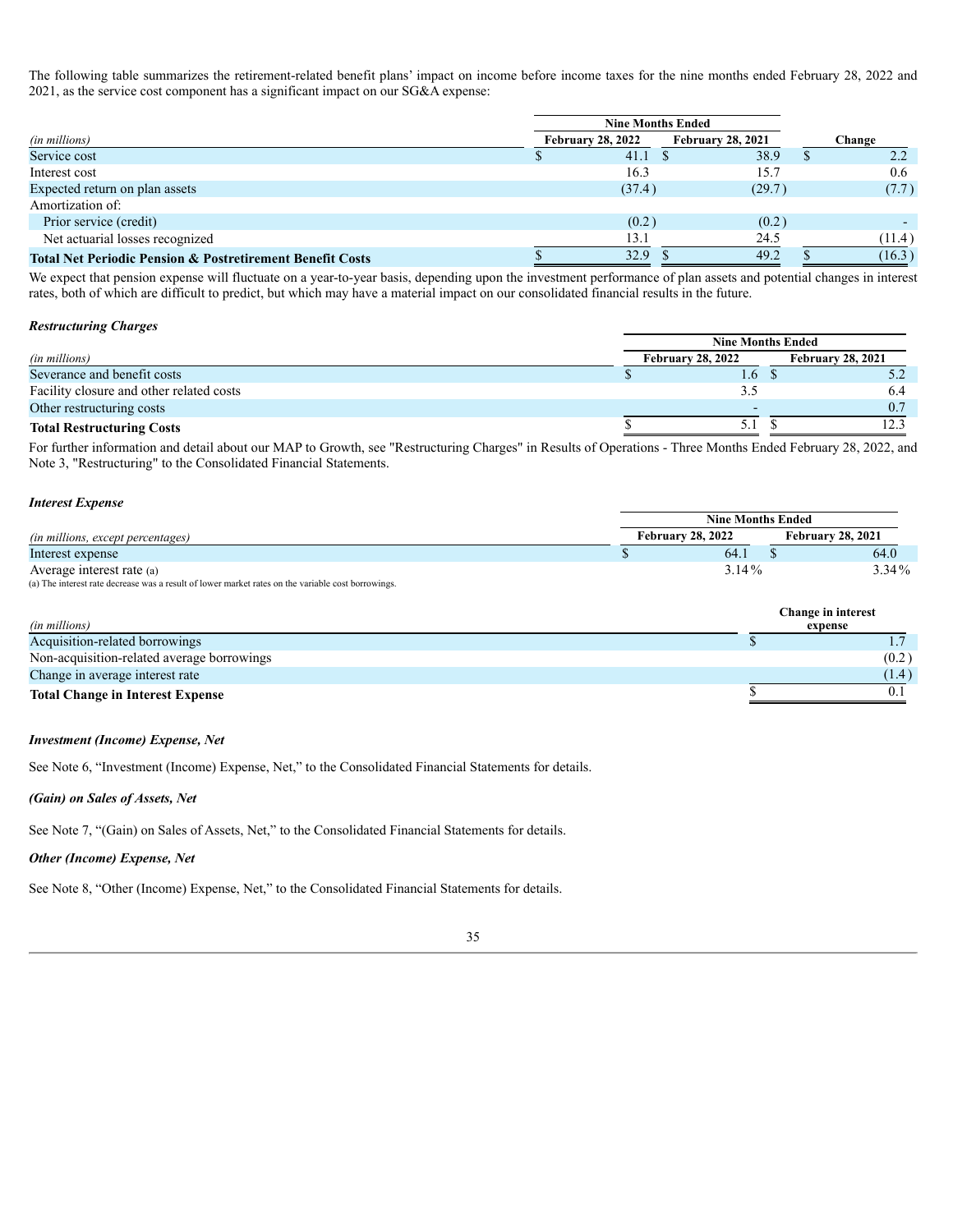#### *Income (Loss) Before Income Taxes ("IBT")*

|                                   | <b>Nine Months Ended</b> |         |                |                          |         |                     |  |
|-----------------------------------|--------------------------|---------|----------------|--------------------------|---------|---------------------|--|
| (in millions, except percentages) | <b>February 28, 2022</b> |         | % of net sales | <b>February 28, 2021</b> |         | $%$ of net<br>sales |  |
| <b>CPG</b> Segment                |                          | 276.2   | $15.9\%$       | S                        | 184.6   | $12.8\%$            |  |
| <b>PCG</b> Segment                |                          | 97.8    | $11.4\%$       |                          | 64.7    | $8.7\%$             |  |
| <b>Consumer Segment</b>           |                          | 95.9    | $6.2\%$        |                          | 263.8   | 15.8%               |  |
| <b>SPG</b> Segment                |                          | 71.0    | $12.6\%$       |                          | 73.4    | $14.6\%$            |  |
| Non-Op Segment                    |                          | (155.8) |                |                          | (122.3) |                     |  |
| Consolidated                      |                          | 385.1   |                |                          | 464.2   |                     |  |

Our CPG segment results reflect market share gains, operational improvements, proactive cost controls, selling price increases and the \$41.9 million gain on the sale of certain real property assets for the Toronto, Ontario location, which more than offset production inefficiencies due to supply chain disruptions and material cost inflation. Our PCG segment results reflect improved pricing, incremental savings from operating improvement initiatives and recent acquisitions. Our Consumer segment results reflect the decrease in sales, inflation in materials, freight and labor, as well as the unfavorable impact of supply shortages on productivity. Our SPG segment results reflect raw material inflation, inefficiencies due to supply chain disruption and investments in future growth initiatives, somewhat offset by higher sales volume and incremental operating improvement program savings. Our Non-Op segment results reflect the unfavorable swing in investment income.

*Income Tax Rate* The effective income tax rate of 23.9% for the nine months ended February 28, 2022 compares to the effective income tax rate of 25.2% for the nine months ended February 28, 2021. The effective income tax rates for the nine-month periods ended February 28, 2022 and 2021 reflect variances from the 21% statutory rate due primarily to the unfavorable impact of state and local income taxes, non-deductible business expenses and the net tax on foreign subsidiary income resulting from the global intangible low-taxed income provisions, partially offset by tax benefits related to equity compensation. Additionally, the nine month period ended February 28, 2022 reflects net favorable period-over-period changes in foreign tax credit valuation allowances. The nine month period ended February 28, 2021 includes, as noted above, a charge related to an increase in the deferred tax liability for withholding taxes on foreign earnings not considered permanently reinvested.

#### *Net Income*

| .                                                              | <b>Nine Months Ended</b> |                          |                     |  |                          |                     |
|----------------------------------------------------------------|--------------------------|--------------------------|---------------------|--|--------------------------|---------------------|
| (in millions, except percentages and per share amounts)        |                          | <b>February 28, 2022</b> | $%$ of net<br>sales |  | <b>February 28, 2021</b> | $%$ of net<br>sales |
| Net income                                                     |                          | 293.2                    | $6.2\%$             |  | 347. <sub>1</sub>        | $8.0\%$             |
| Net income attributable to RPM International Inc. stockholders |                          | 292.5                    | $6.2\%$             |  | 346.5                    | $7.9\%$             |
| Diluted earnings per share                                     |                          | 2.26                     |                     |  | 2.66                     |                     |

#### **LIQUIDITY AND CAPITAL RESOURCES**

#### *Fiscal 2022 Compared with Fiscal 2021*

#### **Operating Activities**

Approximately \$156.0 million of cash was provided by operating activities during the first nine months of fiscal 2022, compared with \$651.9 million of cash provided by operating activities during the same period last year. The net change in cash from operations includes the change in net income, which decreased by \$54.0 million during the first nine months of fiscal 2022 versus the same period during fiscal 2021. Cash provided from operations, along with the use of available credit lines, as required, remain our primary sources of liquidity.

During the first nine months of fiscal 2022, the change in inventory used approximately \$215.8 million more cash compared to our spending during the same period a year ago, which resulted primarily from the response to supply chain constraints. Days of inventory outstanding ("DIO") was approximately 114.7 and 103.1 days at February 28, 2022 and 2021, respectively. The increase in DIO was driven mainly by material price inflation and build-up of raw material inventory in order to mitigate supply chain disruptions.

The change in accounts payable during the first nine months of fiscal 2022 used approximately \$41.7 million more cash than during the first nine months of fiscal 2021 due principally to the timing of purchases, which were restrained at the end of fiscal 2020 due to the sharp business downturn caused by pandemic lockdown restrictions. Days payables outstanding ("DPO") decreased by approximately 3.5 days to 95.6 days at February 28, 2022 from 99.1 days at February 28, 2021.

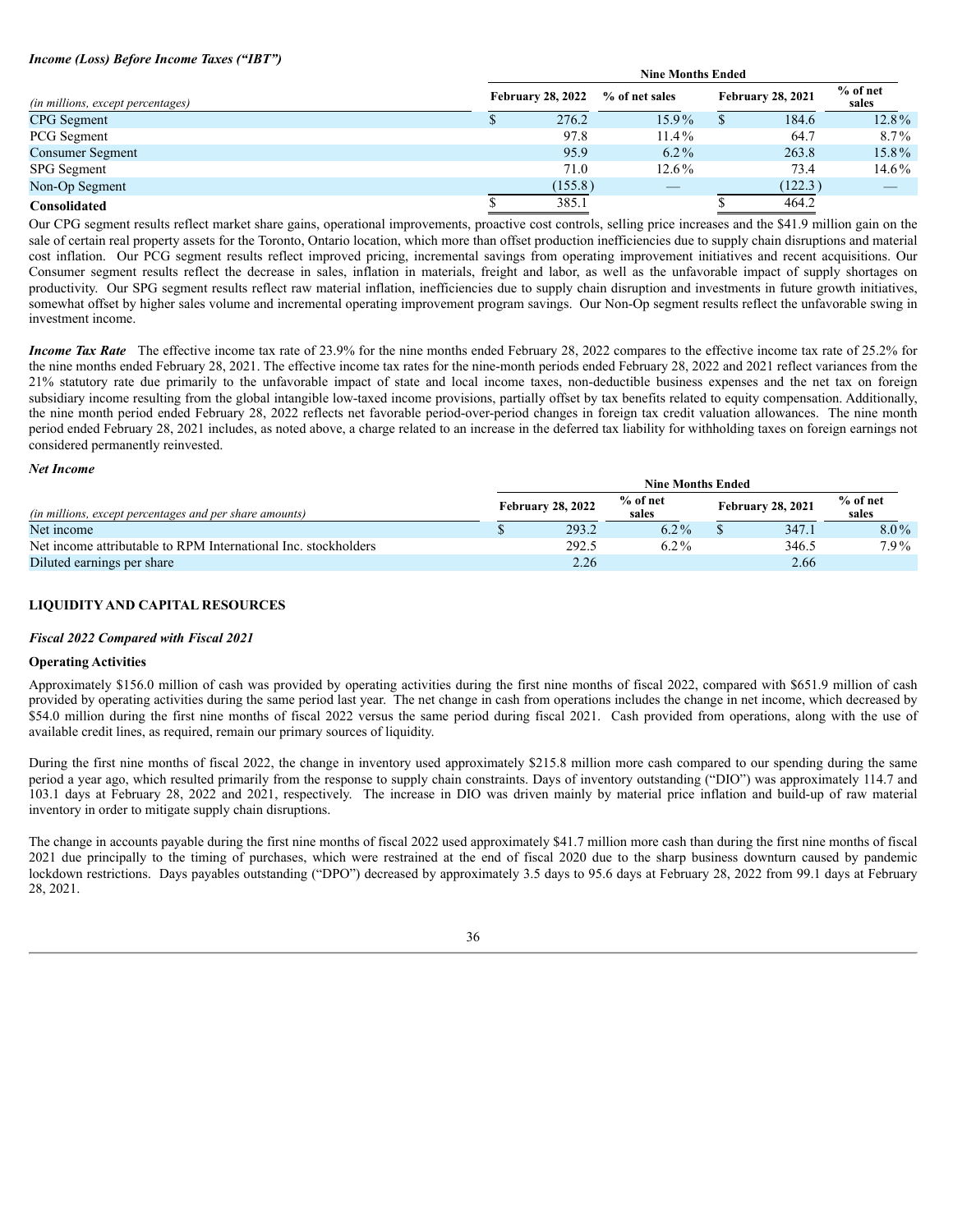The change in accrued compensation and benefits during the first nine months of fiscal 2022 used approximately \$46.3 million more cash than during the first nine months of fiscal 2021 due to higher incentive compensation earned during fiscal 2021 (which was paid out in the first quarter of fiscal 2022) as compared to fiscal 2020 (which was paid out in the first quarter of fiscal 2021). The change in other accrued liabilities during the first nine months of fiscal 2022 used approximately \$61.2 million more cash than during the first nine months of fiscal 2021 due to changes in pension, advertising, and customer rebate accruals and most notably due to the Coronavirus Aid, Relief, and Economic Security ("CARES") Act deferral that was paid out during the period. Certain government entities located where we have operations have enacted various pieces of legislation designed to help businesses weather the economic impact of Covid and ultimately preserve jobs. Some of this legislation, such as the CARES Act in the United States, enables employers to defer the payment of various types of taxes over varying time horizons. As of May 31, 2021, we had a remaining deferral of \$27.1 million of such government payments that would have normally been paid during fiscal 2020 and fiscal 2021, but which will be paid in future periods. During the first nine months of fiscal 2022, we did not defer any additional government payments that would have normally been paid during the first nine months of fiscal 2022. During the first nine months of fiscal 2021, we deferred \$12.1 million of such government payments that would have normally been paid during the first nine months of fiscal 2021. During the third quarter of fiscal 2022, we paid approximately \$13.5 million, which reduced the deferred government payments balance to \$13.6 million at February 28, 2022. We expect to pay off the remaining balance during the third quarter of fiscal 2023.

#### **Investing Activities**

For the first nine months of fiscal 2022, cash used for investing activities increased by \$3.8 million to \$221.7 million as compared to \$217.9 million in the prior year period. This year-over-year increase in cash used for investing activities was mainly driven by the sales of assets, whose proceeds provided \$51.9 million in the current year, which was almost completely offset by the increase in capital expenditures.

We paid for capital expenditures of \$152.4 million and \$103.2 million during the first nine months of fiscal 2022 and fiscal 2021, respectively. Our capital expenditures accommodate our continued growth to achieve production and distribution efficiencies, expand capacity, introduce new technology, improve environmental health and safety capabilities, improve information systems, and enhance our administration capabilities. We have increased capital spending in fiscal 2022, to expand capacity to respond to brisk product demand and to continue our growth initiatives.

Our captive insurance companies invest their excess cash in marketable securities in the ordinary course of conducting their operations, and this activity will continue. Differences in the amounts related to these activities on a year-over-year basis are primarily attributable to differences in the timing and performance of their investments balanced against amounts required to satisfy claims. At February 28, 2022 and May 31, 2021, the fair value of our investments in available-forsale debt securities and marketable equity securities, which includes captive insurance-related assets, totaled \$163.9 million and \$168.8 million, respectively. The fair value of our portfolio of marketable securities is based on quoted market prices for identical, or similar, instruments in active or non-active markets or modelderived-valuations with observable inputs. We have no marketable securities whose fair value is subject to unobservable inputs.

As of February 28, 2022, approximately \$175.5 million of our consolidated cash and cash equivalents were held at various foreign subsidiaries, compared with \$221.1 million at May 31, 2021. Undistributed earnings held at our foreign subsidiaries that are considered permanently reinvested will be used, for instance, to expand operations organically or for acquisitions in foreign jurisdictions. Further, our operations in the U.S. generate sufficient cash flow to satisfy U.S. operating requirements. Refer to Note 9, "Income Taxes," to the Consolidated Financial Statements for additional information regarding unremitted foreign earnings.

#### **Financing Activities**

For the first nine months of fiscal 2022, financing activities provided \$27.9 million cash, which compares to cash used for financing activities of \$439.7 million during the first nine months of fiscal 2021. The overall decrease in cash used for financing activities was driven principally by debt-related activities. During the first nine months of fiscal 2022, we used approximately \$177.0 million less cash to paydown existing debt and provided approximately \$301.0 million more cash from additions to short and long-term debt, as a result of the issuance of our 2.95% Notes due 2032. See below for further details on the significant components of our debt.

Our available liquidity, including our cash and cash equivalents and amounts available under our committed credit facilities, stood at \$1.46 billion as of both February 28, 2022 and May 31, 2021.

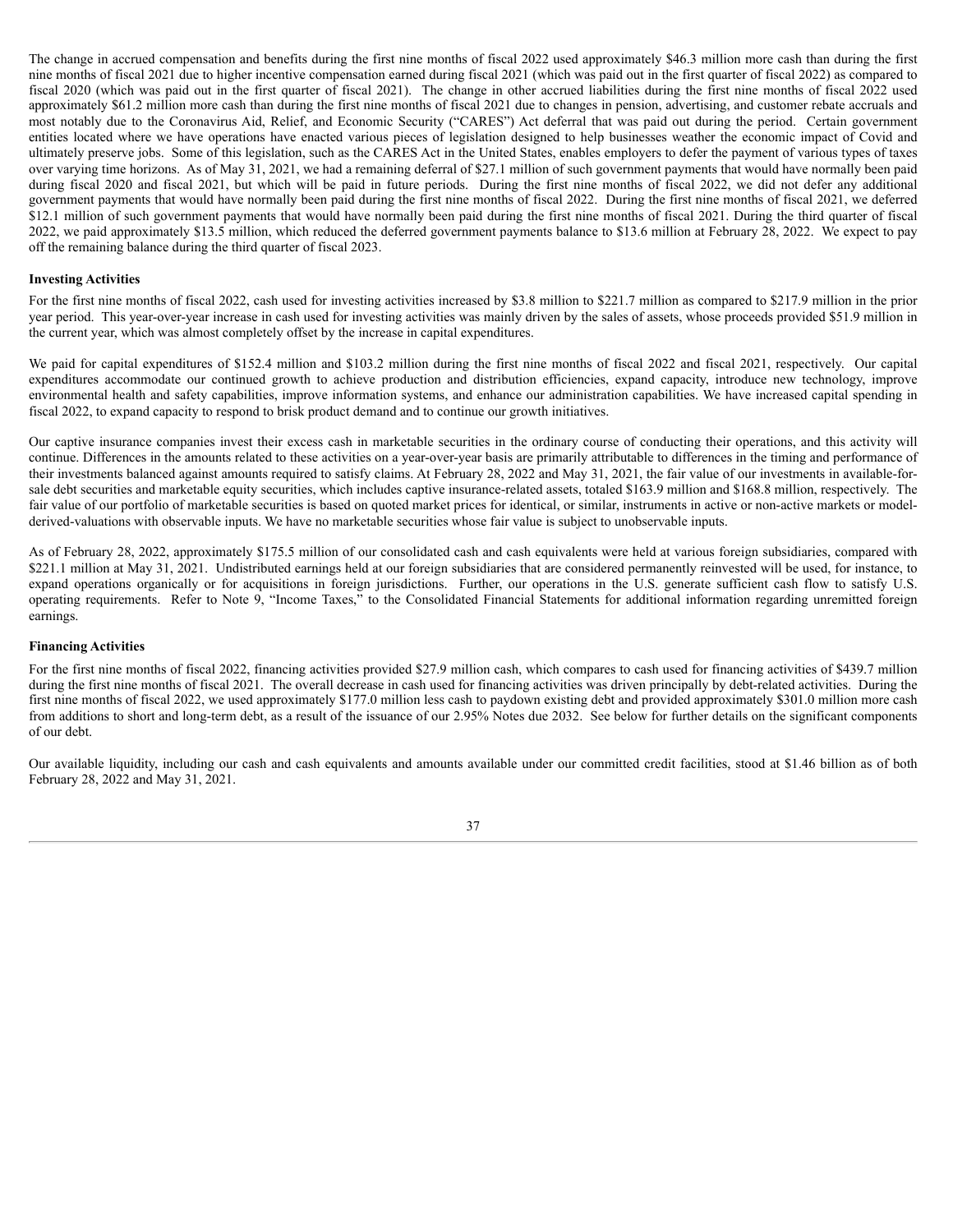#### *2.95% Notes due 2032*

On January 25, 2022, we closed an offering for \$300 million aggregate principal amount of 2.95% Notes due 2032. The proceeds from the 2032 notes were used to repay a portion of the outstanding borrowings under our revolving credit facility and for general corporate purposes. Interest on the Notes accrues from January 25, 2022 and will be payable semiannually in arrears on January 15 and July 15 of each year, beginning July 15, 2022, at a rate of 2.95% per year. The notes mature on January 15, 2032. The indenture governing this indebtedness includes cross-acceleration provisions. Under certain circumstances, where an event of default under our other instruments results in acceleration of the indebtedness under such instruments, holders of the indebtedness under the indenture are entitled to declare amounts outstanding immediately due and payable.

#### *Revolving Credit Agreement*

During the quarter ended November 30, 2018, we replaced our previous \$800.0 million revolving credit agreement, which was set to expire on December 5, 2019, with a \$1.3 billion unsecured syndicated revolving credit facility (the "Revolving Credit Facility"), which expires on October 31, 2023. The Revolving Credit Facility includes sublimits for the issuance of swingline loans, which are comparatively short-term loans used for working capital purposes and letters of credit. The aggregate maximum principal amount of the commitments under the Revolving Credit Facility may be expanded upon our request, subject to certain conditions, up to \$1.5 billion. The Revolving Credit Facility is available to refinance existing indebtedness, to finance working capital and capital expenditures, and for general corporate purposes.

The Revolving Credit Facility requires us to comply with various customary affirmative and negative covenants, including a leverage covenant (i.e., Net Leverage Ratio) and interest coverage ratio, which are calculated in accordance with the terms as defined by the Revolving Credit Facility. Under the terms of the leverage covenant, we may not permit our leverage ratio for total indebtedness to consolidated EBITDA for the four most recent fiscal quarters to exceed 3.75 to 1.00. During certain periods and per the terms of the Revolving Credit Facility, this ratio may be increased to 4.25 to 1.00 in connection with certain "material acquisitions." The minimum required consolidated interest coverage ratio for EBITDA to interest expense is 3.50 to 1.00. The interest coverage ratio is calculated at the end of each fiscal quarter for the four fiscal quarters then ended using EBITDA as defined in the Revolving Credit Facility.

As of February 28, 2022, we were in compliance with all financial covenants contained in our Revolving Credit Facility, including the Net Leverage Ratio and Interest Coverage Ratio covenants. At that date, our Net Leverage Ratio was 2.78 to 1.00, while our Interest Coverage Ratio was 10.64 to 1.00. As of February 28, 2022, we had \$1.06 billion of borrowing availability on our Revolving Credit Facility.

Our access to funds under our Revolving Credit Facility is dependent on the ability of the financial institutions that are parties to the Revolving Credit Facility to meet their funding commitments. Those financial institutions may not be able to meet their funding commitments if they experience shortages of capital and liquidity or if they experience excessive volumes of borrowing requests within a short period of time. Moreover, the obligations of the financial institutions under our Revolving Credit Facility are several and not joint and, as a result, a funding default by one or more institutions does not need to be made up by the others.

#### *Accounts Receivable Securitization Program*

As of February 28, 2022, we did not have an outstanding balance under our AR Program, which compares with the maximum availability of \$215.0 million on that date. The maximum availability under the AR Program is \$250.0 million, but availability is further subject to changes in the credit ratings of our customers, customer concentration levels or certain characteristics of the accounts receivable being transferred and, therefore, at certain times, we may not be able to fully access the \$250.0 million of funding available under the AR Program.

The AR Program contains various customary affirmative and negative covenants, as well as customary default and termination provisions. Our failure to comply with the covenants described above and other covenants contained in the Revolving Credit Facility could result in an event of default under that agreement, entitling the lenders to, among other things, declare the entire amount outstanding under the Revolving Credit Facility to be due and payable immediately. The instruments governing our other outstanding indebtedness generally include cross-default provisions that provide that, under certain circumstances, an event of default that results in acceleration of our indebtedness under the Revolving Credit Facility will entitle the holders of such other indebtedness to declare amounts outstanding immediately due and payable.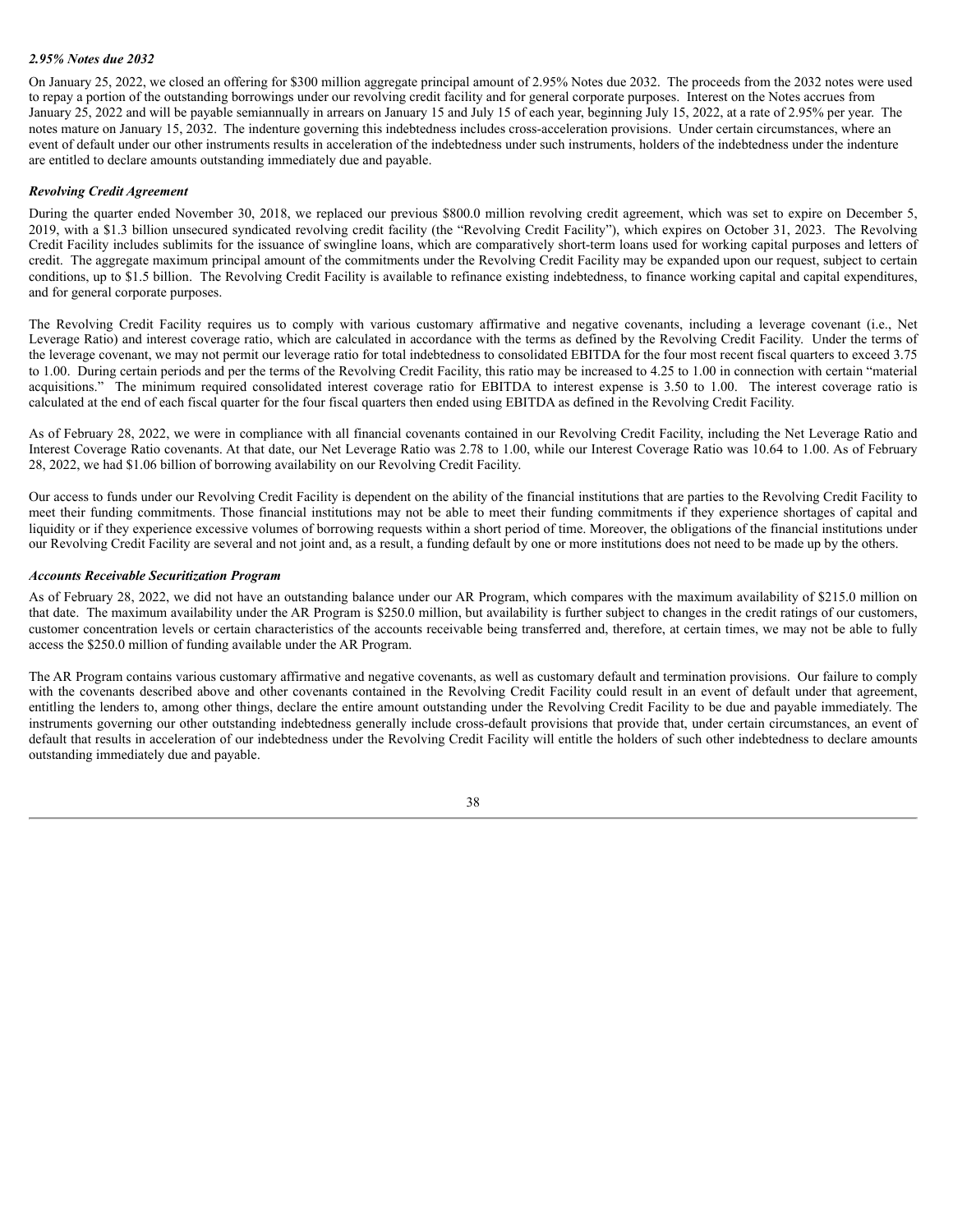#### *Term Loan Facility Credit Agreement*

On February 21, 2020, we and our subsidiary, RPM Europe Holdco B.V. (formerly "RPM New Horizons Netherlands, B.V.") (the "Foreign Borrower"), entered into an unsecured syndicated term loan facility credit agreement (the "New Credit Facility") with the lenders party thereto and PNC Bank, National Association, as administrative agent for the lenders. The New Credit Facility provides for a \$300 million term loan to us and a \$100 million term loan to the Foreign Borrower (together, the "Term Loans"), each of which was fully advanced on the closing date. The Term Loans mature on February 21, 2023, with no scheduled amortization before that date, and the Term Loans may be prepaid at any time without penalty or premium. We agreed to guarantee all obligations of the Foreign Borrower under the New Credit Facility. The proceeds of the Term Loans were used to repay a portion of the outstanding borrowings under our Revolving Credit Facility. See "Revolving Credit Agreement" above for further details.

The Term Loans will bear interest at either the base rate or the Eurodollar Rate, at our option, plus a spread determined by our debt rating. We, and the Foreign Borrower, have entered into multicurrency floating to fixed interest rate swap agreements that effectively fix interest payment obligations on the entire principal amount of the Term Loans through their maturity at (a) 0.612% per annum on our Term Loan, and (b) 0.558% per annum on the Foreign Borrower's Term Loan.

The New Credit Facility contains customary covenants, including but not limited to, limitations on our ability, and in certain instances, our subsidiaries' ability, to incur liens, make certain investments, or sell or transfer assets. Additionally, we may not permit (i) our consolidated interest coverage ratio to be less than 3.50 to 1.00, or (ii) our leverage ratio (defined as the ratio of total indebtedness, less unencumbered cash and cash equivalents in excess of \$50 million, to consolidated EBITDA for the four most recent fiscal quarters) to exceed 3.75 to 1.00. Upon notification to the lenders, however, the maximum permitted leverage ratio can be relaxed to 4.25 to 1.00 for a one-year period in connection with certain material acquisitions. In addition, the agreement was amended on April 30, 2020 to allow the maximum permitted Net Leverage Ratio to be increased to 4.25 to 1.00 during certain periods (refer to the "Revolving Credit Agreement" section above). The covenants contained in the New Credit Facility are substantially similar to those contained in our Revolving Credit Facility. See "Revolving Credit Agreement" above for details on our compliance with all significant financial covenants at February 28, 2022.

Refer to Note G, "Borrowings," to the Consolidated Financial Statements, in our Annual Report on Form 10-K for the fiscal year ended May 31, 2021 for more comprehensive details on the significant components of our debt.

#### *Stock Repurchase Program*

See Note 12, "Stock Repurchase Program" to the Consolidated Financial Statements, for further detail surrounding our stock repurchase program.

#### *Of -Balance Sheet Arrangements*

We do not have any off-balance sheet financings. We have no subsidiaries that are not included in our financial statements, nor do we have any interests in, or relationships with, any special purpose entities that are not reflected in our financial statements.

#### **OTHER MATTERS**

#### *Environmental Matters*

Environmental obligations continue to be appropriately addressed and, based upon the latest available information, it is not anticipated that the outcome of such matters will materially affect our results of operations or financial condition. Our critical accounting policies and estimates set forth above describe our method of establishing and adjusting environmental-related accruals and should be read in conjunction with this disclosure. For additional information, refer to "Part II, Item 1. Legal Proceedings."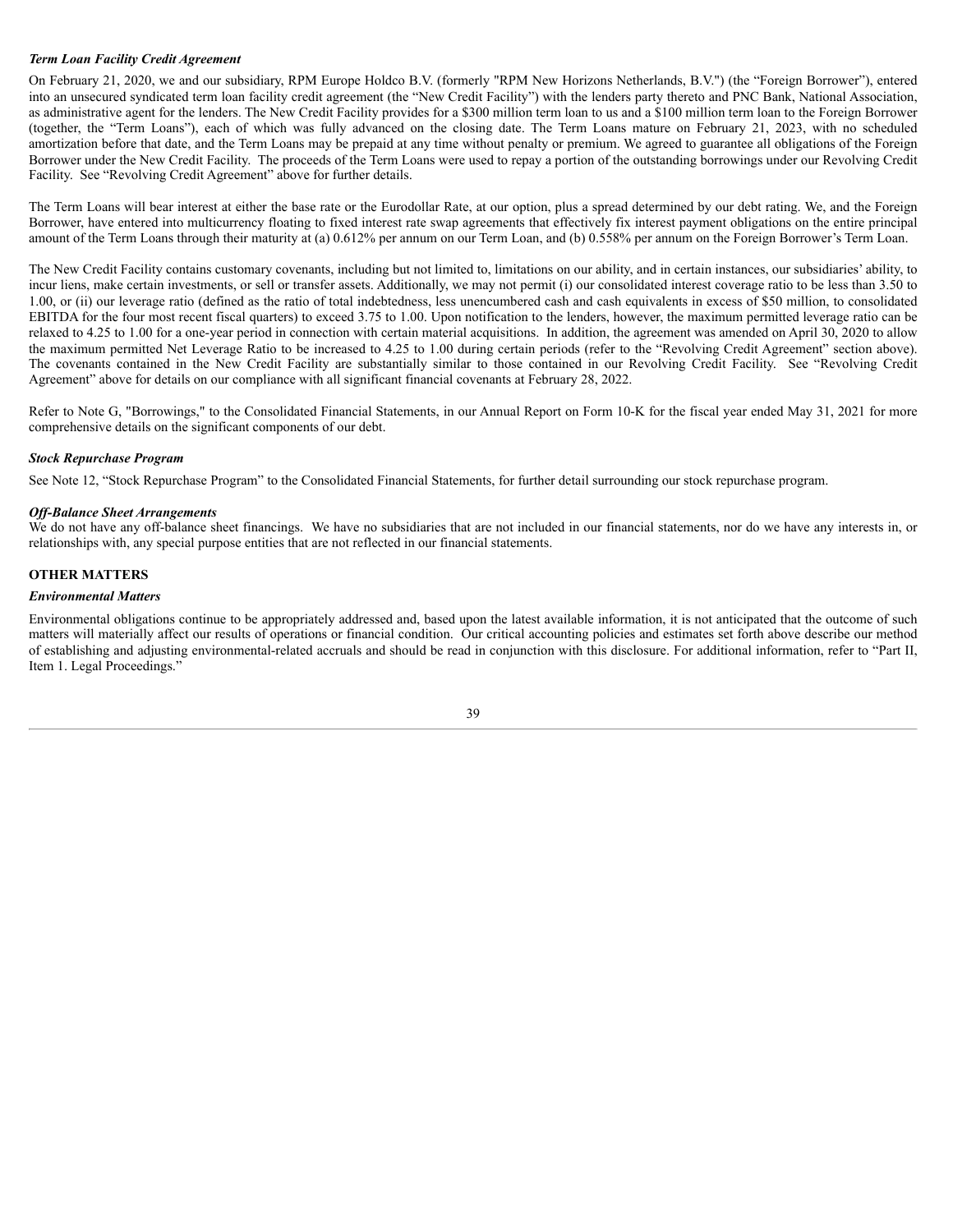#### **FORWARD-LOOKING STATEMENTS**

The foregoing discussion includes forward-looking statements relating to our business. These forward-looking statements, or other statements made by us, are made based on our expectations and beliefs concerning future events impacting us and are subject to uncertainties and factors (including those specified below), which are difficult to predict and, in many instances, are beyond our control. As a result, our actual results could differ materially from those expressed in or implied by any such forward-looking statements. These uncertainties and factors include (a) global markets and general economic conditions, including uncertainties surrounding the volatility in financial markets, the availability of capital and the effect of changes in interest rates, and the viability of banks and other financial institutions; (b) the prices, supply and capacity of raw materials, including assorted pigments, resins, solvents, and other natural gas- and oil-based materials; packaging, including plastic and metal containers; and transportation services, including fuel surcharges; (c) continued growth in demand for our products; (d) legal, environmental and litigation risks inherent in our construction and chemicals businesses and risks related to the adequacy of our insurance coverage for such matters; (e) the effect of changes in interest rates; (f) the effect of fluctuations in currency exchange rates upon our foreign operations; (g) the effect of non-currency risks of investing in and conducting operations in foreign countries, including those relating to domestic and international political, social, economic and regulatory factors; (h) risks and uncertainties associated with our ongoing acquisition and divestiture activities; (i) the timing of and the realization of anticipated cost savings from restructuring initiatives and the ability to identify additional cost savings opportunities; (j) risks related to the adequacy of our contingent liability reserves; (k) risks relating to the Covid pandemic; (l) risks related to adverse weather conditions or the impacts of climate change and natural disasters; and (m) other risks detailed in our filings with the Securities and Exchange Commission, including the risk factors set forth in our Annual Report on Form 10-K for the year ended May 31, 2021, as the same may be updated from time to time. We do not undertake any obligation to publicly update or revise any forward-looking statements to reflect future events, information or circumstances that arise after the filing date of this document.

## <span id="page-39-0"></span>**ITEM 3.** *QUANTITATIVE AND QUALITATIVE DISCLOSURES ABOUT MARKET RISK*

We are exposed to market risk from changes in raw materials costs, interest rates and foreign exchange rates since we fund our operations through long- and short-term borrowings and conduct our business in a variety of foreign currencies. There were no material potential changes in our exposure to these market risks since May 31, 2021. However, refer to the "Gross Profit Margin" paragraphs in the "RESULTS OF OPERATIONS" for the "Three Months Ended February 28, 2022" and "Nine Months Ended February 28, 2022" sections above, for additional details on recent inflationary cost pressure and supply chain disruption at some of our businesses across certain product categories.

#### <span id="page-39-1"></span>**ITEM 4.** *CONTROLS AND PROCEDURES*

#### (a) EVALUATION OF DISCLOSURE CONTROLS AND PROCEDURES.

Our Chief Executive Officer and Chief Financial Officer, after evaluating the effectiveness of our disclosure controls and procedures (as defined in Exchange Act Rule  $13a-15(e)$  as of February 28, 2022 (the "Evaluation Date"), have concluded that as of the Evaluation Date, our disclosure controls and procedures were effective in ensuring that information required to be disclosed by us in the reports we file or submit under the Exchange Act (1) is recorded, processed, summarized and reported, within the time periods specified in the Commission's rules and forms, and (2) is accumulated and communicated to our management, including the Chief Executive Officer and the Chief Financial Officer, as appropriate to allow for timely decisions regarding required disclosure.

#### (b) CHANGES IN INTERNAL CONTROL.

There were no changes in our internal control over financial reporting that occurred during the fiscal quarter ended February 28, 2022 that have materially affected, or are reasonably likely to materially affect, our internal control over financial reporting.

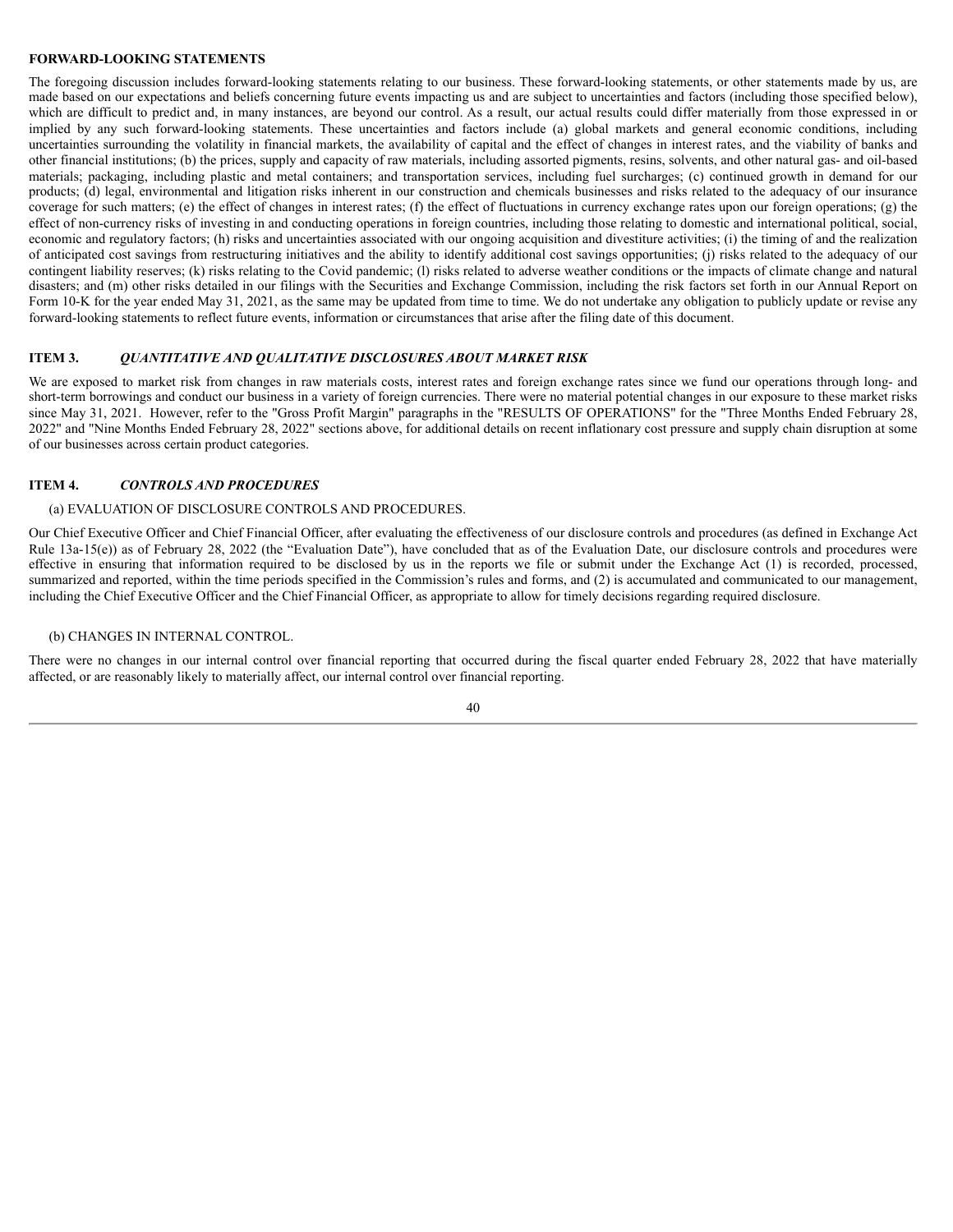## **PART II — OTHER INFORMATION**

#### <span id="page-40-1"></span><span id="page-40-0"></span>**ITEM 1.** *LEGAL PROCEEDINGS*

#### *Environmental Proceedings*

Like other companies participating in similar lines of business, some of our subsidiaries are identified as a "potentially responsible party" under the federal Comprehensive Environmental Response, Compensation and Liability Act and similar local environmental statutes or are participating in the cost of certain clean-up efforts or other remedial actions relating to environmental matters. Our share of such costs to date, however, has not been material and management believes that these environmental proceedings will not have a material adverse effect on our consolidated financial condition or results of operations. See "Item 1 — Business — Environmental Matters," in our Annual Report on Form 10-K for the year ended May 31, 2021.

As permitted by SEC rules, and given the size of our operations, we have elected to adopt a quantitative threshold for environmental proceedings of \$1 million. As of the date of this filing, we are not aware of any matters that exceed this threshold and meet the definition for disclosure.

## <span id="page-40-2"></span>**ITEM 1A.** *RISK FACTORS*

In addition to the other information set forth in this report, you should carefully consider the other risk factors disclosed in Item 1A of our Annual Report on Form 10-K for the fiscal year ended May 31, 2021.

#### <span id="page-40-3"></span>**ITEM 2.** *UNREGISTERED SALE OF EQUITY SECURITIES AND USE OF PROCEEDS*

The following table presents information about repurchases of RPM International Inc. common stock made by us during the third quarter of fiscal 2022:

|                                            | <b>Total Number</b><br>of Shares |           | Average<br><b>Price Paid</b> | <b>Total Number</b><br>of Shares<br><b>Purchased as</b><br><b>Part of Publicly</b><br>Announced<br><b>Plans or</b> | <b>Maximum</b><br><b>Dollar Amount</b><br>that<br>May Yet be<br>Purchased<br>Under the<br><b>Plans or</b> |
|--------------------------------------------|----------------------------------|-----------|------------------------------|--------------------------------------------------------------------------------------------------------------------|-----------------------------------------------------------------------------------------------------------|
| Period                                     | Purchased(1)                     | Per Share |                              | Programs                                                                                                           | Programs(2)                                                                                               |
| December 1, 2021 through December 31, 2021 | 1,137                            |           | 92.67                        |                                                                                                                    |                                                                                                           |
| January 1, 2022 through January 31, 2022   | 29,214                           | S         | 88.96                        | 20,000                                                                                                             |                                                                                                           |
| February 1, 2022 through February 28, 2022 | 151,933                          |           | 87.16                        | 151,933                                                                                                            |                                                                                                           |
| Total - Third Ouarter                      | 182,284                          |           | 87.48                        | 171,933                                                                                                            |                                                                                                           |

(1) All of the 10,351 shares of common stock that were disposed of back to us during the three month period ended February 28, 2022 were in satisfaction of tax obligations related to the vesting of restricted stock, which was granted under RPM International Inc.'s equity and incentive plans.

(2) The maximum dollar amount that may yet be repurchased under our program was approximately \$392.3 million at February 28, 2022. Refer to Note 12 "Stock Repurchase Program" to the Consolidated Financial Statements for further information regarding our stock repurchase program.

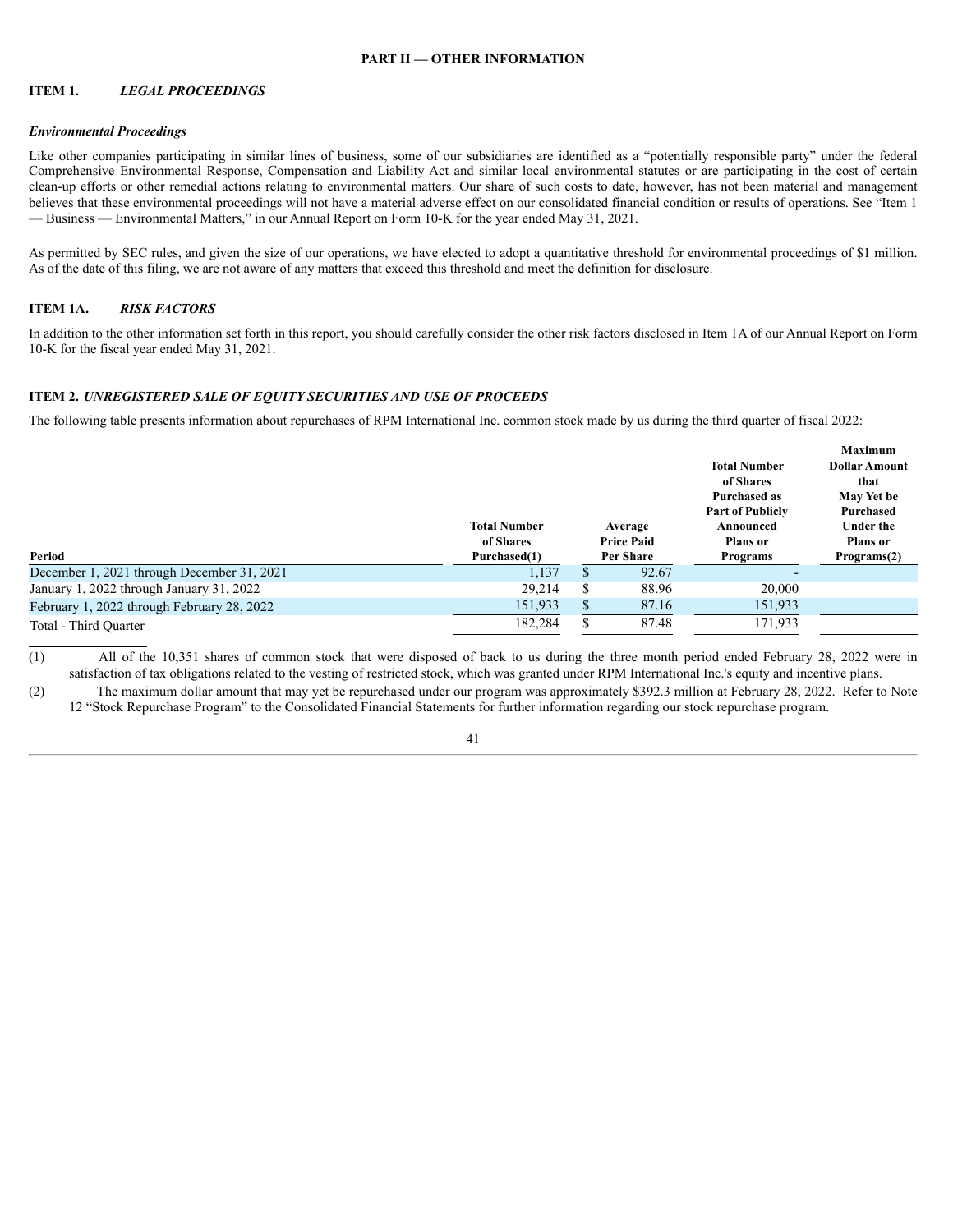<span id="page-41-0"></span>

| ITEM 6.                         | <b>EXHIBITS</b>                                                                                                                                                                                                                                                                                                                                                                                                                                                                                                           |
|---------------------------------|---------------------------------------------------------------------------------------------------------------------------------------------------------------------------------------------------------------------------------------------------------------------------------------------------------------------------------------------------------------------------------------------------------------------------------------------------------------------------------------------------------------------------|
| <b>Exhibit</b><br><b>Number</b> | <b>Description</b>                                                                                                                                                                                                                                                                                                                                                                                                                                                                                                        |
| 4.1                             | Officers' Certificate and Authentication Order dated January 25, 2022 for the 2.950% Notes due 2032 (which includes the form of Note) issued<br>pursuant to the Indenture dated as of April 8, 2014, between the Company and Computershare Trust Company, N.A., as successor to Wells Fargo<br>Bank, National Association, which is incorporated by reference to Exhibit 4.1 to the Company's Current Report on Form 8-K, as filed with the<br>Securities and Exchange Commission on January 27, 2022 (File No. 1-14187). |
| 31.1                            | Rule 13a-14(a) Certification of the Company's Chief Executive Officer.(x)                                                                                                                                                                                                                                                                                                                                                                                                                                                 |
| 31.2                            | <u>Rule 13a-14(a) Certification of the Company's Chief Financial Officer.<math>(x)</math></u>                                                                                                                                                                                                                                                                                                                                                                                                                             |
| 32.1                            | Section 1350 Certification of the Company's Chief Executive Officer. $(x)$                                                                                                                                                                                                                                                                                                                                                                                                                                                |
| 32.2                            | Section 1350 Certification of the Company's Chief Financial Officer. $(x)$                                                                                                                                                                                                                                                                                                                                                                                                                                                |
| $101$ . INS                     | Inline XBRL Instance Document- the instance document does not appear in the Interactive Data File because its XBRL tags are embedded<br>within the Inline XBRL document.                                                                                                                                                                                                                                                                                                                                                  |
| 101.SCH                         | Inline XBRL Taxonomy Extension Schema Document.                                                                                                                                                                                                                                                                                                                                                                                                                                                                           |
| 101.PRE                         | Inline XBRL Taxonomy Extension Presentation Linkbase Document.                                                                                                                                                                                                                                                                                                                                                                                                                                                            |
| 101.DEF                         | Inline XBRL Taxonomy Extension Definition Linkbase Document.                                                                                                                                                                                                                                                                                                                                                                                                                                                              |
| 101.CAL                         | Inline XBRL Taxonomy Extension Calculation Linkbase Document.                                                                                                                                                                                                                                                                                                                                                                                                                                                             |
| 101.LAB                         | Inline XBRL Taxonomy Extension Label Linkbase Document.                                                                                                                                                                                                                                                                                                                                                                                                                                                                   |
| 104                             | The cover page from the Company's Quarterly Report on Form 10-O for the quarter ended February 28, 2022, has been formatted in Inline<br><b>XBRL</b>                                                                                                                                                                                                                                                                                                                                                                      |
| (x)                             | Filed herewith.                                                                                                                                                                                                                                                                                                                                                                                                                                                                                                           |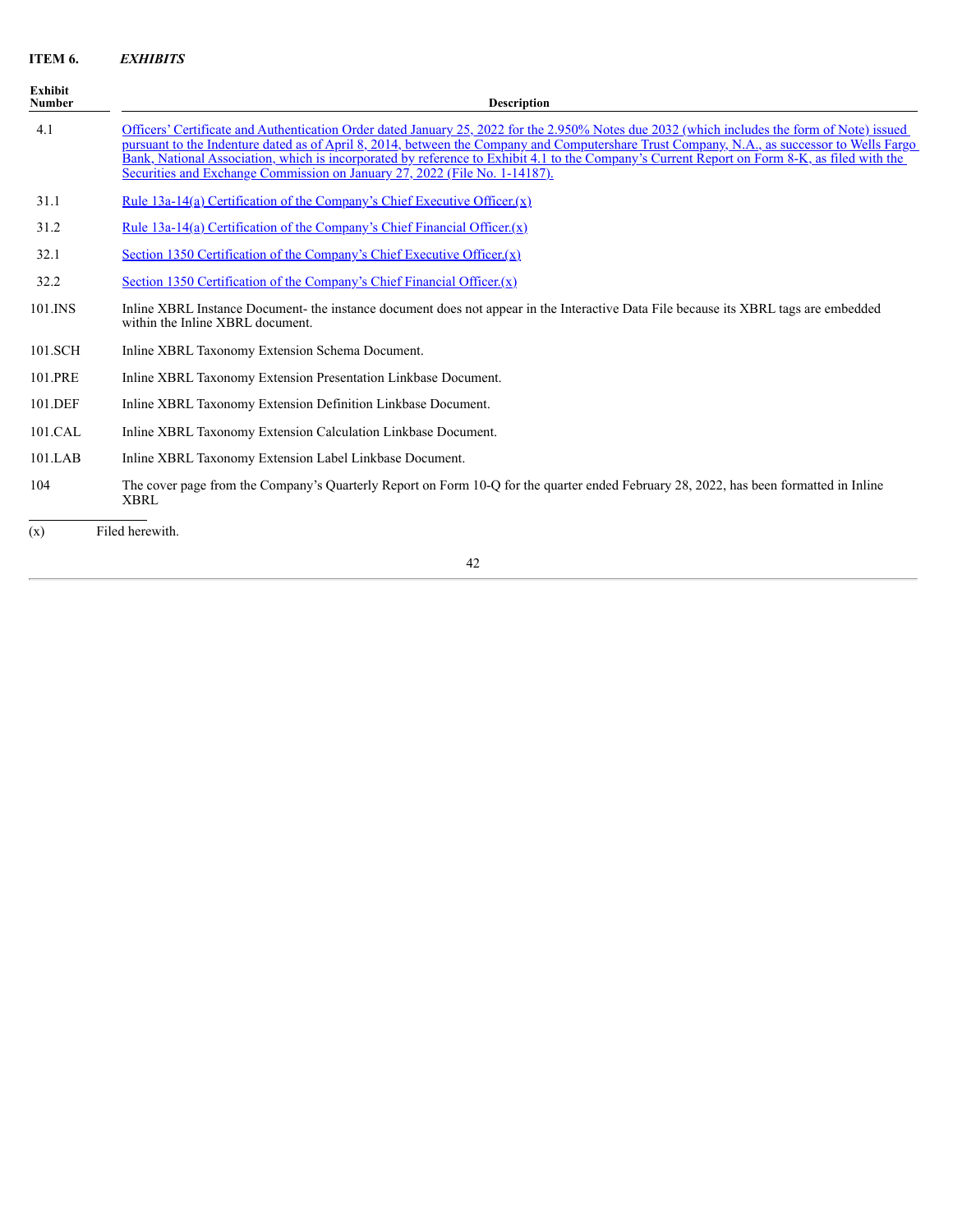## **SIGNATURES**

<span id="page-42-0"></span>Pursuant to the requirements of the Securities Exchange Act of 1934, the registrant has duly caused this report to be signed on its behalf by the undersigned thereunto duly authorized.

## **RPM International Inc.**

| By: | /s/ Frank C. Sullivan                |
|-----|--------------------------------------|
|     | Frank C. Sullivan                    |
|     | Chairman and Chief Executive Officer |

By: /s/ Russell L. Gordon Russell L. Gordon Vice President and Chief Financial Officer

Dated: April 6, 2022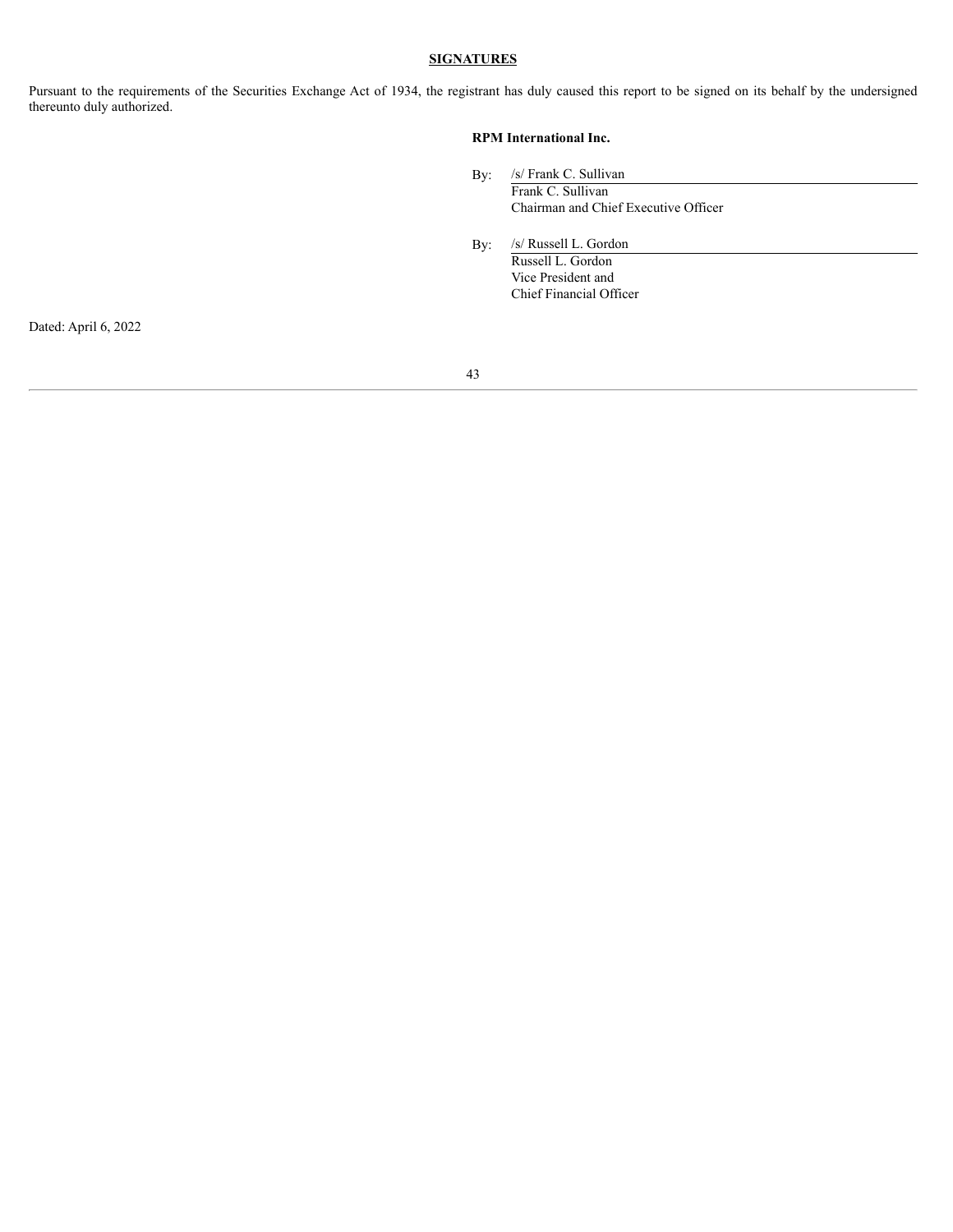## **RULE 13a-14(a) CERTIFICATION**

<span id="page-43-0"></span>I, Frank C. Sullivan, certify that:

1. I have reviewed this quarterly report on Form 10-Q of RPM International Inc. (the "registrant");

2. Based on my knowledge, this report does not contain any untrue statement of a material fact or omit to state a material fact necessary to make the statements made, in light of the circumstances under which such statements were made, not misleading with respect to the period covered by this report;

3. Based on my knowledge, the financial statements, and other financial information included in this report, fairly present in all material respects the financial condition, results of operations and cash flows of the registrant as of, and for, the periods presented in this report;

4. The registrant's other certifying officer(s) and I are responsible for establishing and maintaining disclosure controls and procedures (as defined in Exchange Act Rules  $13a-15(e)$  and  $15d-15(e)$ ) and internal control over financial reporting (as defined in Exchange Act Rules  $13a-15(f)$ ) and  $15d-15(f)$ ) for the registrant and have:

a) Designed such disclosure controls and procedures, or caused such disclosure controls and procedures to be designed under our supervision, to ensure that material information relating to the registrant, including its consolidated subsidiaries, is made known to us by others within those entities, particularly during the period in which this report is being prepared;

b) Designed such internal control over financial reporting, or caused such internal control over financial reporting to be designed under our supervision, to provide reasonable assurance regarding the reliability of financial reporting and the preparation of financial statements for external purposes in accordance with generally accepted accounting principles;

c) Evaluated the effectiveness of the registrant's disclosure controls and procedures and presented in this report our conclusions about the effectiveness of the disclosure controls and procedures, as of the end of the period covered by this report based on such evaluation; and

d) Disclosed in this report any change in the registrant's internal control over financial reporting that occurred during the registrant's most recent fiscal quarter (the registrant's fourth fiscal quarter in the case of an annual report) that has materially affected, or is reasonably likely to materially affect, the registrant's internal control over financial reporting; and

5. The registrant's other certifying officer(s) and I have disclosed, based on our most recent evaluation of internal control over financial reporting, to the registrant's auditors and the audit committee of the registrant's board of directors (or persons performing the equivalent functions):

a) All significant deficiencies and material weaknesses in the design or operation of internal control over financial reporting which are reasonably likely to adversely affect the registrant's ability to record, process, summarize and report financial information; and

b) Any fraud, whether or not material, that involves management or other employees who have a significant role in the registrant's internal control over financial reporting.

> /s/ Frank C. Sullivan Frank C. Sullivan Chairman and Chief Executive Officer

Dated: April 6, 2022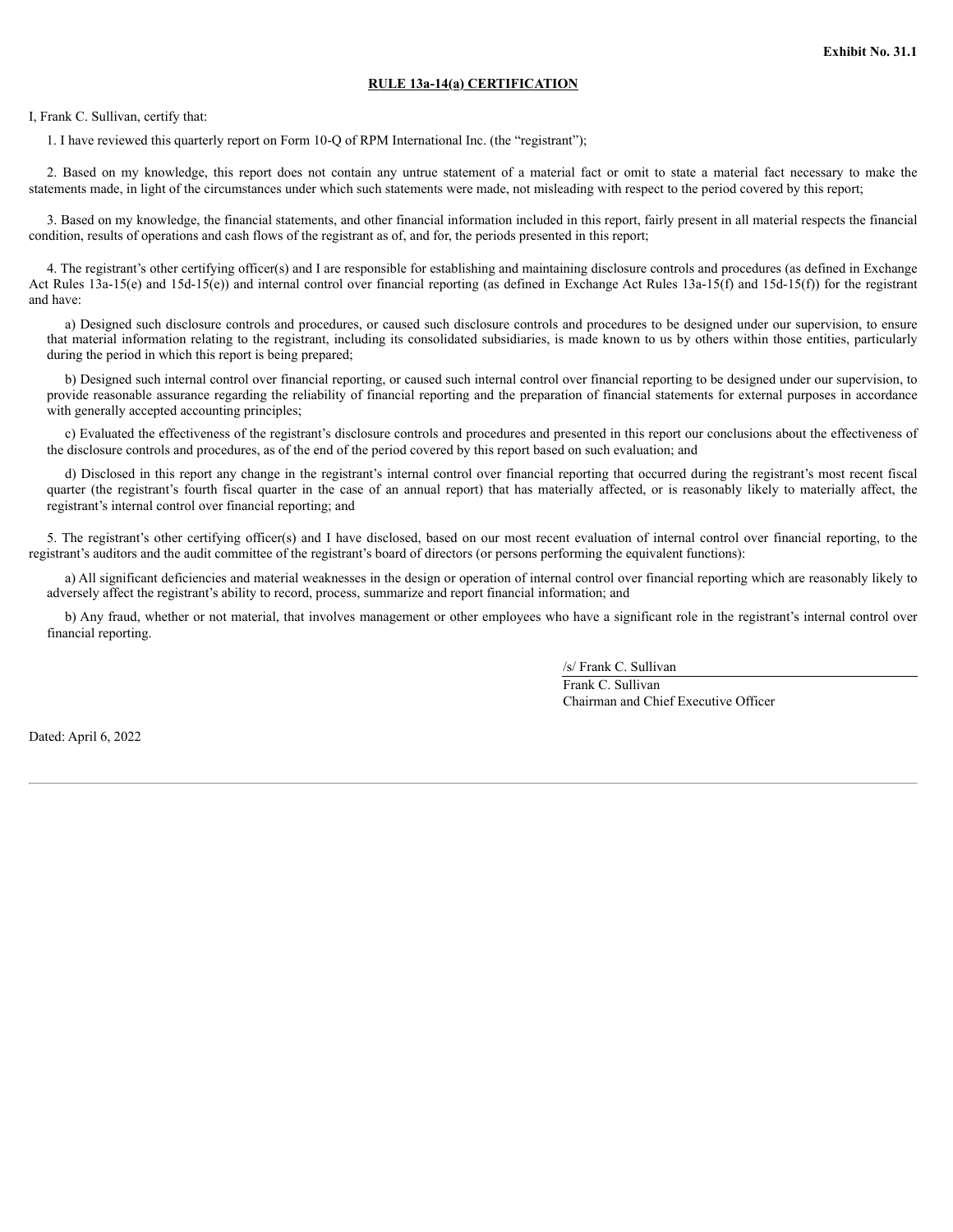## **RULE 13a-14(a) CERTIFICATION**

<span id="page-44-0"></span>I, Russell L. Gordon, certify that:

1. I have reviewed this quarterly report on Form 10-Q of RPM International Inc. (the "registrant");

2. Based on my knowledge, this report does not contain any untrue statement of a material fact or omit to state a material fact necessary to make the statements made, in light of the circumstances under which such statements were made, not misleading with respect to the period covered by this report;

3. Based on my knowledge, the financial statements, and other financial information included in this report, fairly present in all material respects the financial condition, results of operations and cash flows of the registrant as of, and for, the periods presented in this report;

4. The registrant's other certifying officer(s) and I are responsible for establishing and maintaining disclosure controls and procedures (as defined in Exchange Act Rules  $13a-15(e)$  and  $15d-15(e)$  and internal control over financial reporting (as defined in Exchange Act Rules  $13a-15(f)$ ) and  $15d-15(f)$ ) for the registrant and have:

a) Designed such disclosure controls and procedures, or caused such disclosure controls and procedures to be designed under our supervision, to ensure that material information relating to the registrant, including its consolidated subsidiaries, is made known to us by others within those entities, particularly during the period in which this report is being prepared;

b) Designed such internal control over financial reporting, or caused such internal control over financial reporting to be designed under our supervision, to provide reasonable assurance regarding the reliability of financial reporting and the preparation of financial statements for external purposes in accordance with generally accepted accounting principles;

c) Evaluated the effectiveness of the registrant's disclosure controls and procedures and presented in this report our conclusions about the effectiveness of the disclosure controls and procedures, as of the end of the period covered by this report based on such evaluation; and

d) Disclosed in this report any change in the registrant's internal control over financial reporting that occurred during the registrant's most recent fiscal quarter (the registrant's fourth fiscal quarter in the case of an annual report) that has materially affected, or is reasonably likely to materially affect, the registrant's internal control over financial reporting; and

5. The registrant's other certifying officer(s) and I have disclosed, based on our most recent evaluation of internal control over financial reporting, to the registrant's auditors and the audit committee of the registrant's board of directors (or persons performing the equivalent functions):

a) All significant deficiencies and material weaknesses in the design or operation of internal control over financial reporting which are reasonably likely to adversely affect the registrant's ability to record, process, summarize and report financial information; and

b) Any fraud, whether or not material, that involves management or other employees who have a significant role in the registrant's internal control over financial reporting.

> /s/ Russell L. Gordon Russell L. Gordon Vice President and Chief Financial Officer

Dated: April 6, 2022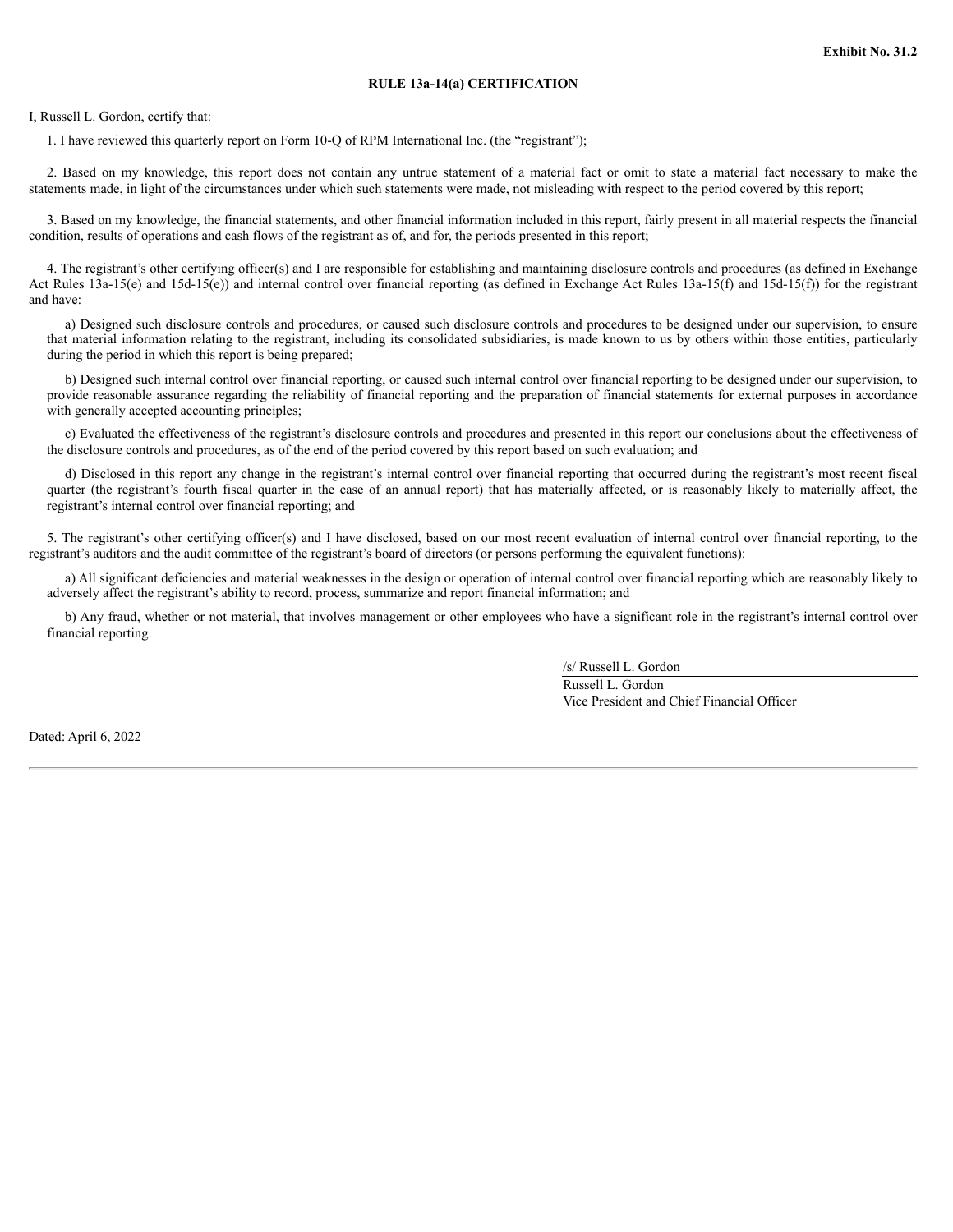#### **CERTIFICATION**

<span id="page-45-0"></span>Pursuant to 18 U.S.C. Section 1350, the undersigned officer of RPM International Inc., a Delaware corporation (the "Company"), does hereby certify, to such officer's knowledge, that the Company's Quarterly Report on Form 10-Q for the quarter ended February 28, 2022 (the "Form 10-Q") fully complies with the requirements of Section 13(a) or 15(d), as applicable, of the Securities Exchange Act of 1934 and that the information contained in the Form 10-Q fairly presents, in all material respects, the financial condition and results of operations of the Company as of, and for, the periods presented in the Form 10-Q.

/s/ Frank C. Sullivan

Frank C. Sullivan Chairman and Chief Executive Officer

Dated: April 6, 2022

The foregoing Certification is being furnished solely pursuant to 18 U.S.C. Section 1350 and is not being filed as part of the Form 10-Q or as a separate disclosure document.